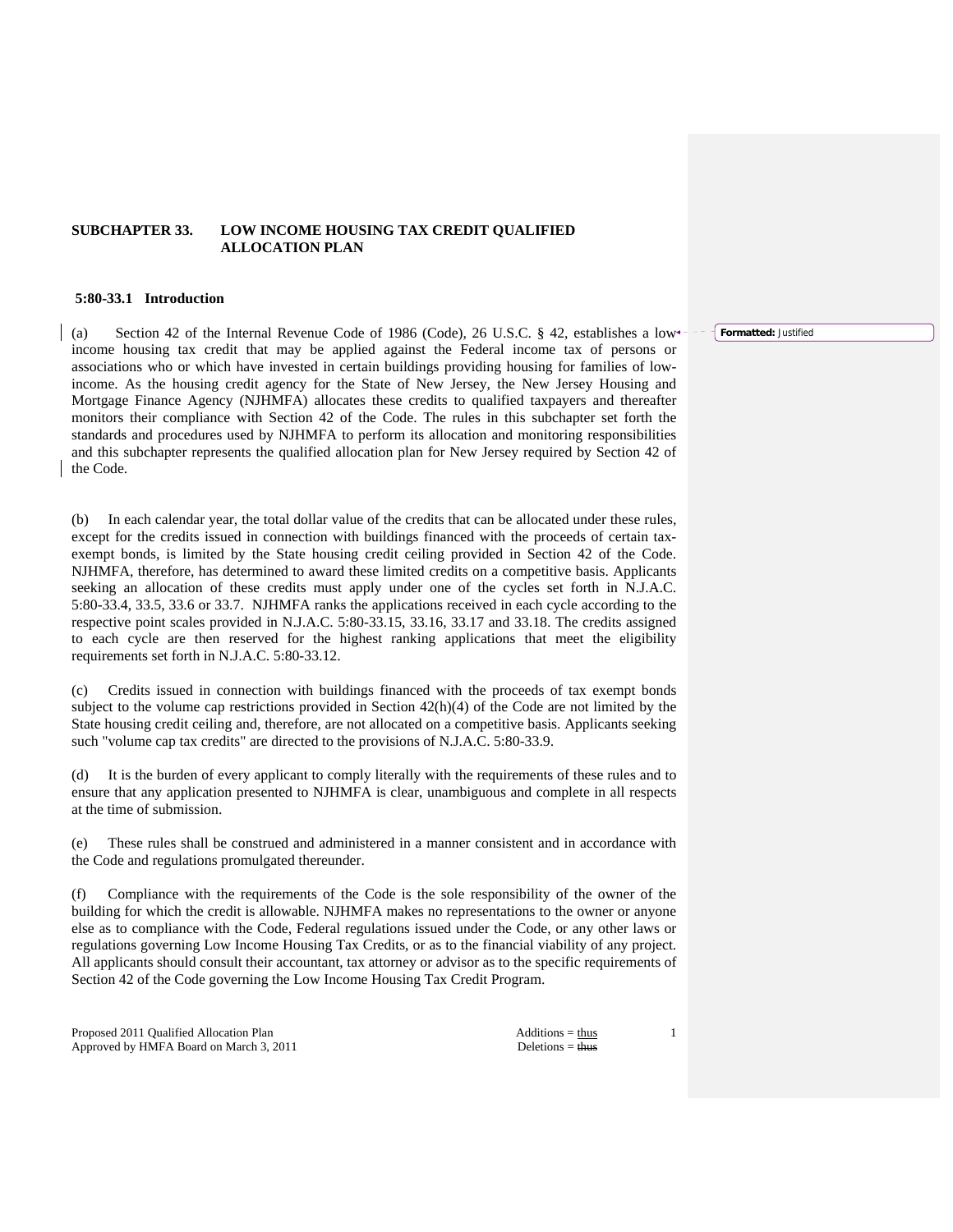(g) These rules have been promulgated in a manner consistent with the smart growth initiatives required under Executive Order No. 4 (2002).

# **5:80-33.2 Definitions**

The following words and terms, as used in this subchapter, shall have the following meanings, unless the context clearly indicates otherwise.

"At risk of losing its affordability controls" means a project with a deed restriction that expires within five years that is "likely" to convert to market rate (as supported by the market analysis at N.J.A.C. 5:80-33.12(c)1ii), project based assistance that expires within five years, a project that may be condemned or a project that is subject to foreclosure, unless NJHMFA determines such acquisition is part of an arrangement a purpose of which is to terminate such affordability controls. For multi-phase projects, forestalling of a foreclosure by funding of the initial phase shall not preclude latter phases of the same project from qualifying for the set-asides at N.J.A.C. 5:80-33.4(a)1, 33.5(a)1 and 33.7(a)2, provided the latter phases satisfy the remaining elements of the definition of "preservation project" below.

"At risk of losing its level of affordability" means that operating expenses or capital repair needs are so high that without an award of tax credits, only very high rent increases will keep the project in an acceptable condition and financially feasible. If the current owner or a related party of the current owner shall retain an ownership interest in the project post-rehabilitation, the owner must demonstrate it did not materially contribute to the decline of the property that created the high operating expenses or capital repair needs.

"Brownfield site" means, pursuant to the Brownfield and Contaminated Site Remediation Act, N.J.S.A. 58:10B-1 et seq., "any former or current commercial or industrial site that is currently vacant or underutilized and on which there has been, or there is suspected to have been, a discharge of a contaminant." For the purposes of this subchapter, the proposed redevelopment for the site under consideration may also have an approved New Jersey Department of Environmental Protection Remedial Action Work Plan.

# "Code" means the Internal Revenue Code, 26 U.S.C. §§ 1 et seq.

"Common area" means, for purposes of the point category at N.J.A.C. 5:80-33.15(a) 13ii, the area in a sub/individually-metered project where electric usage is not paid for by a tenant or the area in a master-metered project where utility usage cannot be attributed to individual dwelling units, whether bedrooms, apartments, townhomes, or condominiums.

"Community service facility" means, as established at Section  $42(d)(4)(C)(iii)$  of the Code, "any facility designed to serve primarily individuals whose income is 60 percent or less of area median income within the meaning of 26 U.S.C. §  $42(g)(1)(B)$ ." For example, a community room, clubhouse

Proposed 2011 Qualified Allocation Plan Additions = thus Additions = thus Approved by HMFA Board on March 3, 2011 Deletions = thus

2

**Deleted:** "COAH" means the New Jersey State Council on Affordable Housing.¶

¶ "COAH obligation" means a low- or moderateincome rental project in a plan that is either COAHcertified or under COAH's jurisdiction as the result of a petition to receive substantive certification or to amend a plan that has previously received substantive certification or that is or will be included in a municipal resolution of intent to petition COAH. NOTE: Projects that seek COAH credit shall be subject to the requirements of the Uniform Housing Affordability Controls, N.J.A.C. 5:80-26.¶

**Deleted:** "Community revitalization plan" means an adopted redevelopment plan, as defined at N.J.S.A. 40A:12A-3, or an approved neighborhood revitalization plan, as defined at N.J.S.A. 52:27D-491, that includes a subject LIHTC project within its boundaries. For purposes of this subchapter, a community revitalization plan shall include, either within the adopted redevelopment plan or the approved neighborhood revitalization plan, or as a separate document, the following criteria:

1. A tax map that delineates revitalization area boundaries and locates the subject LIHTC project within the boundaries;¶ ¶

¶

¶

2. A description of the community revitalization planning process;¶ ¶

3. A list of stakeholders that developed the community revitalization plan;¶

4. A parcel map that delineates land uses and vacant buildings and lots in the target area;¶ ¶

5. Demographic, social and economic profiles of the revitalization area;¶ ¶

6. A narrative describing the revitalization area and the long-term vision and objectives for the area;<sup>*[*1]</sup> ¶

7. A description of the subject LIHTC project and how it furthers the community revitalization plan; and ¶

¶ 8. An implementation strategy that contains:¶ ¶

i. A list of organizations participating in the implementation phase of the community revitalization plan; and¶

ii. A list of projects, programs and steps identified in the community revitalization plan to revitalize the area.¶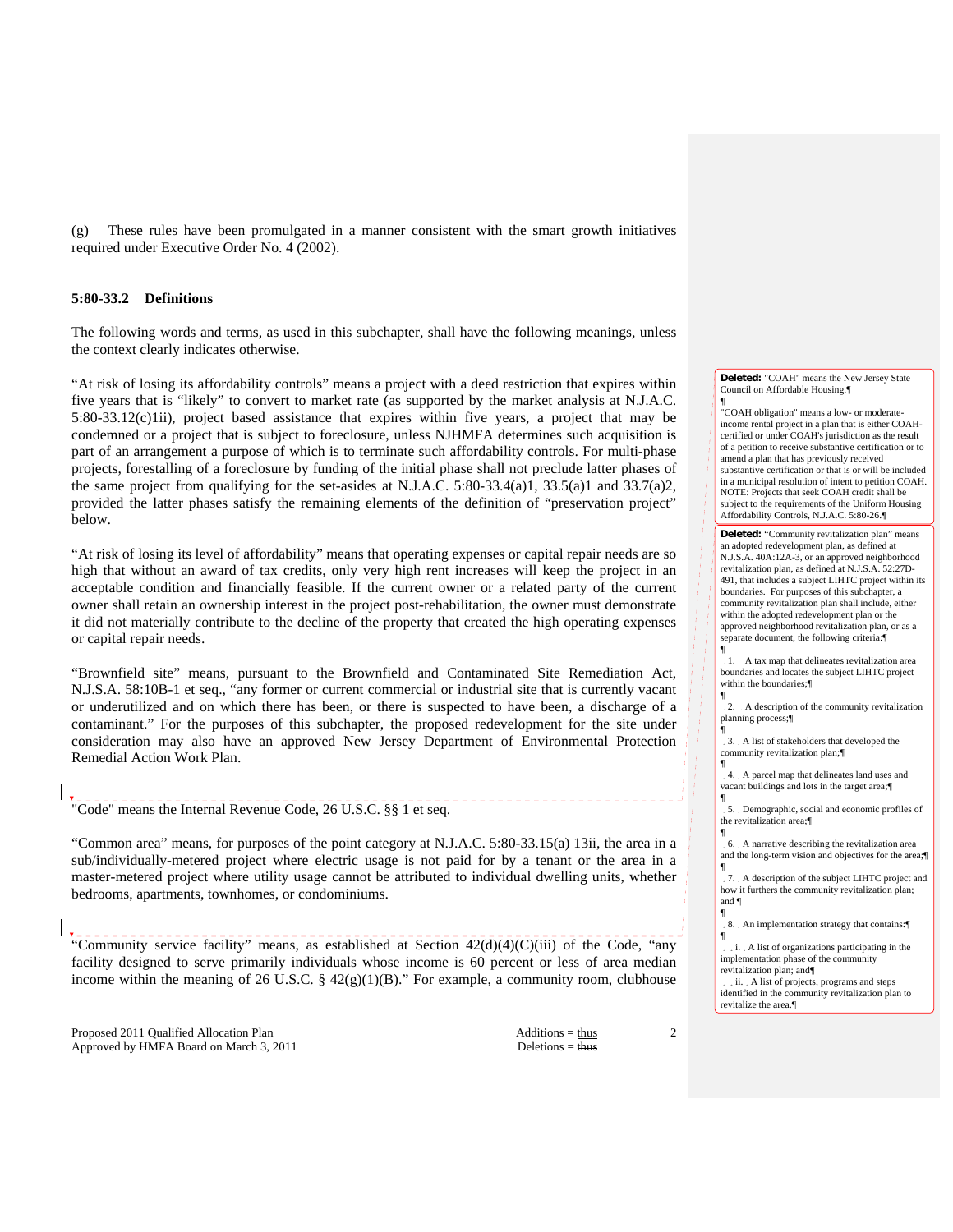or recreation center may be a community service facility. Lobbies and laundry facilities are not within the scope of this definition.

"Complete application" means an application submitted to NJHMFA, including the application fee, completed application forms and certifications, and all eligibility requirements.

 "Core operating expenses" means expenses for administration, salaries, maintenance and repairs, maintenance contracts and insurance.

"Density bonus subsidy" means an economic benefit for low- and moderate-income housing resulting from a zoning change that increases permitted density. Determination of whether a project is the recipient of a density bonus subsidy shall be made by the municipality or, in the case of a courtordered project, the Superior Court judge or special master with jurisdiction over the suit.

"Developer fee" or "development fee" means the fee that covers the overhead and profit of the developer. Certain fees are subsumed within the developer fee—such as acquisition fees, compensation to the general partner, financial consultants, employees of the developer, construction managers/monitors, clerk of the works and syndicator-required consultants. Professional fees not paid out of the developer fee are the fees for the architect, engineer, lawyer, accountant, surveyor, appraiser, soil investigator, professional planner, historical consultant and environmental consultant. (If there are costs listed under the professional planner, the executed contract shall be submitted. Only those costs determined by NJHMFA to be for planning purposes shall be shown as a separate line item.) All other consultant and professional fees shall be included in the developer fee and are not allowed to be shown as separate line items on the tax credit application; otherwise, those fees shown separately will be added to the developer fee line item.

The developer fee contained in the application shall be the maximum fee (dollar amount) recognized by NJHMFA at the time of cost certification so long as the project scope remains the same. NJHMFA may recalculate the fee at the time of cost certification using the developer fee percentage in the project's application, possibly resulting in a higher or lower dollar amount, if NJHMFA determines that there are significant increases or decreases in the project scope (substantial new additions to or deletions in the number of units, amenities, etc.).

Any fee paid to the developer in excess of the developer fee, such as an acquisition fee, incentive developer fee, or other pseudonym, shall be treated as a funding source and may not be recognized as a use of funds.

To the extent there is a reasonable expectation of repayment (as evidenced by available cash flow and/or confirmation by the applicant's syndicator/investor or tax attorney), the amount of developer fee allowed is limited to 15 percent of total development cost excluding land, working capital, marketing expenses, escrows, operating deficit reserves, step-in-the-shoes costs and costs associated with syndication. However, a developer fee of up to 20 percent (of total development cost excluding land, working capital, marketing expenses, escrows, operating deficit reserves, step-in-the-shoes costs and costs associated with syndication) is allowed for the following types of housing:

Proposed 2011 Qualified Allocation Plan Additions = thus Additions = thus Approved by HMFA Board on March 3, 2011 Deletions = thus Deletions = thus

3

**Deleted:** "Court-ordered obligation" means a lowor moderate-income rental project that is part of a judgment of repose, as defined by COAH at N.J.A.C. 5:93-1.3, or a court settlement resulting from an exclusionary zoning lawsuit. For the purpose of this definition, a project shall be deemed to be part of a judgment of repose or a court settlement if the applicant provides a letter from the Superior Court judge or special master with jurisdiction over the suit stating that the project will be included in a final judgment of repose or court settlement or if the project is included within a municipal resolution of intent to file a declaratory judgment action with the court. NOTE: Projects that seek COAH credit shall be subject to the requirements of the Uniform Housing Affordability Controls (UHAC), N.J.A.C. 5:80-26.¶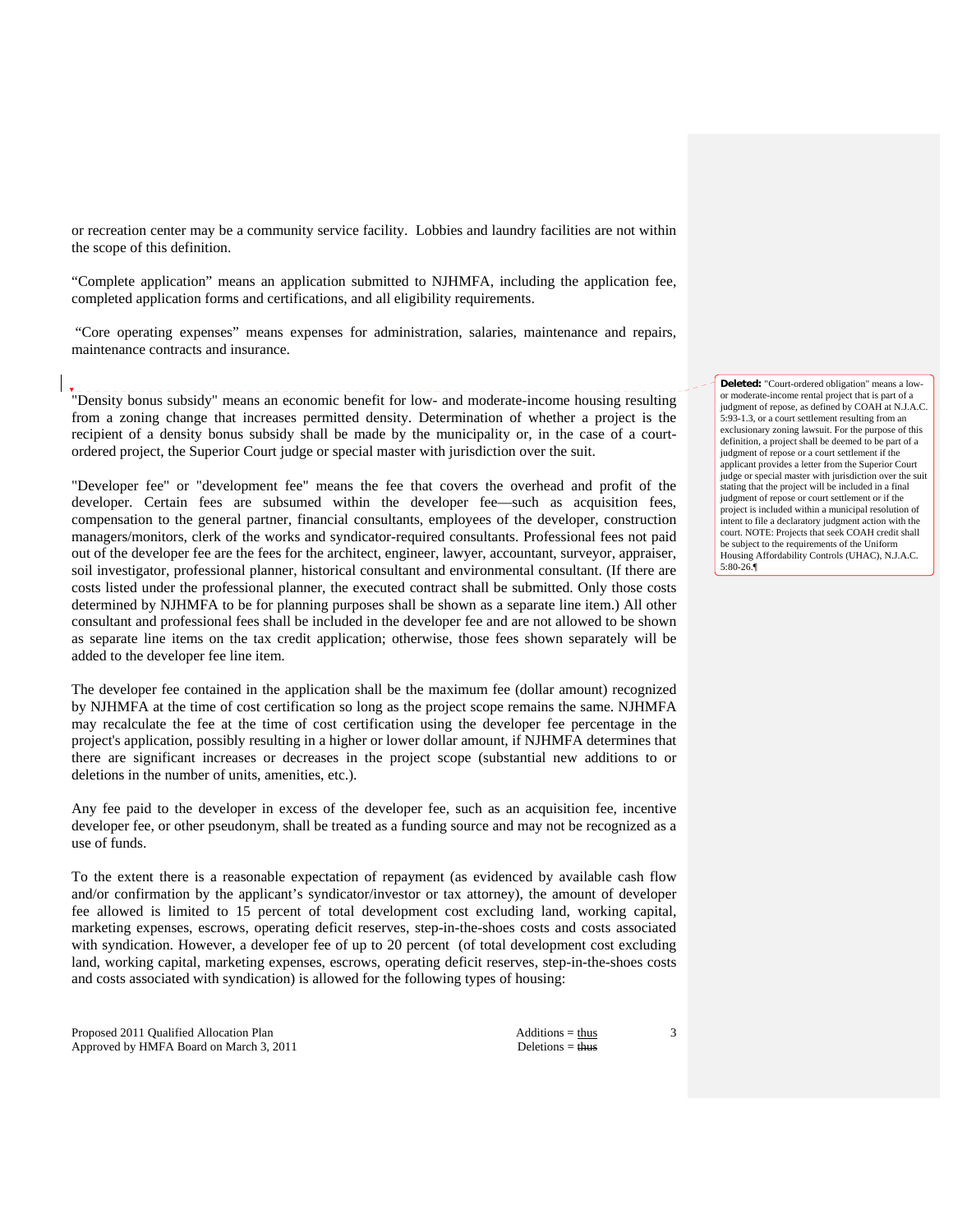- i. Scattered site single-family detached or duplex housing;
- ii. Projects of 25 units or less; or
- iii. Housing for Supportive Housing populations.

The non-deferred portion of the developer fee shall not exceed eight percent (13 percent for the three types of housing referenced at i, ii and iii above) of total development cost excluding land, working capital, marketing expenses, escrows, operating deficit reserves, step-in-the-shoes costs and costs associated with syndication.

The cost of acquiring a building shall not be allowed in the calculation of the developer fee if the acquisition is between related parties.

"Eligible basis limits" are limitations on total eligible basis (except for projects in the Supportive Housing Cycle or those projects that receive credits from volume cap). A project whose total eligible basis exceeds its applicable eligible basis limit may participate in the tax credit program; however, the maximum amount of credits allowed to the project will be limited to the amount of the eligible basis limit applicable to the project. The eligible basis limit is not a per se limit on eligible basis as defined in the Code but is a mechanism that facilitates NJHMFA's exercise of its authority to limit tax credits to what is necessary to finance projects. See Code Section 42(m). For all projects receiving credits from the State housing credit ceiling, NJHMFA shall also limit the eligible basis used for calculating the tax credit in the following manner:

 1. A maximum of three percent per annum construction loan interest on unamortized, soft financing shall be recognized in eligible basis; and

 2. Duplicative professional costs shall not be recognized in eligible basis. For example, for HOPE VI/Replacement Housing projects in which both the public housing authority and the developer retain their own construction managers, architects, engineers, etc., only the fees for services retained by the developer shall be recognized in eligible basis.

"Equity range" means the range of tax credit pricing that NJHMFA shall utilize in its needs analysis. The equity range is listed in the application and may change as market conditions dictate.

"Frail elderly" means a person at least 62 years of age who requires assistance in performing at least two activities of daily living or instrumental activities of daily living (that is, eating, dressing, grooming and household management activities). Only projects which qualify as "housing for older persons" under the Fair Housing Act may reserve units for rental exclusively to the frail elderly.

"Historic building(s)" means any building or buildings that meet one or more of the following criteria:

 1. Building(s) listed on the New Jersey or National Register of Historic Places either individually or as a contributing building to a historic district;

 2. Building(s) that have been issued a Determination of Eligibility by the Keeper of the National Register of Historic Places;

Proposed 2011 Qualified Allocation Plan Additions = thus Additions = thus Approved by HMFA Board on March 3, 2011 Deletions = thus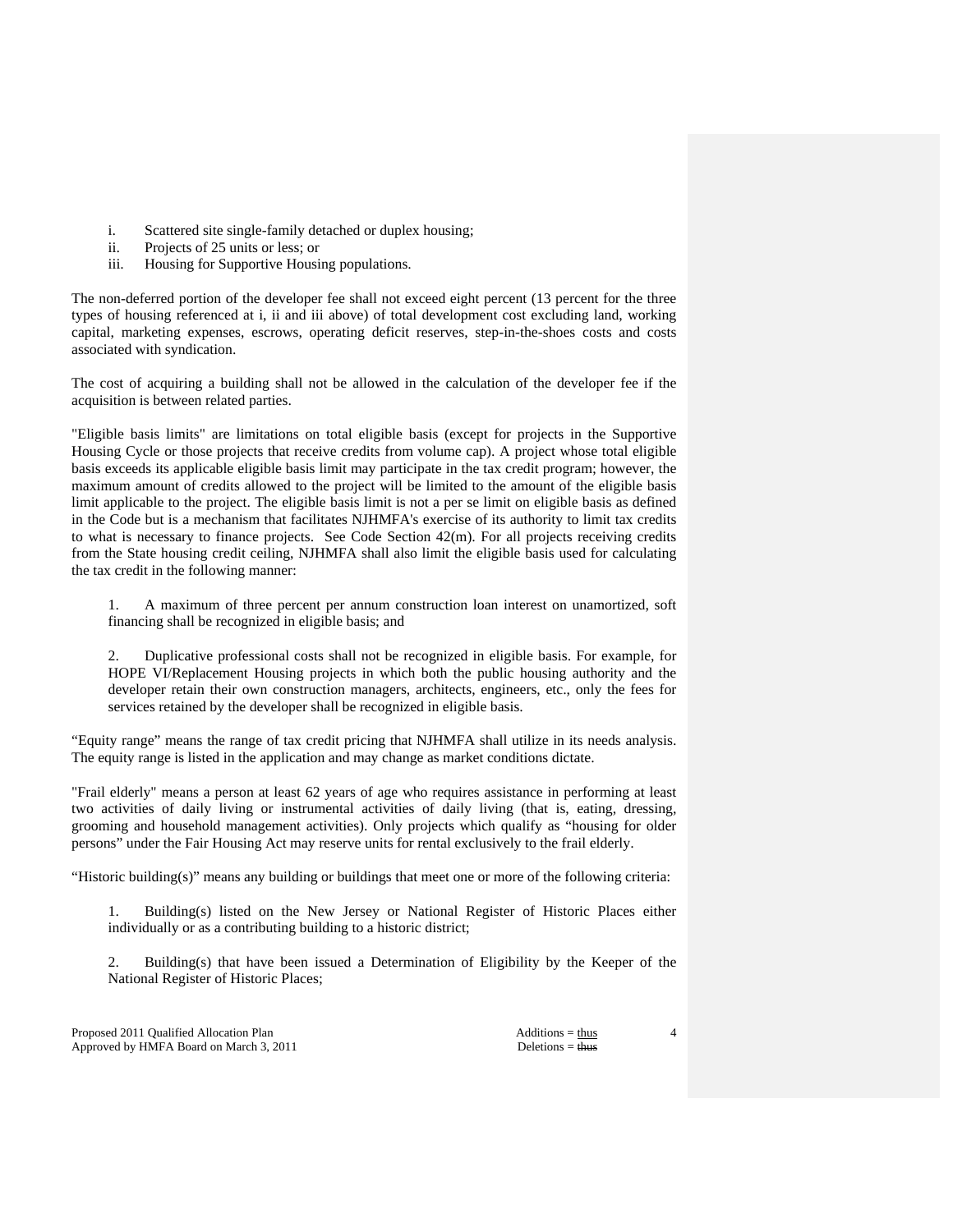3. Building(s) identified as a contributing building to Local Historic Districts which have been certified by the Keeper of the National Register as substantially meeting the National Register Criteria; or

 4. Building(s) with a State Historic Preservation Officer Opinion or Certification that the property is eligible to be listed on the National Register of Historic Places either individually or as a contributing building to a historic district.

"HUD" means the United States Department of Housing and Urban Development.

"Individuals and families who are homeless" means any individual or family who does not have stable housing. Individuals coming out of a State psychiatric hospital, a transitional living program, half-way house, jail or correctional facility, with no place to live upon release may be considered homeless.

"Individuals in treatment for substance abuse" means any individual who is a client of programs funded and/or licensed by the New Jersey Department of Human Services, Division of Addiction Services.

"Individuals with physical or developmental disabilities" means any individual with a severe, chronic disability that is attributable to a mental or physical impairment or combination of mental or physical impairments, is manifested before the person attains 22 years of age, and is likely to continue indefinitely. The disability results in substantial functional limitations in three or more of the following areas of major life activity: self-care, receptive and expressive languages, learning, mobility, self-direction, capacity for independent living, and economic sufficiency, and reflects the person's need for a combination and sequence of special, interdisciplinary, or generic care, treatment or other services that are of lifelong or extended duration and are individually planned and coordinated.

"Individuals with mental illness" means any individual with a mental illness as that term is defined at N.J.S.A. 30:4-27.2, incorporated herein by reference, as amended and supplemented, and/or any individual with a mental illness eligible for housing or services funded by the Division of Mental Health Services in the New Jersey Department of Human Services.

"Individuals with special needs" means:

- i. Individuals with mental illness;
- ii. Individuals with physical or developmental disabilities;
- iii. Victims of domestic violence;
- iv. Ex-offenders and youth offenders;
- v. Youth aging out of foster care;
- vi. Runaway and homeless youth;
- vii. Individuals and families who are homeless;
- viii. Disabled and homeless veterans;
- ix. Individuals with AIDS/HIV;
- x. Individuals in treatment for substance abuse; and
- xi. Individuals in other emerging special needs groups identified by State agencies.

Proposed 2011 Qualified Allocation Plan Additions = thus Additions = thus Approved by HMFA Board on March 3, 2011 Deletions = thus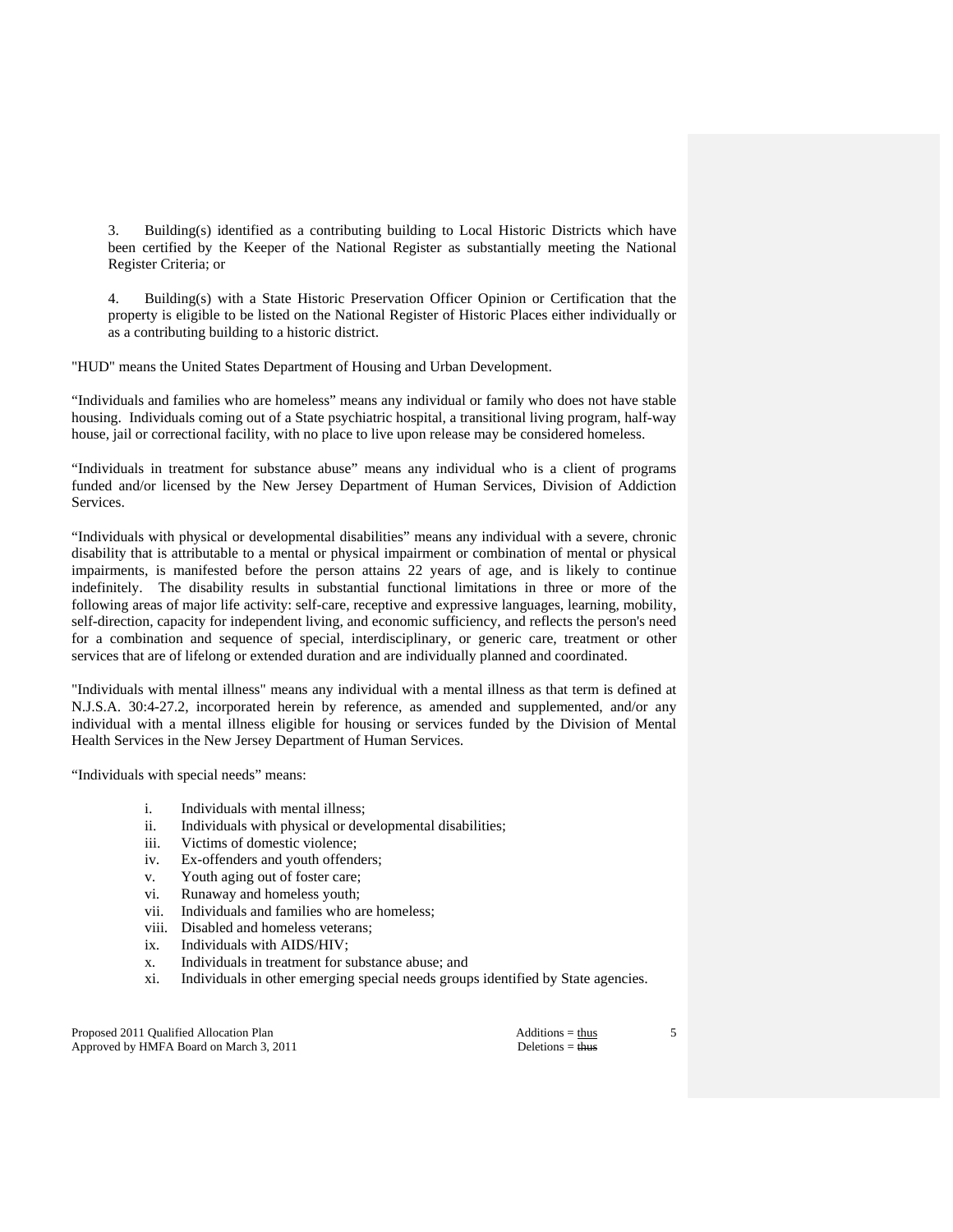"Large family unit" means a unit within a non-age-restricted project with three or more bedrooms. For every three bedrooms, there must be at least 1.5 bathrooms. A three-bedroom unit must measure no less than 950 square feet. A four-bedroom unit should measure no less than 1,150 square feet. (Excluded from the calculation are common halls, stairways, unfinished basements and attics, garages, balconies and porches.) Developments must be structured in conjunction with realistic market demands (that is, if a developer's market analysis does not show a need or demand for all three-bedroom units, the developer should not be developing all three-bedroom units).

"LIHTC project" means a project participating in NJHMFA's Low Income Housing Tax Credit Program.

"Low-density" means a building having one to four residential floors or stories.

"Minimum rehab project" means any project undertaking only a minimum amount of rehabilitation. Minimum rehab is defined as construction cost totaling less than \$25,000 per unit. Minimum rehab projects are eligible to apply only in the Supportive Housing Cycle and Final Cycle. In the Final Cycle, unless it is a preservation project, a minimum rehab project shall be funded only if there are no other projects left to fund. NJHMFA shall utilize an amount not less than 33.33 percent of developer fee based on building acquisition costs as a funding source in its evaluation required under 26 U.S.C. § 42(m)(2).

"Preservation project" means an existing housing project that is at least 50 percent occupied and is at risk of losing its affordability controls or at risk of losing its level of affordability. In order to qualify for the preservation set-aside, the proposal must be for the rehabilitation of 100 percent of the affordable units and no demolition of the existing building is permitted. The application shall include the following:

 1. Documentation that the property is at risk of losing its affordability controls or level of affordability;

 2. An agreement precluding the involuntary displacement of any existing resident (other than for good cause) and, in the case of scattered site projects, a copy of the relocation plan for overincome residents;

3. Documentation of how rents will remain at or near existing levels;

 4. Utilization of an applicable fraction based on an analysis of both the income levels of existing residents and the market analysis required under N.J.A.C.  $5:80-33.12(c)1ii$ ;

 5. A capital needs assessment certified by the project architect which illustrates that the proposed rehabilitation meets identified critical repair items and 12-month physical needs; and

 6. Letters from tax attorney and investor identifying all project funding sources that are considered Federal subsidies (if any).

Proposed 2011 Qualified Allocation Plan Additions = thus Additions = thus Approved by HMFA Board on March 3, 2011 Deletions = thus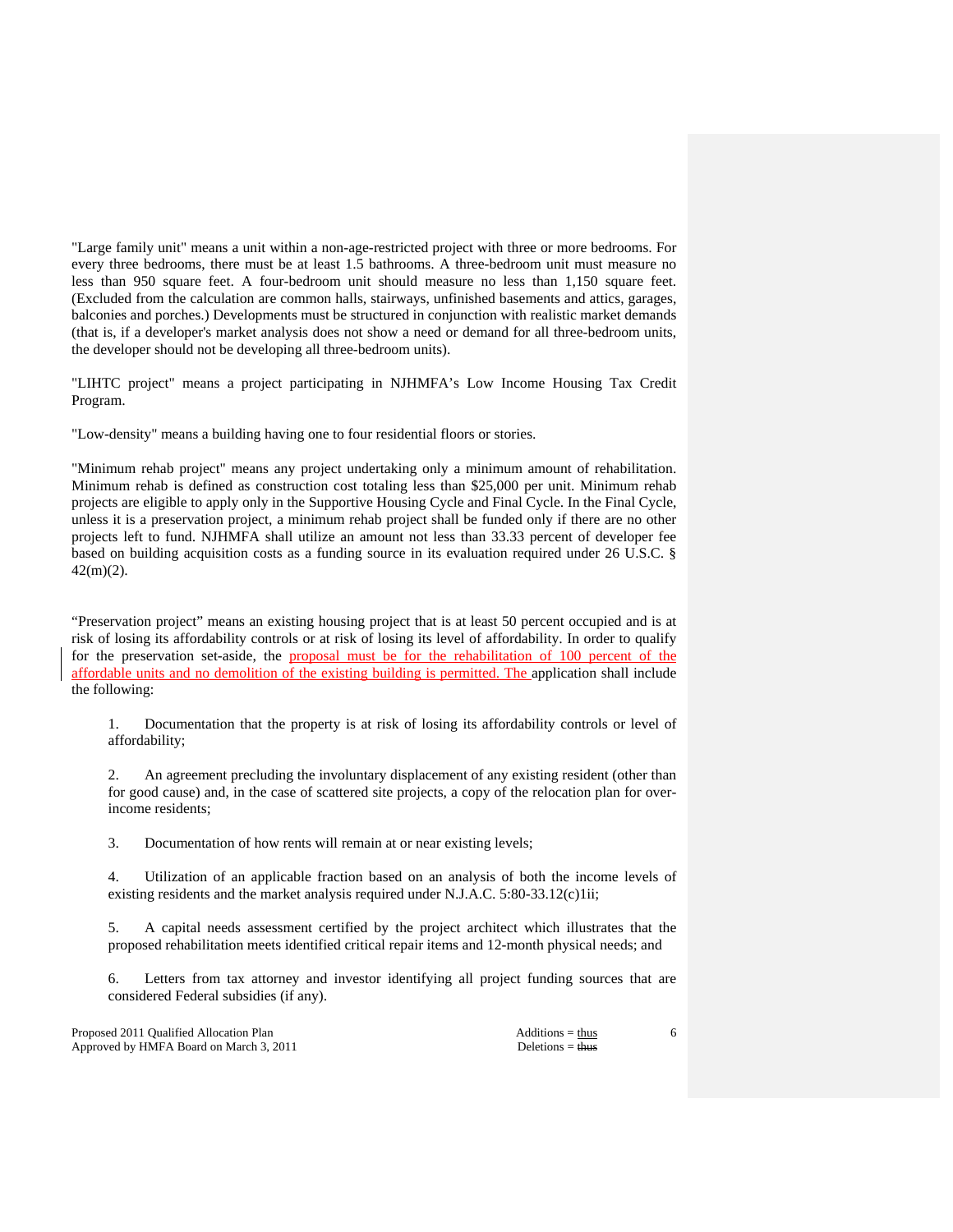"Qualified Census Tract," as defined in Section  $42(d)(5)(C)$  of the Code, means a census tract designated by the Secretary of HUD in which 50 percent or more of households have an income less than 60 percent of the area median gross income or in which there exists a poverty rate of 25 percent or greater.

"Qualified nonprofit organization" means, pursuant to Section 42(h)(5)(B) of the Code, an entity that owns an interest in the project (directly or through a partnership) and materially participates (within the meaning of Section 469(h) of the Code) in the development and operation of the project throughout the compliance period and is not affiliated with or controlled by a for-profit organization.

1. Section 42(h)(5)(C) defines a qualified nonprofit organization as follows:

 "(i) Such organization is described in paragraph (3) or (4) of Section 501(c) and is exempt from tax under Section 501(a);

 (ii) Such organization is determined by the State housing credit agency not to be affiliated with or controlled by a for-profit organization; and

 (iii) 1 of the exempt purposes of such organization includes the fostering of low-income housing."

2. Section  $42(h)(5)(D)$  describes how certain subsidiaries meet the definition of a qualified nonprofit organization as follows:

 "(i) In general. For purposes of this paragraph, a qualified nonprofit organization shall be treated as satisfying the ownership and material participation test of subparagraph (B) if any qualified corporation in which such organization holds stock satisfies such test.

 (ii) Qualified corporation. For purposes of clause (i), the term 'qualified corporation' means any corporation if 100 percent of the stock of such corporation is held by 1 or more qualified nonprofit organizations at all times during the period such corporation is in existence."

| The nonprofit points are available exclusively to Section $501(c)(3)$ or (4) housing sponsors who<br>comprise at least 50 percent of the general partner interest in the final ownership entity (the limited<br>partnership). Limited liability companies and limited liability partnerships are not eligible for the<br>nonprofit points. |                                          | Deleted: nonprofit set-aside and<br><b>Deleted:</b> nonprofit set-aside or |
|--------------------------------------------------------------------------------------------------------------------------------------------------------------------------------------------------------------------------------------------------------------------------------------------------------------------------------------------|------------------------------------------|----------------------------------------------------------------------------|
| In order to qualify for the nonprofit points, the application shall include:                                                                                                                                                                                                                                                               |                                          | <b>Deleted:</b> nonprofit set-aside or                                     |
| A fully executed Nonprofit Certification;                                                                                                                                                                                                                                                                                                  |                                          |                                                                            |
| 2.<br>The IRS determination letter granting tax-exempt status under Code section $501(c)(3)$ or<br>$501(c)(4)$ ;                                                                                                                                                                                                                           |                                          |                                                                            |
| Proposed 2011 Qualified Allocation Plan<br>Approved by HMFA Board on March 3, 2011                                                                                                                                                                                                                                                         | $Additions = thus$<br>Deletions $=$ thus | ┑                                                                          |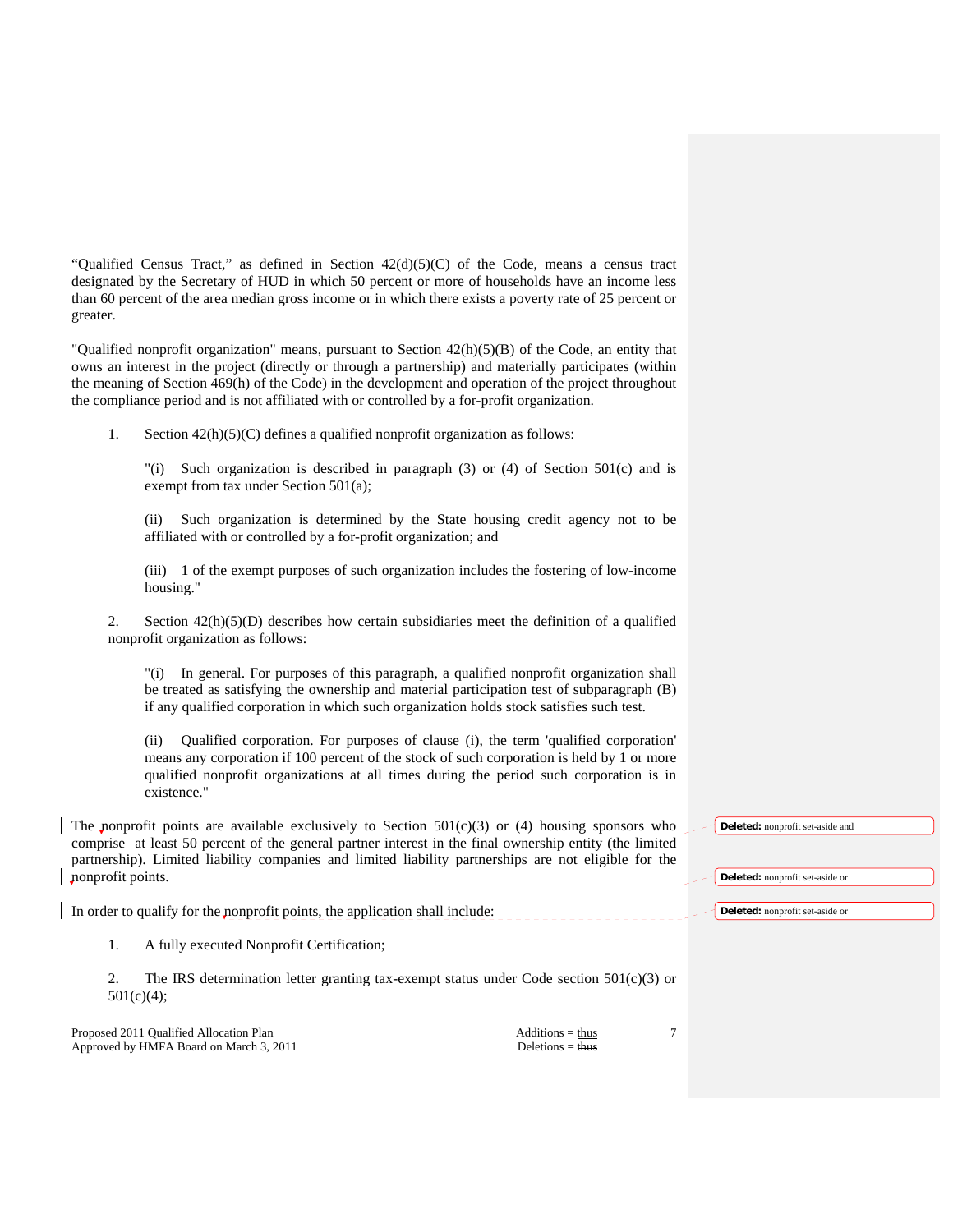3. The by-laws or articles of incorporation of each general partner, which clearly state that one of the exempt purposes of said organization includes the fostering of low-income housing; and

 4. If applicable, the contract establishing a turnkey relationship or joint venture agreement that clearly defines the nonprofit's ownership interest and participation in the development and operation of the project.

At the point the project places in service, the owner shall be required to submit an attorney opinion letter which states that neither the for-profit developer with a financial interest in the project nor any member of the investor limited partner is or has been a member of the qualified nonprofit organization's board of directors.

"Ready to grow area" means an area that has the capacity for growth and has received recognition from the State of this capacity, either through a planning process or through the presence of water supply and wastewater infrastructure to serve the project. A project shall be considered to be in a ready to grow area if it is located within at least one of the areas designated in 1 through 3 below by the tax credit application deadline:

- 1. A smart growth area;
- 2. An area designated as a smart growth area on the Draft Final State Plan Policy Map in a county that has completed the Cross-Acceptance III Process; or
- 3. An area that has the water and wastewater capacity and infrastructure to serve the project and that also has at least one of the features in 3i through iv below:
	- (i) Is an area in need of redevelopment or an area in need of rehabilitation, as those terms are defined at N.J.S.A. 40A:12A-3;
	- (ii) Was a Proposed Center on the 2001 State Plan Policy Map or a previously Designated Center;
	- (iii) Is in a municipality whose master plan has received Plan Endorsement from the State Planning Commission and the project is consistent with the housing element within the endorsed master plan; or
	- (iv) Contains a site with an existing building footprint within which the project will be built.

Redevelopment project" means a project located within a designated "redevelopment area," defined at N.J.S.A. 40A:12A-3, an "area in need of rehabilitation," as defined at N.J.S.A. 40A:12A-3 or within the boundary of an approved "neighborhood revitalization plan," as defined at N.J.S.A 52:27D-491. No later than the application deadline, the redevelopment plan must be approved by the municipal governing body or the neighborhood revitalization must be approved by the Commissioner. The project must further the goals and objectives of the approved plan.

Proposed 2011 Qualified Allocation Plan Additions = thus Additions = thus Approved by HMFA Board on March 3, 2011 Deletions = thus

8

**Deleted:** Preliminary

**Deleted:** designated pursuant to and in accordance with N.J.S.A. 40A:12A-6

| Deleted: "                                                             |
|------------------------------------------------------------------------|
| Formatted: Font: (Default) Times New Roman,<br>12 <sub>pt</sub>        |
| <b>Formatted:</b> Font: (Default) Times New Roman,<br>12 <sub>pt</sub> |
| <b>Formatted:</b> Font: (Default) Times New Roman,<br>12 <sub>pt</sub> |
| <b>Formatted:</b> Font: (Default) Times New Roman,<br>12 <sub>pt</sub> |
| <b>Formatted:</b> Font: (Default) Times New Roman,<br>12 <sub>pt</sub> |
| <b>Formatted:</b> Font: (Default) Times New Roman,<br>12 <sub>pt</sub> |
| Formatted: Font: (Default) Times New Roman,<br>$12$ pt                 |
| Formatted: Font: (Default) Times New Roman,<br>12 <sub>pt</sub>        |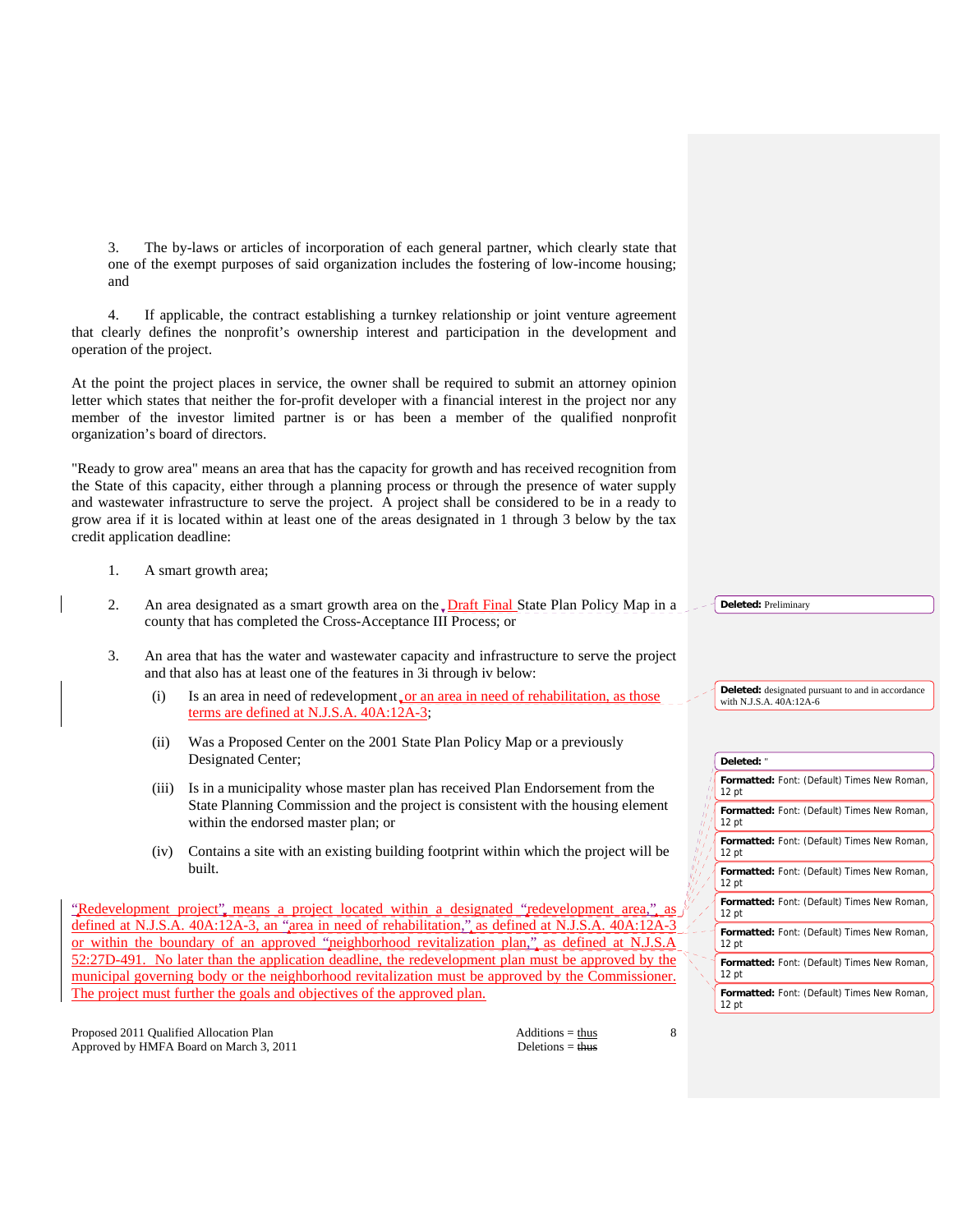"Rehabilitation" or "rehab" means the repair, renovation, alteration or reconstruction of any building or structure. 12 pt

"Related party" means a relationship between parties when there is a spousal or family relationship, parent-subsidiary relationship or where owners, officers, directors, partners, stockholders, or members of one business entity hold a 10 percent or more interest in the other business entity.

"Retention factor" means an increase to the base of the equity range used to calculate the value of the tax credits. NJHMFA will add a retention factor to non-syndicated tax credit projects, or projects where the general partner (and/or related entity) will retain at least two percent ownership interest. For projects where the general partner's ownership interest is between two and five percent, \$.05 shall be added to the base of the equity range. If the general partner's ownership interest is five to 49 percent, \$0.10 shall be added to base of the equity range. If the general partner's ownership interest is at least 50 percent, \$0.20 shall be added to the base of the equity range.

"Scattered site project" means a project that consists of buildings which are not all proximate to one another, is financed pursuant to a common financing plan and 100 percent of the residential rental units of which are rent-restricted within the meaning of section  $42(g)(2)$  of the Code.

"Senior project" means "housing for older persons" as defined in Section 807(b)(2) of the Fair Housing Act, 42 U.S.C. § 3607, as it may be amended. In order to be eligible for the Senior Cycle, the project must meet one of the three categories of exempt "housing for older persons" as defined by the Fair Housing Act:

 1. At least 80 percent of the occupied units in the building are each occupied by at least one person 55 years or older and the property must be clearly intended for older persons as evidenced by policies and procedures that demonstrate the intent that the property be housing for older persons (55+);

- 2. All the residents are 62 or older; or
- 3. Housing that the Secretary of HUD has designated as housing for older persons.

The familial status provisions of the Fair Housing Act prohibit discrimination against households with children under 18. This protection extends to pregnant women, foster families, legal guardians, and those in the process of obtaining guardianship of or of adopting minor children. The only exception to this prohibition against discrimination based on familial status is for property that qualifies under a Fair Housing Act exemption as "housing for older persons."

Refusing to rent to households with children is allowed under the exemption for housing for older persons as long as the age restrictions are met. Accordingly, in these properties, managers must verify the age of residents. Age verification documentation must be available on site; failure may lead to a loss of the exemption. For questions about whether a property qualifies for the exemption as housing for older persons, a fair housing attorney or other fair housing professional should be consulted.

Proposed 2011 Qualified Allocation Plan Additions = thus Additions = thus Approved by HMFA Board on March 3, 2011 Deletions = thus Deletions = thus

9

**Formatted:** Font: Times New Roman, 12 pt **Formatted:** Font: (Default) Times New Roman,

**Deleted:** ¶

**Deleted:**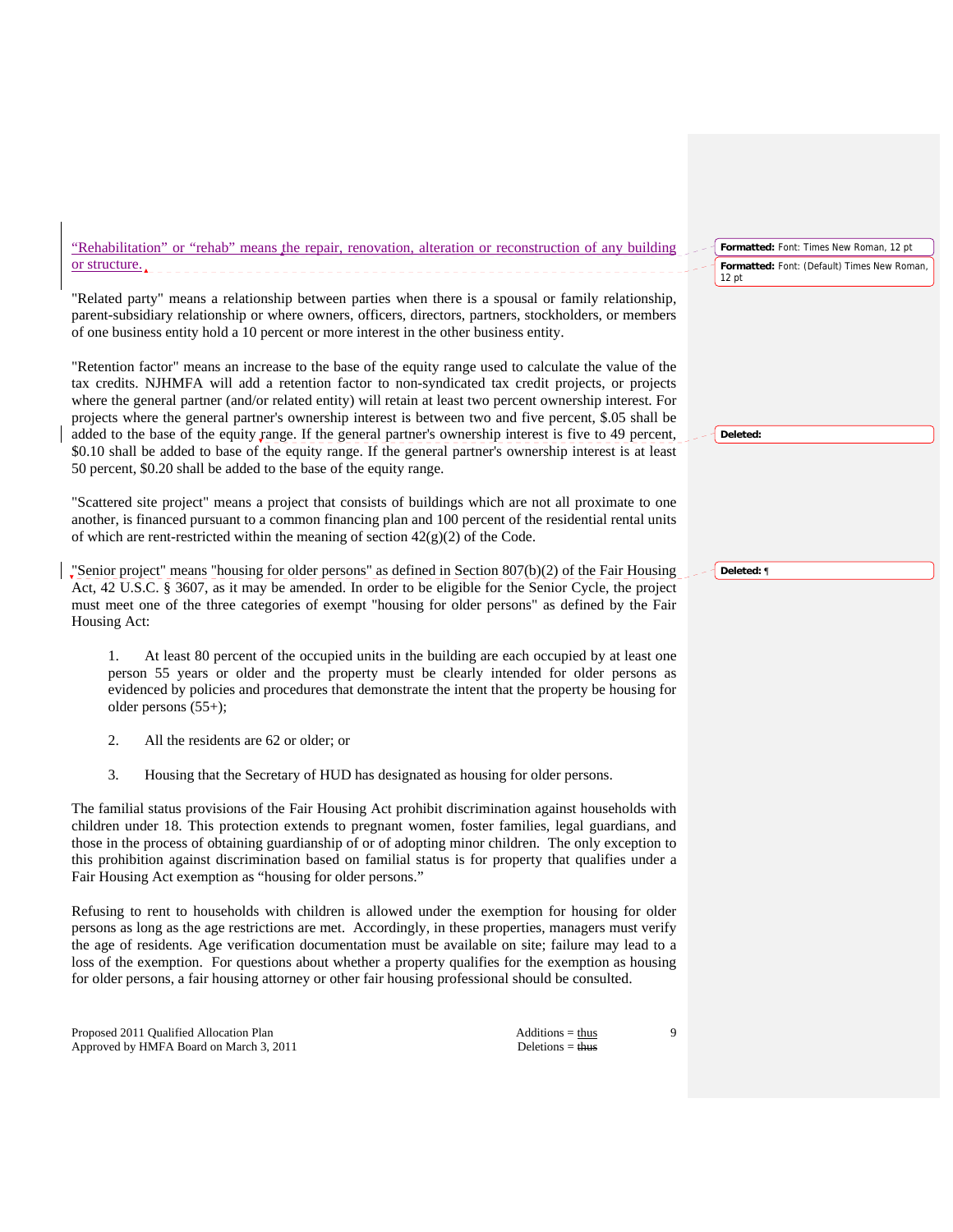"Smart growth areas" means areas that promote growth in compact forms and protect the character of existing stable communities. An area shall be considered to be a smart growth area if it is within Planning Area 1, Planning Area 2 or within a Designated Center on the State Plan Policy Map. Planning Areas are large masses of land that share a common set of conditions, such as population density, infrastructure systems, level of development or natural systems. Centers are compact forms of development that, compared to sprawl development, consume less land, deplete fewer natural resources and are more efficient in the delivery of public services. For more information about the State Development and Redevelopment Plan (State Plan), contact the New Jersey Office for Planning Advocacy. The State Plan is not itself a regulation but a statement of State policy that has been adopted by the State Planning Commission pursuant to a statute to guide State, regional and local agencies in the exercise of their statutory authority.

For more information on whether a project is located within a smart growth area, visit the smart growth locator website at www.njlocator.gov or contact the NJHMFA Director of Policy and Planning at (609) 278-7400.

"Social service coordinator" means a person who is responsible for linking the residents of a tax credit property to appropriate supportive services. The major functions of the social service coordinator include, but are not limited to:

 1. Providing case management services to the residents and/or providing linkages to community resources by providing a signed agreement between the parties;

 2. Providing information and referrals to residents on programs and resources on local, State and Federal levels;

Interviewing and screening residents for eligibility for programs and entitlements and assisting with application procedures;

 4. Assessing the needs of residents, including physical, mental, social and financial needs, and developing a plan for service delivery;

5. Monitoring and evaluating service delivery, and reassessing as necessary;

6. Establishing links with agencies and service providers;

7. Serving as residents' advocate/liaison; and

 8. Planning and implementing monthly programs and activities to meet the needs of residents, including establishment of social, educational and recreational programs.

"Social services plan" means a description of the scope of social and support services to be provided for supportive housing projects, including a staffing plan and how the services will be delivered and funded. The services must be affordable and appropriate to the target population to the satisfaction of NJHMFA, available and accessible to the project's tenants and the social service provider must have the capacity to perform such services. The social services plan must address the target population's(s')

Proposed 2011 Qualified Allocation Plan Additions = thus Approved by HMFA Board on March 3, 2011 Deletions = thus Deletions = thus

10

**Deleted:** of Smart Growth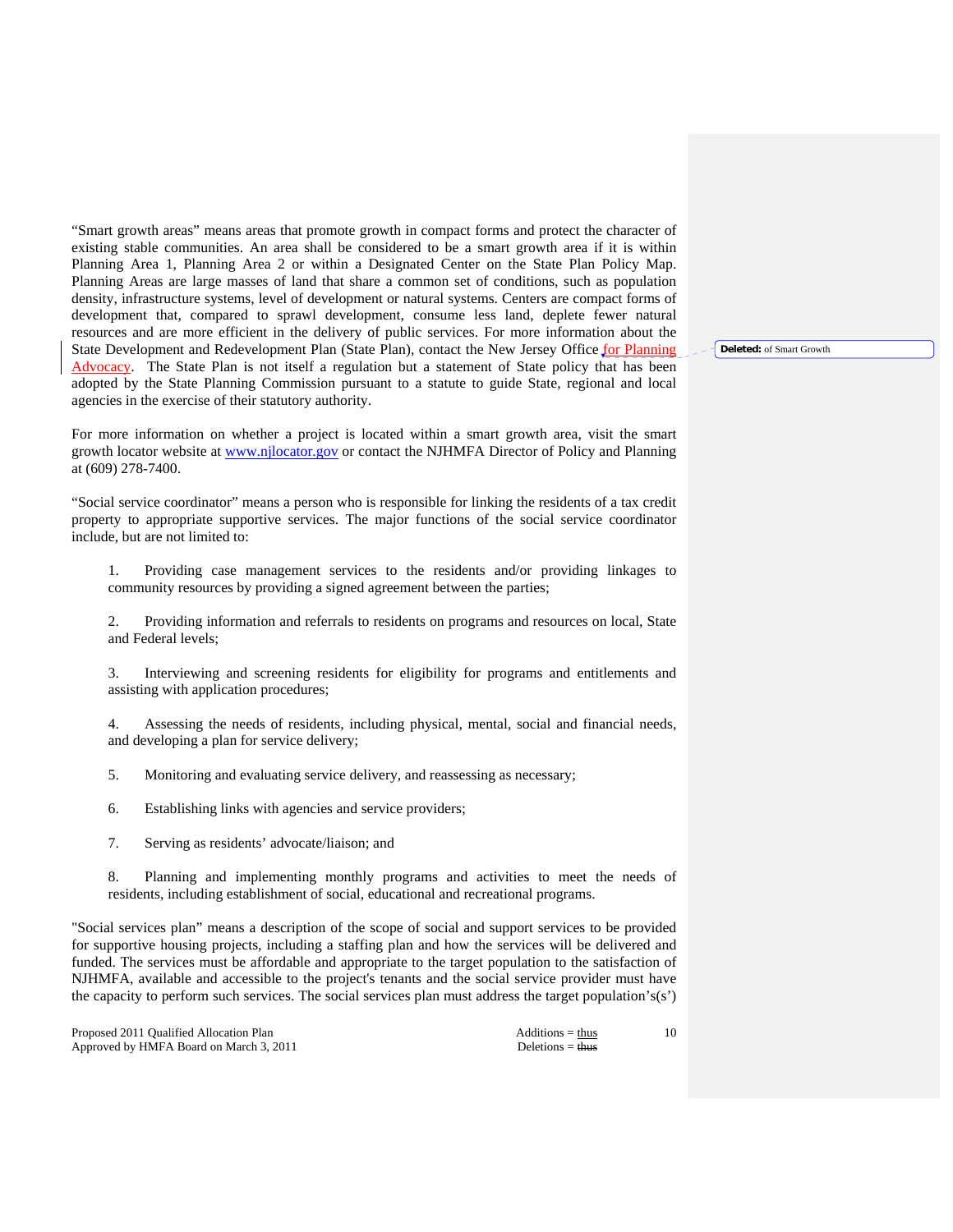support service needs and may include a range of services across a wide continuum of care and intensity appropriate to the target population(s). Appropriate and needed services must be supported by evidence-based practice, research and/or direct practice experience. Each special needs tenant does not have to utilize all of the services provided by the project; however, the services must be available. The social services plan shall address, but is not limited to, the following items:

 1. Hiring a full-time social service coordinator. If a social service coordinator is being provided through a third party, then a signed agreement between the two parties is required, and the coordinator must be dedicated to the tax credit project for at least 20 hours a week;

 2. A description of the targeted population(s), including criteria which will qualify proposed tenants for the supportive housing units and expected support services that are likely to be required;

 3. A description of the proposed services, including how services respond to need areas of tenants, how services will be funded, and service location (on site or in the community);

 4. A description of how services will be coordinated or made available to all special need tenants, including a listing of referral sources; and

 5. A description of tenant/landlord relationships, including roles of the service provider and developer in tenant/landlord relationships; how prospective tenants will be recruited, screened, and selected, and the plan for problem resolution to minimize evictions for supportive housing tenants.

Social service coordinator, case manager and linkages coordinator/provider are not counted as separate and distinct services. NJHMFA shall view these services as all being part of the same service.

"Sponsor certification" means the certification signed by the developer(s), applicant(s) and general partner(s) submitted at application, reapplication, carryover request or IRS Form 8609 request which identifies the anticipated or actual date that the project is placed in service. The certification shall also include a signed breakdown of costs and basis and a statement whereby the owner agrees to abide by the low income housing tax credit requirements of the Code and a statement, under penalty of perjury, that the information contained in the certification is true and complete.

"Substantially incomplete" means an application with a total of three or more defects as described at N.J.A.C. 5:80-33.11(c)1 and 3 or an application with a total of six or more defects as described at N.J.A.C. 5:80-33.11(c)1, 2 and 3. An application deemed to be substantially incomplete is not eligible for the 48-hour period to cure such defects under N.J.A.C. 5:80-33.11(c).

"Supplemental award" means an award of credits from the Reserve in order to fund the final eligible project awarded credits in a cycle if there are insufficient credits in the cycle to provide a full reservation for the project. Applicants do not apply for supplemental awards.

"Supportive housing population needs analysis" means a needs analysis that demonstrates the current and projected need and demand for housing for the targeted population(s). A supportive housing population needs analysis shall address the following:

Proposed 2011 Qualified Allocation Plan Additions = thus Additions = thus Approved by HMFA Board on March 3, 2011 Deletions = thus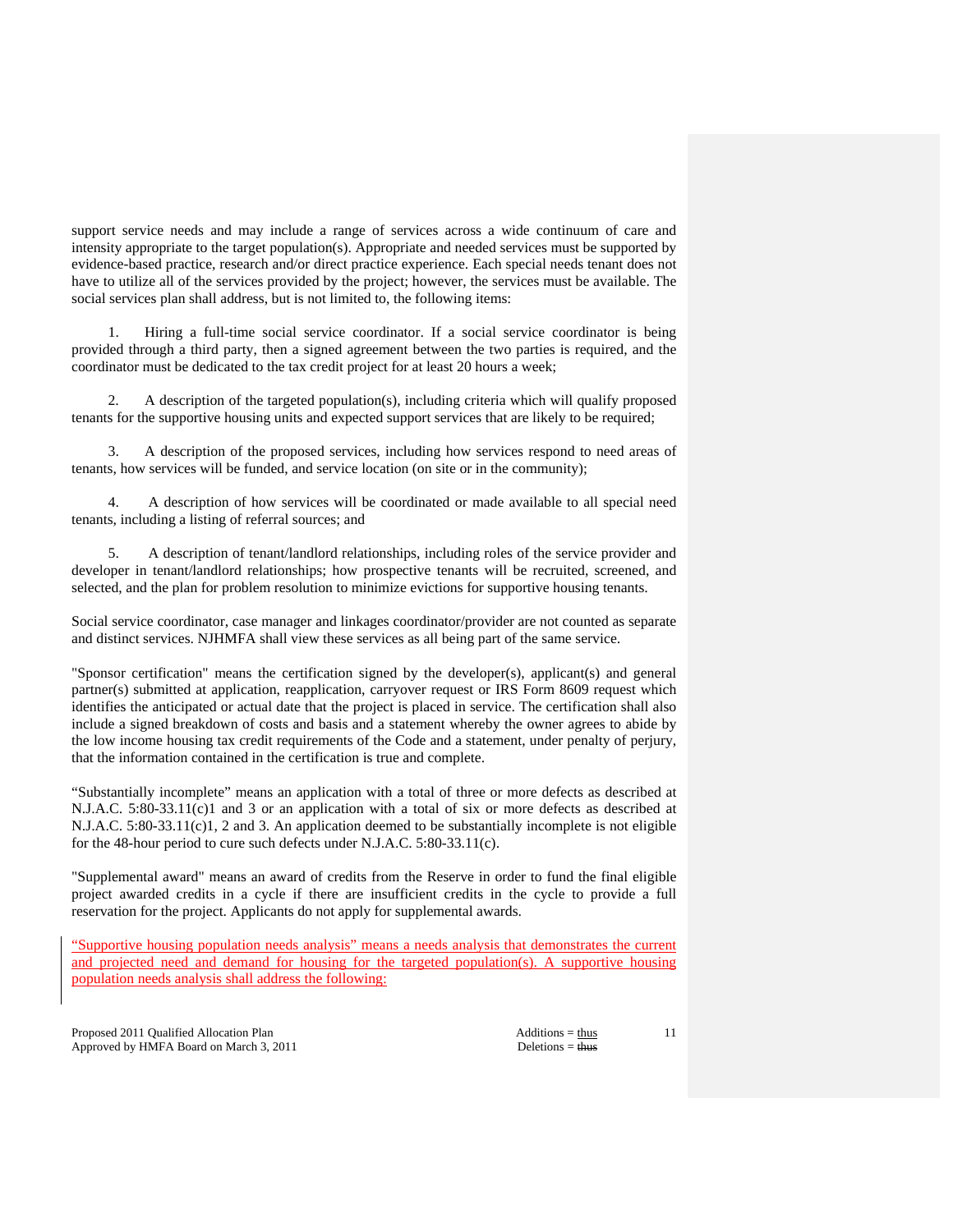- 1. The scope of the current and 15-year projected need of the target population(s) for supportive housing;
- Define the market area, including sources of referrals for supportive housing;
- Current and estimated population needs assessment for the defined market area. Applicants can obtain this information from Federal, State and local agencies and sources;
- The estimated time it will take to fill the units;
- The estimated income and sources of income for the target population(s); and
- 6. The number of supportive housing and other types of designated housing serving the target population(s) in the defined market area.

"Supportive housing project" means a project which shall rent a minimum of 10 units or 25 percent of the total project units, whichever is greater, to individuals with special needs. At a minimum, a supportive housing project must have a social service coordinator and a social services plan that addresses the needs of the identified special needs population. If a social service coordinator is being provided through a third party, then a signed agreement between the two parties is required and the coordinator must be dedicated to the tax credit project for at least 20 hours a week. Special needs populations include individuals and families who are in need of certain types of homes and/or community-based supportive services, usually on an ongoing basis, in order to remain capable of independent living in communities. Supportive services range across a wide continuum of care (such as meal preparation, assistance with housecleaning, etc.) to high level (such as substance abuse and mental health supports) to medically intense (such as skilled nursing) and will vary from person to person depending on their particular physical, psycho-social, and/or mental limitations, and may vary for one person over time. Each special needs tenant does not have to utilize all of the services provided by the project; however, the services must be available. If tenants are not utilizing the services that are available, NJHMFA may call into question whether or not the project is serving a special needs population.

Examples of supportive services include, but are not limited to, the following:

- i. Social service coordinator/case manager;
- ii. Counseling and crisis intervention;<br>iii. Health care advocacy and linkages;
- Health care advocacy and linkages;
- iv. Assistance with activities of daily living and/or instrumental activities of daily living;
- v. Entitlement counseling and advocacy;
- vi. Employment counseling and training;
- vii. Home-based personal or medical assistance;
- viii. Skilled nursing;
- ix. Meals preparation;
- x. Housekeeping;
- xi. Substance abuse and mental health supports; and
- xii. Child care/adult day care.

Proposed 2011 Qualified Allocation Plan Additions = thus Additions = thus Approved by HMFA Board on March 3, 2011 Deletions = thus

12

**Deleted:** "Supportive housing population needs analysis" means a needs analysis that demonstrates the current and projected need and demand for housing for the targeted population(s). A supportive housing population needs analysis shall address the following:¶ ¶ <#>The scope of the current and 15-year projected need of the target population(s) for supportive housing;¶ <#>Define the market area, including sources of referrals for supportive housing;¶ <#>Current and estimated population needs assessment for the defined market area. Applicants

- can obtain this information from Federal, State and local agencies and sources;¶  $\lt$ #>The estimated time it will take to fill the units:  $\P$
- <#>The estimated income and sources of income for the target population(s); and  $\P$
- <#>The number of supportive housing and other types of designated housing serving the target population(s) in the defined market area. ¶
-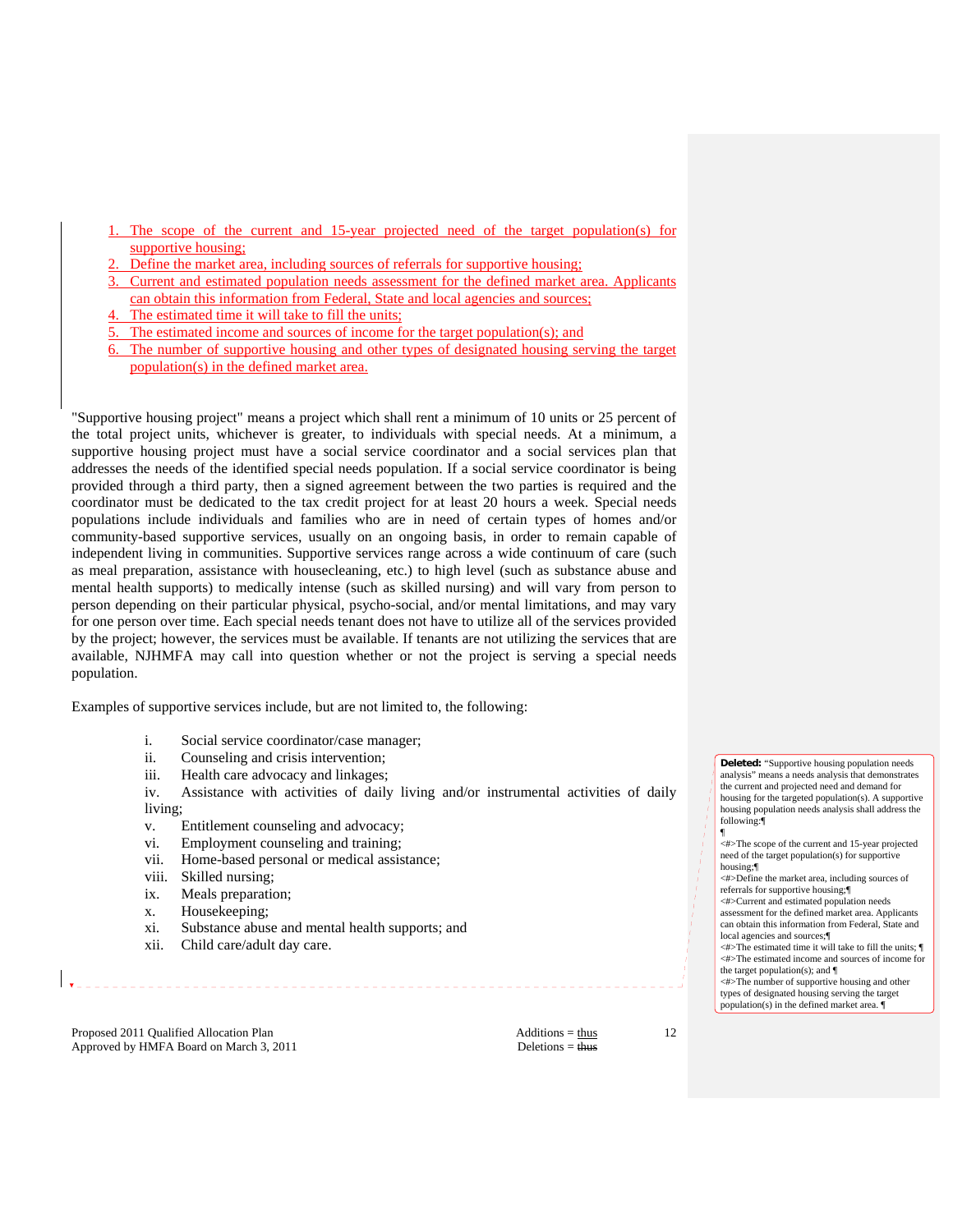"Supportive housing unit" means a unit within a project that is rented to an individual with special needs, with a social service coordinator, a supportive services plan that addresses the needs of the identified special needs population and the provision of supportive services, just as with supportive housing projects, as defined above.

"Transit Oriented Development" or "TOD" means a mixed use development within walking distance (within 1/2 mile) of a rail, light rail, subway, ferry or major bus corridor station.

"Transit village" means a community with a bus, train, light rail, or ferry station that has developed a plan to achieve its goals. The transit village program is designed to spur economic development, urban revitalization, and private-sector investment around passenger rail stations. The New Jersey Department of Transportation coordinates a task force of different State agencies to review applications and make recommendations. Transit villages must be designated by the Transit Village Task Force by the tax credit application deadline.

"Uncorrected noncompliance" applies only with respect to the uncorrected noncompliance point category and means any one of the following which was reported to the owner by NJHMFA and remains uncorrected as of the date of the tax credit application deadline or the correction date set forth in the formal notice of non-compliance, whichever occurs later:

1. A violation of State and local building codes or health ordinances;

 2. Failure of one or more major systems (for example, roof, HVAC, elevators, plumbing and electric);

Failure to fulfill any Qualified Allocation Plan provisions as represented by an owner in a project's New Jersey LIHTC application; or

Failure of the owner to complete and fully execute the Deed of Easement and Restrictive Covenant for Extended Low-Income Occupancy.

Owners shall be notified of the noncompliance by either a formal notice of noncompliance or by the non-issuance of the IRS Form 8609.

# **5:80-33.3 Application cycles**

Each year, NJHMFA shall establish funding cycles and the amount of credits available in each cycle. They will be advertised on the NJHMFA website www.nj-hmfa.com and in at least five of the following newspapers: Atlantic City Press, The Record, Newark Star Ledger, The Courier News, The Asbury Park Press, The Camden Courier Post, Bridgeton Evening News and The Times. NJHMFA shall set the eligibility cut-off dates in each year for receipt of completed applications. Applications shall be submitted to NJHMFA by 12 noon of the application deadline date in order to be considered for review. The application filing deadlines and the credits available in each cycle shall be announced as early in the year as possible. Reservations shall be announced approximately 90 days (or the next

Proposed 2011 Qualified Allocation Plan Additions = thus Additions = thus Approved by HMFA Board on March 3, 2011 Deletions = thus

13

**Formatted:** Font: (Default) Times New Roman, 12 pt **Formatted:** Font: (Default) Times New Roman,

**Deleted:** or

12 pt

**Formatted:** Indent: Left: 0", Hanging: 0.42", No bullets or numbering, Tab stops: 0.83", Left **Deleted:** 3. **Deleted:** <#>. **Deleted:** <#>¶ **Deleted:** ¶

**Deleted:** "Voluntary compliance with the courts" means a project located in a municipality that has voluntarily complied with its fair share obligation either by a petition to the Council on Affordable Housing (COAH) or by a request to the court and its obligation was not the subject of an exclusionary zoning lawsuit. Voluntary compliance shall be verified by the entity with jurisdiction over the municipality (either the Executive Director of COAH or the Special Master).¶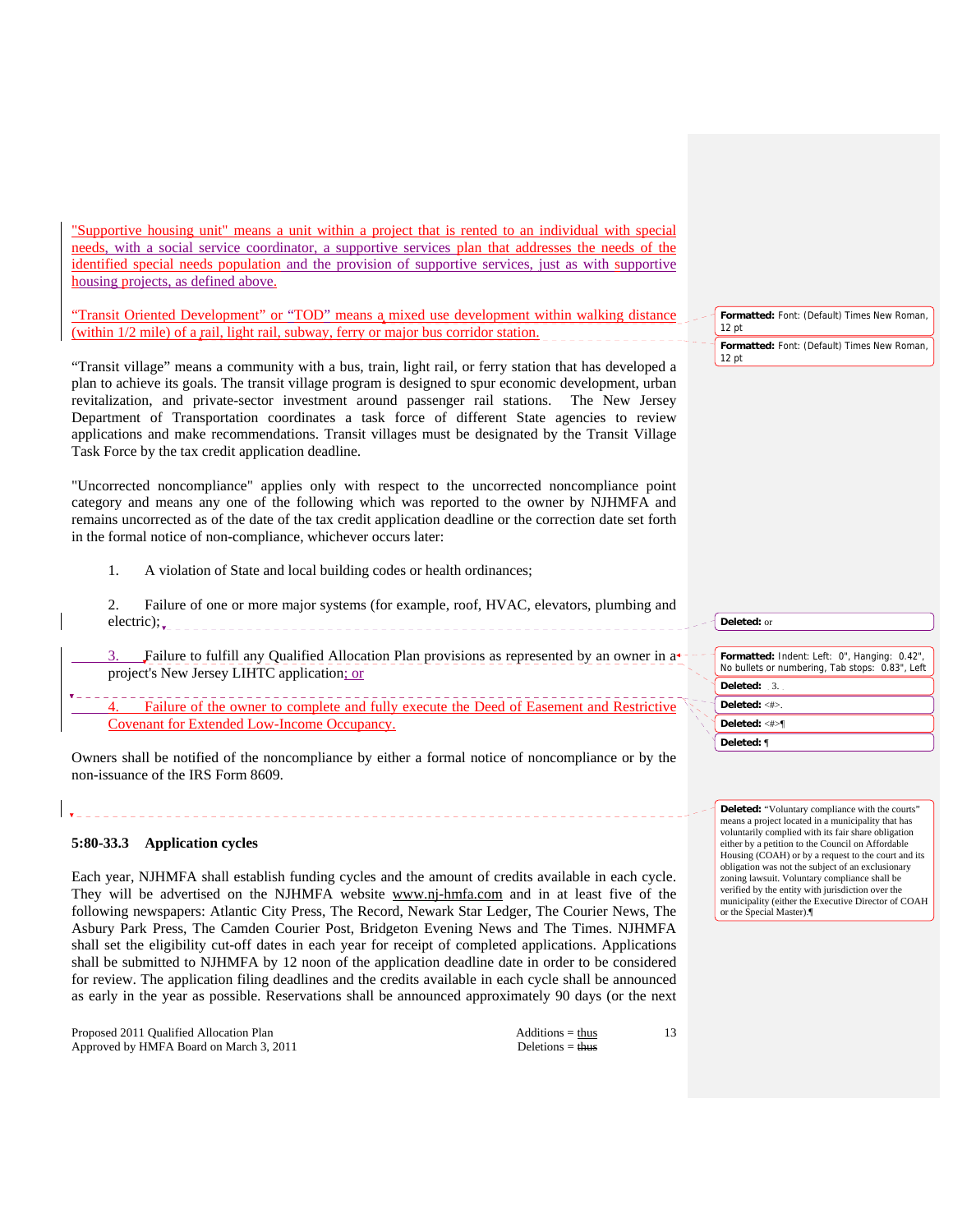business day if the 90th day is a weekend or holiday) after the deadline for the cycle. NJHMFA may adjust the number of cycles or adjust the award dates if required by the timing of passage of Federal legislation or adoption of IRS rules and regulations or for other compelling circumstances. A project cannot compete in more than one cycle simultaneously.

# **5:80-33.4 Family Cycle**

(a) Non-age restricted developments may apply to this cycle. Not less than  $\frac{50\% \text{ of the available}}{200}$ tax credit authority attributable to a particular calendar year will be available in the Family Cycle, and the maximum annual allocation of credits to developments competing in this cycle is the lesser of \$1,750,000 in tax credits or the credit equivalent of \$200,000 in eligible basis per tax credit unit. Total development costs shall not exceed \$250,000 per unit. If multiple tranches of this cycle are awarded, all set-asides for this Cycle will be applicable to each tranche. Minimum rehab projects are not eligible to apply in this cycle. Unless market area demographics and/or financial feasibility demonstrate otherwise, all non-age restricted projects (except minimum rehabilitation, preservation and historic rehabilitation projects) must adhere to the following minimum bedroom distributions: the combined number of efficiency and one-bedroom tax credit units shall be no greater than 20 percent of the tax credit units; at least 30 percent of the tax credit units shall be two-bedroom units; and at least 20 percent of the tax credit units shall be three-bedroom units. There are two set-asides in the Family Cycle:

1. Redevelopment set-aside: The first reservation of credits from the Family Cycle shall be given to the highest-ranking eligible application from a redevelopment project located within a Qualified Census Tract. If, because of lack of demand, the redevelopment set-aside is not utilized, the credits in this set aside shall be released into the Family Cycle for use by other eligible applications after satisfaction of any other set-aside, as applicable.

 2. Preservation set-aside: The second reservation of credits from the Family Cycle shall be given to the highest-ranking eligible application from a preservation project. The maximum annual allocation of credits to developments competing in this set-aside is \$1,250,000. HOPE VI/Replacement Housing/CFRC projects do not qualify for this set-aside. If, because of lack of demand, the preservation set-aside is not utilized, the credits in the preservation set-aside shall be released into the Family Cycle for use by other eligible applications after satisfaction of any other set-aside, as applicable.

If the highest ranking eligible project in the **redevelopment** set-aside also applies for and qualifies for the **preservation** set-aside, the project shall be deemed to satisfy NJHMFA's obligation to fund both set-asides. In such a case, the project shall have an ongoing obligation to meet the requirements for both set-asides. This overlapping of set-asides shall expand the amount of credits available in the general competition. However, projects which receive negative points under N.J.A.C. 5:80-33.15(a)16, 18 or 19 shall not be eligible to compete in any set-aside.

(c) Reservations shall first be awarded to the highest-ranking eligible projects qualifying for the aforementioned prioritized set-asides. Thereafter, reservations shall be awarded to the highest-ranking

Proposed 2011 Qualified Allocation Plan Additions = thus Approved by HMFA Board on March 3, 2011 Deletions = thus Deletions = thus

| Deleted: ¶                  |
|-----------------------------|
| Deleted: \$9,000,000        |
| Deleted:                    |
| <b>Deleted: \$2,250,000</b> |
|                             |

**Deleted:** 

**Deleted:** HOPE VI/Replacement Housing/CFRC set-aside: The first reservation of credits from the Family Cycle shall be given to the highest-ranking eligible application which utilizes HOPE VI, Replacement Housing Factor or Capital Fund Recovery Competition (CFRC) funds from HUD or is included in an approved HOPE VI proposal. If, because of lack of demand, the HOPE VI/Replacement Housing/CFRC set-aside is not utilized, the credits in this set-aside shall be released into the Family Cycle for use by other eligible applications.¶ ¶

2. Nonprofit set-aside: The second reservation of credits from the Family Cycle shall be given to the highest-ranking eligible application from a qualified nonprofit organization. If, because of lack of demand, the nonprofit set-aside is not utilized, the credits in this set-aside shall be released into the Family Cycle for use by other applications.

**Deleted:** ¶ ¶

14

**Deleted:** HOPE VI/Replacement Housing **Deleted:** Nonprofit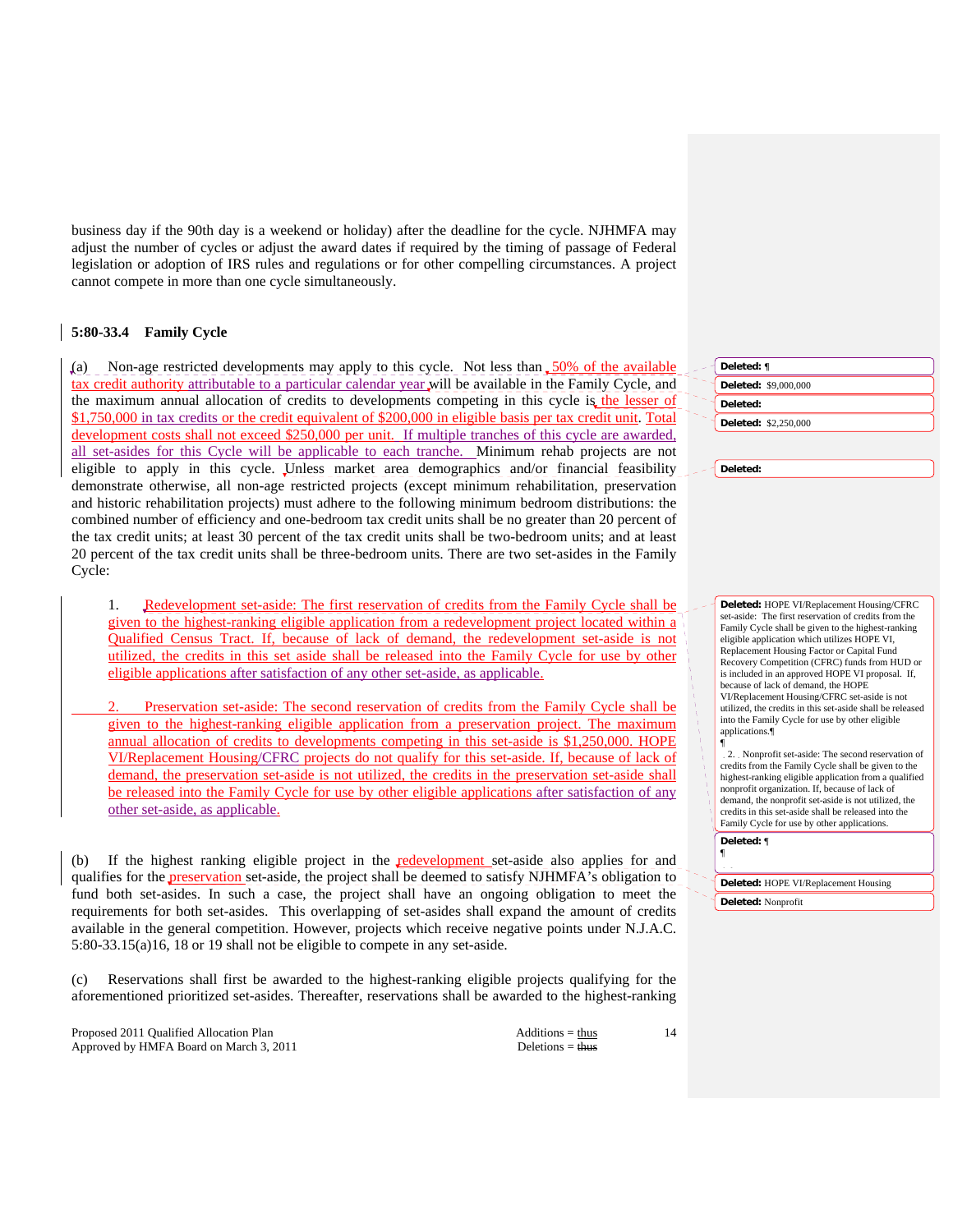eligible projects. To insure equitable distribution if there are both excess demand and multiple ranking eligible applications from a single municipality, NJHMFA shall fund no more than two projects per year from the same municipality. Funding of projects shall be prioritized in the following manner: the highest ranking eligible project(s) in the Family Cycle, the Senior Cycle, the Supportive Housing Cycle and lastly, the Final Cycle. Projects that received an award of credits in a previous year that are now re-competing shall not be included in the totals for purposes of the equitable distribution provision described herein.

# **5:80-33.5 Senior Cycle**

(a) Senior projects may apply to this cycle. Not less than  $\frac{20}{20}$  percent of the available tax credit authority attributable to a particular calendar year will be available in the Senior Cycle, and the maximum annual allocation of credits to developments competing in this cycle is the lesser of \$1,400,000 in tax credits or the credit equivalent of \$200,000 in eligible basis per tax credit unit. Total development costs shall not exceed \$250,000 per unit. If multiple tranches of this Cycle are awarded, all set-asides for this Cycle will be applicable to each tranche. Minimum rehab projects are not eligible to apply in this cycle. Unless market area demographics demonstrate otherwise, one-bedroom units should comprise at least 85 percent of the project. There is one set-aside in the Senior Cycle:

 1. Redevelopment set-aside: The first reservation of credits from the Senior Cycle shall be given to the highest-ranking eligible application from a redevelopment project located within a Qualified Census Tract. If, because of lack of demand, the redevelopment set-aside is not utilized, the credits in this set-aside shall be released into the Family Cycle for use by other eligible applications.

(b) Projects which receive negative points under N.J.A.C. 5:80-33.15(a) 16, 18 or 19 shall not be eligible to compete in any set-aside.

(c) Reservations shall first be awarded to the highest-ranking eligible project qualifying for the aforementioned prioritized set-aside. Thereafter, reservations shall be awarded to the highest-ranking eligible projects. To insure equitable distribution if there are both excess demand and multiple ranking eligible applications from a single municipality, NJHMFA shall fund no more than two projects per year from the same municipality. Funding of projects shall be prioritized in the following manner: the highest ranking eligible project(s) in the Family Cycle, the Senior Cycle, the Supportive Housing Cycle and lastly, the Final Cycle. Projects that received an award of credits in a previous year that are now re-competing shall not be included in the totals for purposes of the equitable distribution provision described herein.

# **5:80-33.6 Supportive Housing Cycle**

(a) Supportive housing projects in which a minimum of 10 units or 25 percent of the total project units, whichever is greater, are rented to individuals with special needs and at least three appropriate

Proposed 2011 Qualified Allocation Plan Additions = thus Approved by HMFA Board on March 3, 2011 Deletions = thus Deletions = thus

15

**Deleted:** \$3,000,000 **Deleted:** \$1,750,000 **Deleted:** 

**Deleted:** HOPE VI/Replacement Housing/CFRC set-aside: The first reservation of credits from the Senior Cycle shall be given to the highest-ranking eligible application which utilizes HOPE VI, Replacement Housing Factor or Capital Fund Recovery Competition (CFRC) funds from HUD or is included in an approved HOPE VI proposal. If, because of lack of demand, the HOPE VI/Replacement Housing/CFRC set-aside is not utilized, the credits in this set-aside shall be released into the Senior Cycle for use by other eligible applications.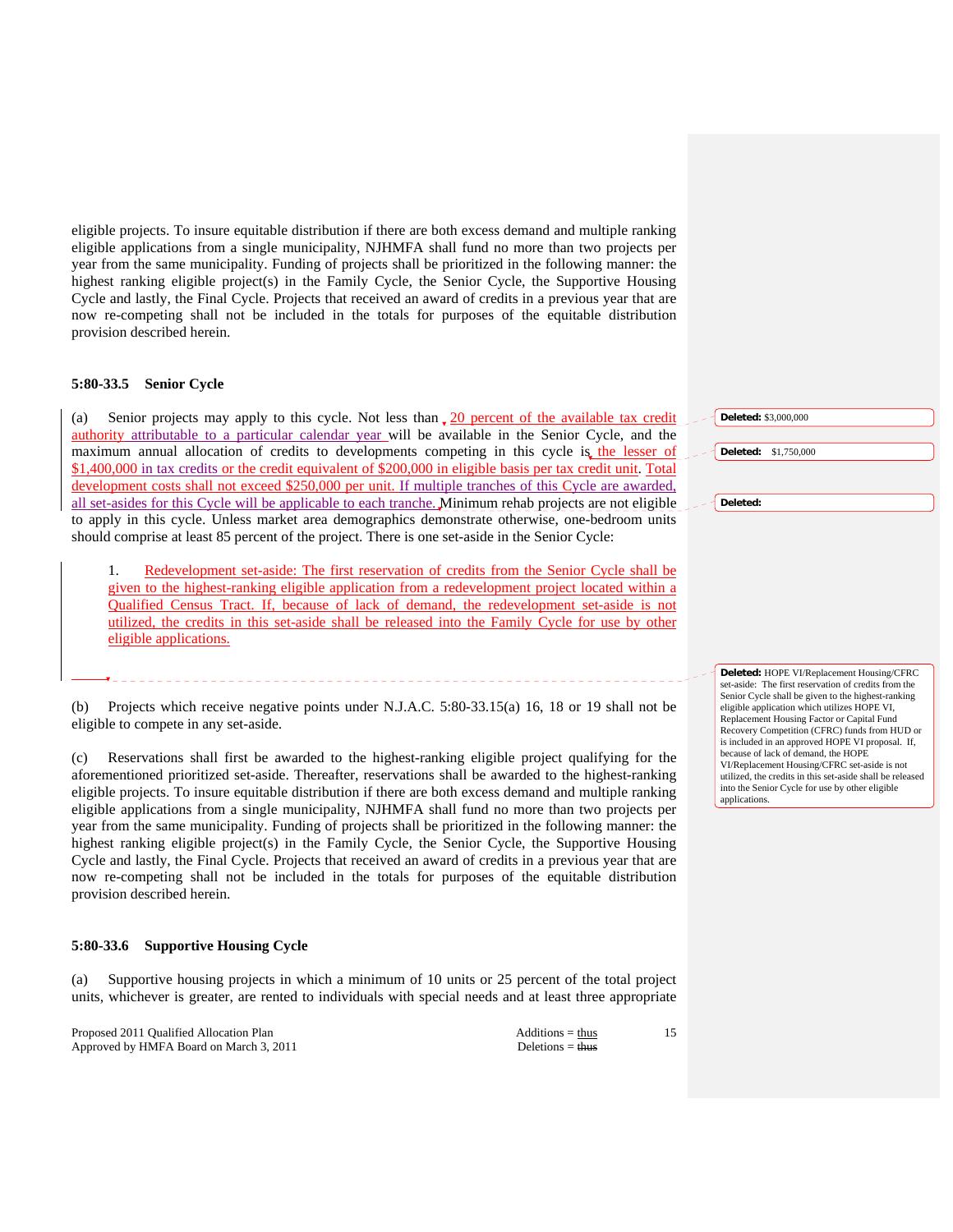services are provided may apply to the Supportive Housing Cycle. There must be an executed agreement between the proposed owner entity and a supportive services provider that will submit a social services plan consistent with requirements of this subsection for the Supportive Housing Cycle and approved by NJHMFA. There will be not less than 12.5 percent of the available tax credit authority available in the Supportive Housing Cycle and the maximum annual allocation of credits to projects competing in this cycle is \$1,000,000. Total development costs shall not exceed \$250,000 per unit. If multiple tranches of this cycle are awarded, all set-asides for this Cycle will be applicable to each tranche.

(b) Reservations shall be awarded to the highest-ranking eligible projects. To insure equitable distribution if there are both excess demand and multiple ranking eligible applications from a single municipality, NJHMFA shall fund no more than two projects per year from the same municipality. Funding of projects shall be prioritized in the following manner: the highest-ranking eligible project(s) in the Family Cycle, the Senior Cycle, the Supportive Housing Cycle and lastly, the Final Cycle. Projects that received an award of credits in a previous year that are now re-competing shall not be included in the totals for purposes of the equitable distribution provision described herein.

(c) Projects which receive negative points under N.J.A.C. 5:80-33.15(a) 16, 18 or 19 shall not be eligible to compete in a set-aside.

# **5:80-33.7 Final Cycle**

(a) All projects, including minimum rehab projects, may apply to this cycle. All credits not utilized under N.J.A.C. 5:80-33.4 through 6 and 8 (if any) shall be made available in the Final Cycle and the maximum annual allocation of credits to projects competing in this cycle is the lesser of \$1,750,000 in tax credits or the credit equivalent of \$200,000 in eligible basis per tax credit unit. Total development costs shall not exceed \$250,000 per unit. Unless market area demographics and/or financial feasibility demonstrate otherwise, all non-age restricted projects (except minimum rehabilitation, preservation and historic rehabilitation projects) must adhere to the following minimum bedroom distributions: the combined number of efficiency and one-bedroom tax credit units shall be no greater than 20 percent of the tax credit units; at least 30 percent of the tax credit units shall be two-bedroom units; and at least 20 percent of the tax credit units shall be three-bedroom units.

If less than 10 percent of the ceiling has been awarded to qualified nonprofit organizations, then awards from the Final Cycle shall first be made to such organizations until not less than 10 percent of the credit ceiling has been awarded to such organizations. If the Federal nonprofit requirement as stated in 26 U.S.C. § 42(h)(5)(A) is satisfied, reservations shall be awarded to the highest-ranking eligible projects. To insure equitable distribution if there are both excess demand and multiple ranking eligible applications from a single municipality, NJHMFA shall fund no more than two projects per year from the same municipality. Funding of projects shall be prioritized in the following manner: the highest ranking eligible project(s) in the Family Cycle, the Senior Cycle, the Supportive Housing Cycle and lastly, the Final Cycle. Projects that received an award of credits in a previous year that are now re-competing shall not be included in the totals for purposes of the equitable distribution provision described herein.

Proposed 2011 Qualified Allocation Plan Additions = thus Approved by HMFA Board on March 3, 2011 Deletions = thus Deletions = thus

16

¶

**Deleted:** \$2,000,000

**Deleted:** \$1,200,000

**Formatted:** Indent: Left: 0", First line: 0" **Deleted: Deleted:** \$2,250,000

**Deleted:** There is one set-aside in the Final Cycle:¶

1. Preservation set-aside: The first reservation of credits from the Final Cycle shall be given to the highest-ranking eligible application from a preservation project. HOPE VI/Replacement Housing projects do not qualify for this set-aside. If, because of lack of demand, the preservation set-aside is not utilized, the credits in the preservation setaside shall be released into the Final Cycle for use by other eligible applications.

**Deleted:** reservations shall be awarded to the highest-ranking eligible preservation project. Then, **Formatted:** Not Highlight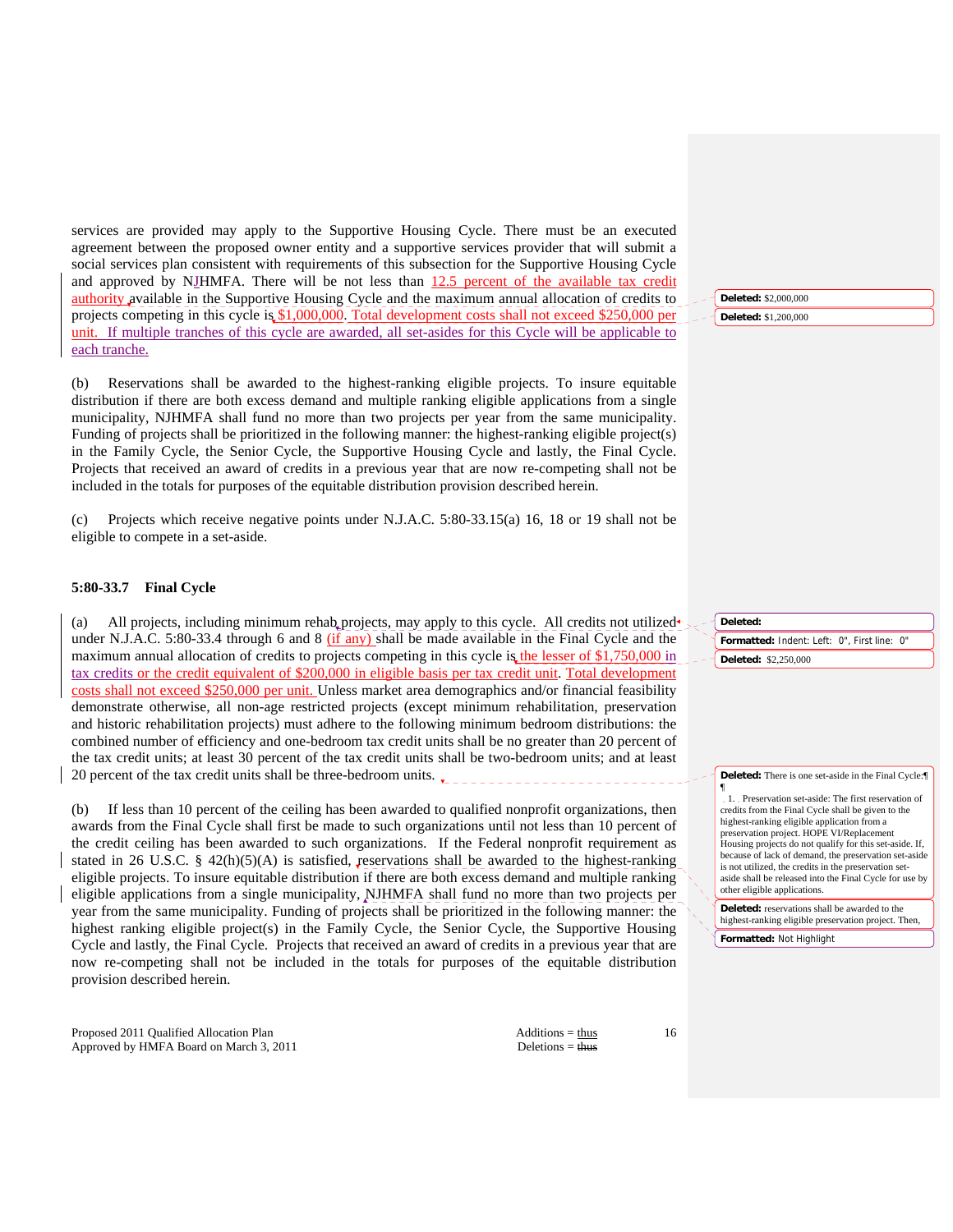(c) Projects which receive negative points under N.J.A.C. 5:80-33.15(a) 16, 18 or 19 shall not be eligible to compete in any set-aside.

(d) Projects that were admitted to a cycle in the same allocation year but did not receive a reservation of credits may reapply in the Final Cycle by submitting the reapplication fee and a sponsor certification for reapplication in which the applicant:

1. Certifies that there are no changes whatsoever to the previously submitted application; or

 2. Identifies any and all changes to the previously submitted application, along with supporting documentation.

# **5:80-33.8 Reserve**

(a) Projects that need credits because of technical errors and severe hardship can submit a reapplication for credits from the Reserve. The Reserve may also be used to fund supplemental awards or for unforeseen circumstances beyond the developer's control where NJHMFA determines that a project's financial feasibility is jeopardized. Any credits not dedicated to the Family, Senior, and Supportive Housing Cycles shall be deposited into the Reserve. Awards of credits from the Reserve are subject to availability and to NJHMFA's evaluation of the request.

 1. Since NJHMFA does not award partial allocations, one of the purposes of the Reserve is to provide supplemental awards to eligible projects that can only be partially funded with the credits remaining in their respective cycles. Supplemental awards are given first to the highestranking, partially funded eligible project from the Family Cycle. NJHMFA then evaluates the highest-ranking, partially funded eligible projects from the Senior and Supportive Housing Cycles. The next supplemental awards shall be given to the project which requires the least amount of credits from the Reserve to achieve the maximum eligible credit amount. Should sufficient credits exist in the Reserve, NJHMFA shall give a supplemental award to the highestranking, partially funded eligible projects from both the Senior and Supportive Housing Cycles. Simultaneously, credits remaining from cycles that did not receive a supplemental award shall be deposited into the Reserve.

 2. Hardship requests for additional credits from the Reserve are limited to \$100,000 per project. Hardship requests must be documented to the satisfaction of NJHMFA and must demonstrate the existence of an unforeseen emergency situation where the completion of the project is jeopardized without an award of additional low-income housing tax credits. No more than one hardship award shall be approved with respect to a given project. Hardship applications to the Reserve are accepted on an ongoing basis until May 15. To apply to the Reserve for a hardship reservation of additional credit, applicants must follow the procedures at N.J.A.C. 5:80- 33.13(a)1.

**5:80-33.9 Volume cap credits** 

Proposed 2011 Qualified Allocation Plan Additions = thus Additions = thus Approved by HMFA Board on March 3, 2011 Deletions = thus

17

**Deleted:** 3. Projects that received a tax credit award in 2007 or 2008 that have not yet closed with an investor and who can demonstrate that their financial feasibility has been detrimentally impacted by the significant downturn in the tax credit equity market may request additional credits based on the Reduction in the Equity Market (REM). REM requests are limited to \$250,000 per project. The eligible basis/basis limits in place at the time of the project's initial credit award shall be used to determine the amount of REM credits. An award of REM credits shall not count against the per project limitations in (a)2 above. Applications for REM credits are accepted on an ongoing basis until May 15. Projects awarded REM credits must start construction within 90 days of the tax credit award. Failure to start construction within 90 days shall result in immediate recapture of the tax credit award. To apply to the Reserve for a reservation of REM credits, applicants shall follow the procedures at N.J.A.C. 5:80-33.13(a)1i through (a)1iv and (a)1vi. ¶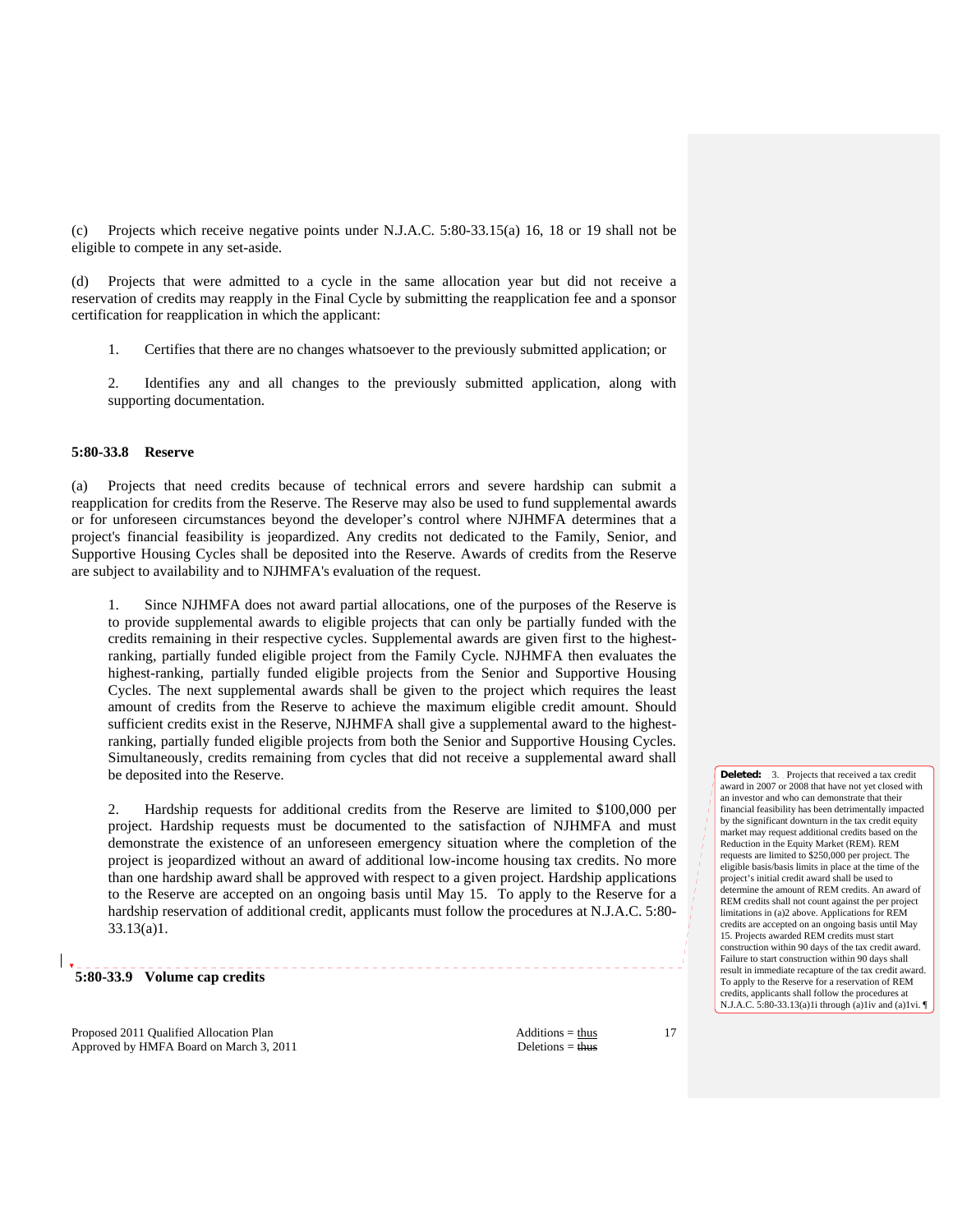(a) Projects financed by tax-exempt bonds that request tax credits pursuant to Section 42(h)(4) of the Code are required by Section  $42(m)(1)(D)$  of the Code to satisfy the requirements for allocation of a housing credit dollar amount under the qualified allocation plan. Projects requesting tax credits entirely from volume cap do not have to compete and there are no cycle deadlines. However, complete applications shall be submitted at least one month before the tax-exempt bonds are sold. The following information shall be included in order for the application to be deemed complete: all applicable sections of the application corresponding to eligibility requirements at N.J.A.C. 5:80-33.12; those sections of the application corresponding to the point categories for period of restriction, conversion to tenant ownership (if applicable), tax abatement (if applicable) and the negative point categories; and a sponsor certification and breakdown of costs and basis. A copy of the appraisal/market study required by the applicant's lender and/or syndicator may be submitted in lieu of the market study required at N.J.A.C. 5:80-33.12(c)1ii.

1. The governmental unit issuing the bonds is required by Section  $42(m)(2)(D)$  of the Code to determine the credit amount needed for feasibility and viability of the project. If NJHMFA is the bond issuer, NJHMFA shall make this credit determination. If NJHMFA is not the bondissuer, the bond issuer shall provide a letter to NJHMFA assigning its responsibility under Section 42 (m)(2)(D) to NJHMFA.

2. In order for a project to qualify for all of its tax credits from volume cap, Section  $42(h)(4)$ of the Code requires that 50 percent or more of the aggregate basis of the building and the land on which it is located be financed with tax-exempt bonds. Qualifying tax-exempt bonds are obligations the interest on which is exempt from tax under Section 103 of the Code if such obligation is taken into account under Section 146 of the Code, and the principal payments on such financing are applied within a reasonable period to redeem obligations the proceeds of which were used to provide such financing.

 3. Projects that request both volume cap credits and ceiling (competitive) credits shall comply with the application requirements for both.

 4. Projects that would have received negative points under N.J.A.C. 5:80-33.15(a) 16, 18 or 19 shall not be issued tax credits until such items are corrected.

 5. Projects that receive volume cap credits shall pay an allocation/issuance fee as described at N.J.A.C. 5:80-33.25.

(b) If a municipality has created a density bonus subsidy to assist the low- or moderate-income units in a project, the project may not receive volume cap credits unless the applicant can conclusively demonstrate that the market rate residential or commercial units are unable to internally subsidize the affordable units despite the density bonus, and the affordable units are developed contemporaneously with the commercial or market rate residential units. In evaluating this criteria, NJHMFA shall adopt the standards as promulgated by the Department of Community Affairs for similar types of projects seeking Balanced Housing funds. This subsection shall not be evaded by failing to apply all or any portion of the subsidy to the low- or moderate-income units, by diverting all or any portion of the subsidy to other uses or by using any other device in which all or any portion of the subsidy is not used to benefit low- or moderate-income housing.

Proposed 2011 Qualified Allocation Plan Additions = thus Additions = thus Approved by HMFA Board on March 3, 2011 Deletions = thus

**Deleted:**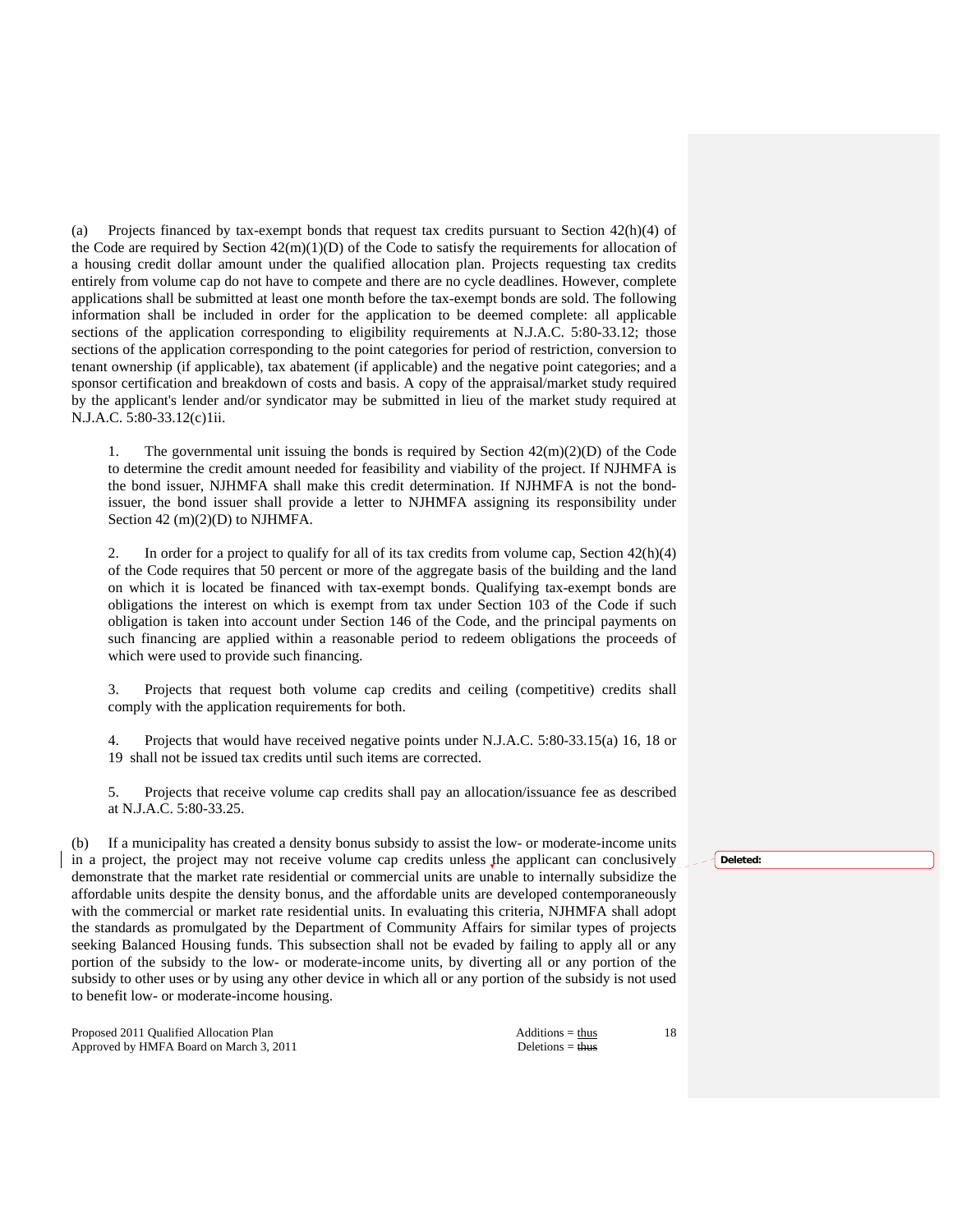# **5:80-33.10 Application fee schedule**

(a) The following fees shall be submitted at the time the application or reapplication is submitted:

An application fee of \$2,500 shall be paid by applicants for projects applying to the Family, Senior or Supportive Housing Cycle, and any first-time applications to the Final Cycle, as well as for projects applying for volume cap tax credits.

 2. A reapplication fee of \$100.00 for projects requesting credits from the Reserve and for projects that applied to the Family, Senior or Supportive Housing Cycle, which did not receive a reservation of credits and wish to reapply in the Final Cycle of the same allocation year. Projects that are in essence new projects (for example, changes in the project composition, sites, or owner or developer entities) shall submit a new application and application fee.

(b) Application fees and reapplication fees are non-refundable.

# **5:80-33.11 Cycle deadlines**

(a) Application cycles shall be announced by NJHMFA via notices sent to the mailing list maintained by the Tax Credit Division no later than 45 days prior to the deadline. Applications shall be accepted beginning one month prior to the deadline date. Applications shall be submitted to NJHMFA by 12 noon of the application deadline date in order to be considered for review. Late and substantially incomplete applications shall not be admitted into a cycle. Late applications shall be returned to the applicant.

(b) It is the burden of the applicant to comply literally with the requirements of these rules and to ensure that the application presented to NJHMFA is clear, unambiguous and complete in all respects at the time of submission.

(c) Applicants shall be given 48 hours to cure defects as follows, except for applications that NJHMFA deems to be substantially incomplete:

 1. If the applicant has failed to include a required document, the applicant may supply the document; provided, however, that the document existed on the application deadline date and, if the document is a legal agreement or instrument, the document was legally effective on the application deadline date.

 2. If statements or items in the application are contradictory or mutually inconsistent, the applicant may present information resolving the contradiction or inconsistency; provided, however, that the information accurately reflects the state of affairs on the application deadline date.

3. The applicant may provide any required signature that has been omitted.

Proposed 2011 Qualified Allocation Plan Additions = thus Approved by HMFA Board on March 3, 2011 Deletions = thus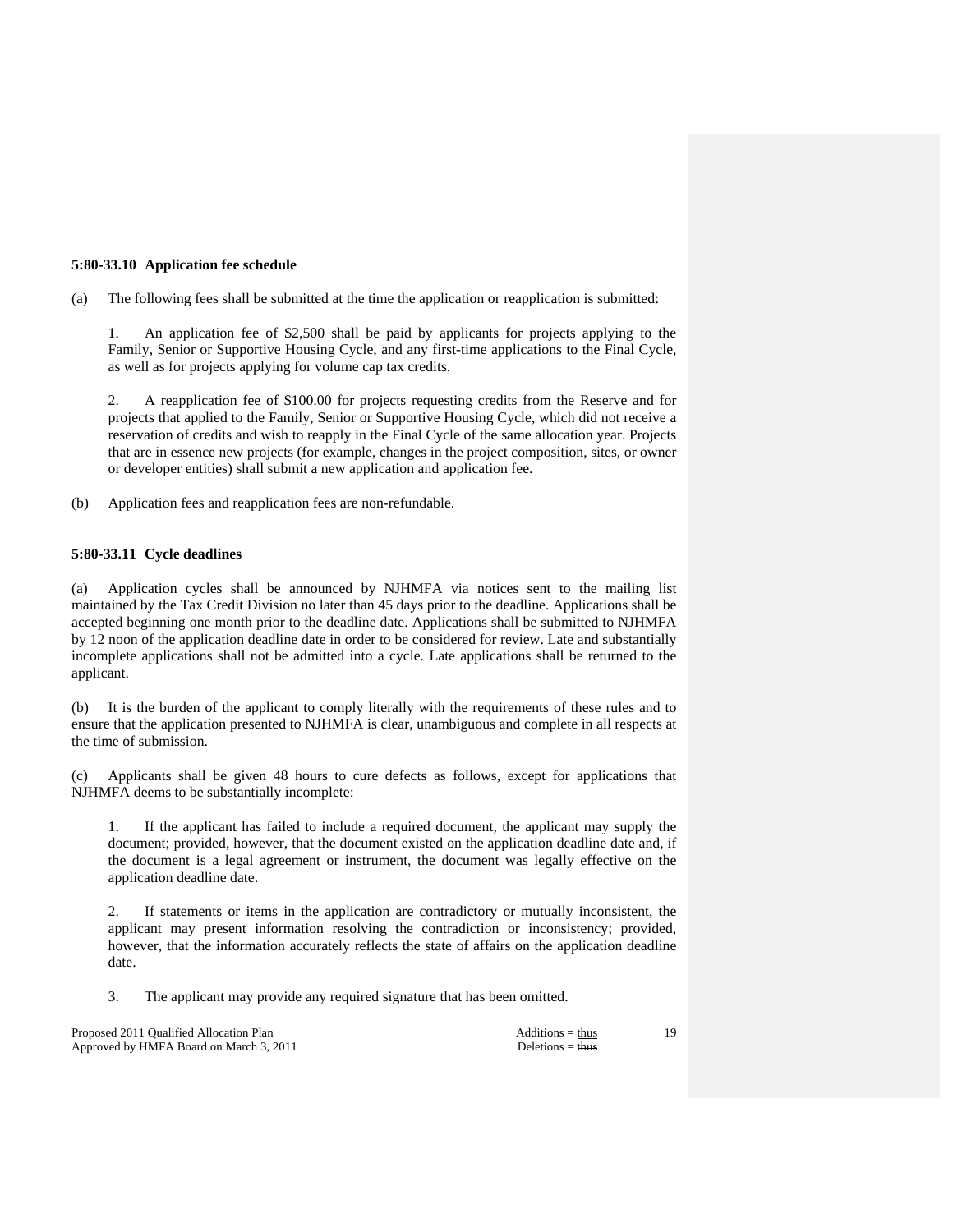(d) Except for applications that NJHMFA deems to be substantially incomplete NJHMFA shall notify the applicant of any curable defects it discovers by telephone and, simultaneously, in writing by facsimile transmission. The applicant's corrective submission shall not be considered unless it is received by NJHMFA no later than 48 hours (excluding weekends and legal holidays) from the applicant's receipt of the facsimile transmission. NJHMFA shall notify applicants of curable defects on Mondays, Tuesdays or Wednesdays. No application will receive more than one notice for a curable defect. A project that has previously applied for competitive credits (a reapplication) may receive notification of a curable defect regardless of whether such project has received notification in the past.

(e) If an applicant cures one or more defects in the manner set forth at (c)1 or 3 above, NJHMFA will deduct one point for each defect cured from the project's score in determining its ranking in the application cycle.

(f) If an applicant fails to respond to NJHMFA's notification of curable defects within the 48-hour cure period, or if an applicant's response is non-responsive to the question asked, a negative inference shall be drawn. Failure to respond to an item in a cure letter will result in the denial of points if the question is with respect to a point category; negative points if with respect to the point categories at N.J.A.C. 5:80-33.15(a) 15 to 19; or ineligibility if with respect to an eligibility requirement.

(g) After the application deadline, telephone calls or other oral or written communications on behalf of a tax credit applicant (for example, from a project's development team, elected representatives, etc.) other than information submitted pursuant to (d) and (e) above shall not be accepted or considered before reservation awards have been announced.

## **5:80-33.12 Application to a cycle/eligibility requirements**

(a) If a municipality has created a density bonus subsidy to assist the low- or moderate-income units in a project, the project may not compete for tax credits (ceiling tax credits) unless the applicant can conclusively demonstrate that the market rate residential or commercial units are unable to internally subsidize the affordable units despite the density bonus and the affordable units are developed contemporaneously with the commercial or market rate residential units. In evaluating this criteria, NJHMFA shall adopt the standards as promulgated by the Department of Community Affairs for similar types of projects seeking Balanced Housing funds. This subsection shall not be evaded by failing to apply all or any portion of the subsidy to the low- or moderate-income units, by diverting all or any portion of the subsidy to other uses or by using any other device by which all or any portion of the subsidy is not used to benefit low- or moderate-income housing. For example, if a site was originally zoned at four units per acre and a rezoning resulted in six units per acre with a 20 percent set-aside for low- and/or moderate-income units, then the site would be the recipient of a density bonus subsidy. If the developer built at six market units per acre, subdivided a portion of the acreage and donated that land to a for- profit or nonprofit developer, then the new owner may not compete for ceiling tax credits if the market rate residential units were able to subsidize the affordable units. Alternatively, if on the same site the number of low- and moderate-income units is increased without a corresponding increase in density, then the additional affordable units would be eligible to compete for ceiling tax credits.

Proposed 2011 Qualified Allocation Plan Additions = thus Additions = thus Approved by HMFA Board on March 3, 2011 Deletions = thus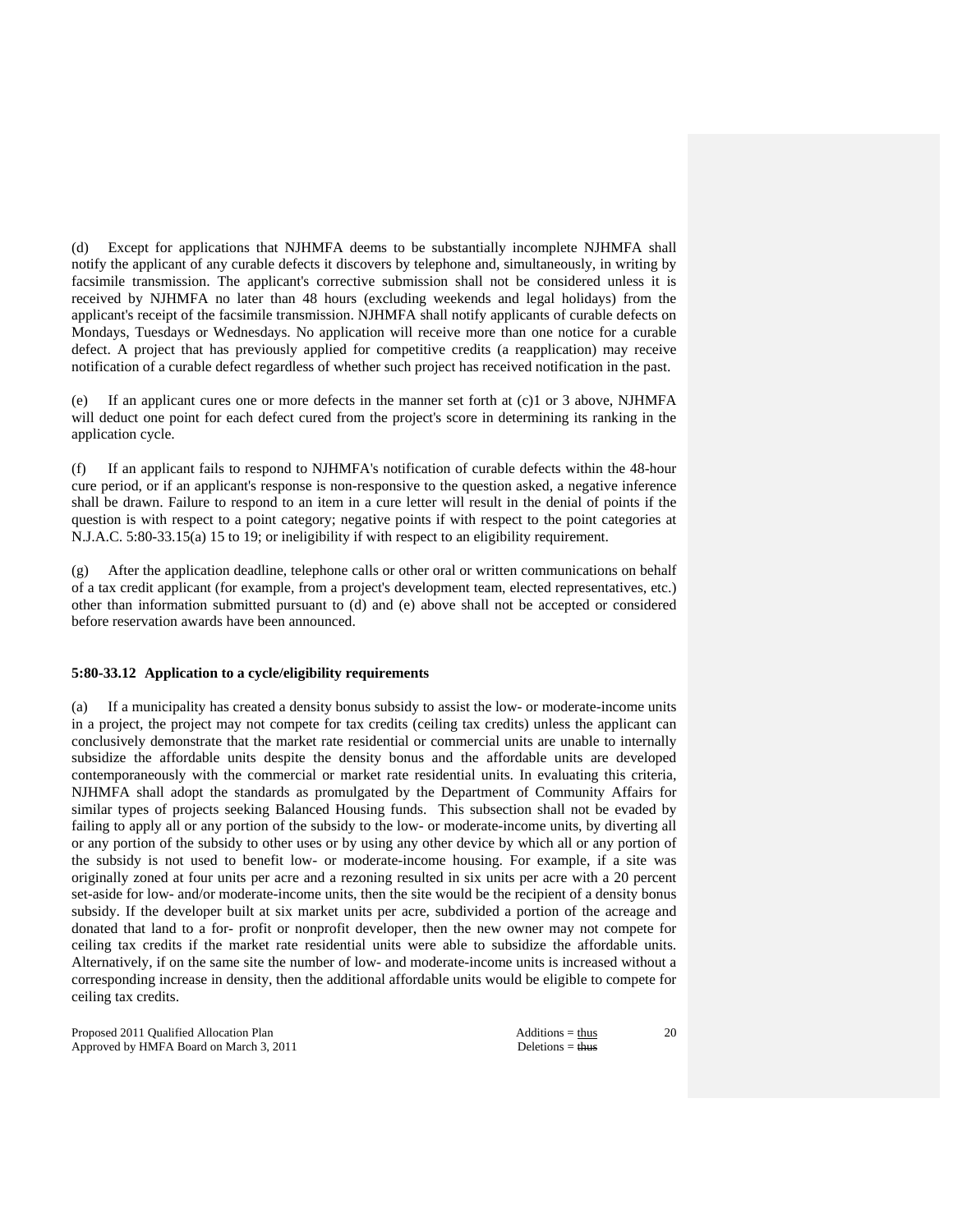(b) In performing its review of all applicable eligibility requirements, NJHMFA staff may contact the applicant to ask questions if there are unclear aspects of the application. Such contact should not be construed by the applicant as an approval or rejection, but simply as an attempt to clarify the application.

(c) Applications shall meet all of the eligibility requirements listed in this section in order to be admitted into a cycle. NJHMFA reserves the right to contact the applicant if the need arises.

 1. Applications shall include the information set forth in (c)1i, either (c)1ii or (c)1iii, and (c)1iv below in order to demonstrate the need and demand for the proposed project in a market area. If NJHMFA determines an insufficient market need or demand exists, the project shall be deemed ineligible.

 i. The proposed development, including all amenities and services, shall be described in a narrative format by the applicant. The narrative shall include an explanation of how the services shall be paid for, as well as the need and demand for the project and its impact upon the neighborhood. Commercial space, if any, shall be disclosed. Photographs of the site and existing structures shall be provided from all significant perspectives and show all significant nearby land uses, including, but not limited to, those land uses listed at N.J.A.C. 5:80-33.15(a)11. Preliminary drawings of the finished project, including the site plan, floor plan and elevations drawn to scale, shall be submitted with the narrative.

 ii. A market study, certified to both the applicant and NJHMFA in the analyst's Certification, shall be submitted for all projects. Two copies of the report shall be submitted. The market study shall be no more than six months old; therefore, unsuccessful Spring Cycle applicants may have to update their market study prior to applying to the Final Cycle. Projects applying for additional credits (either from the Reserve or a competitive cycle) that have already received a previous allocation of tax credits shall not be required to submit a new market study. The analyst shall state in the certification that all market study requirements have been fully addressed. If any relevant information cannot be obtained, the analyst shall explain why the information cannot be obtained. The study shall also identify any assumptions, estimates, projections and models used in the analysis. The assumptions used in the market study (for example, project rents, unit mix, amenities, etc.) must precisely reflect the information provided in the tax credit application. The data and analysis shall clearly indicate enough demand in the market to support the proposed development. Any additional information appropriate to the market area and the project shall be submitted to demonstrate the demand for the proposed housing project. The report shall include, at a minimum:

 (1) A brief executive summary which includes the appropriate vacancy rate, capture rate, absorption period and the discount from comparable market rate units given the rents projected by the applicant, as well as a detailed table of contents which clearly identifies the location of the items listed below;

Proposed 2011 Qualified Allocation Plan Additions = thus Additions = thus Additions = thus Additions = thus Additions = thus Additions = thus Additions = thus Additions = thus Additions = thus Additions = thus Additions = Approved by HMFA Board on March 3, 2011 Deletions = thus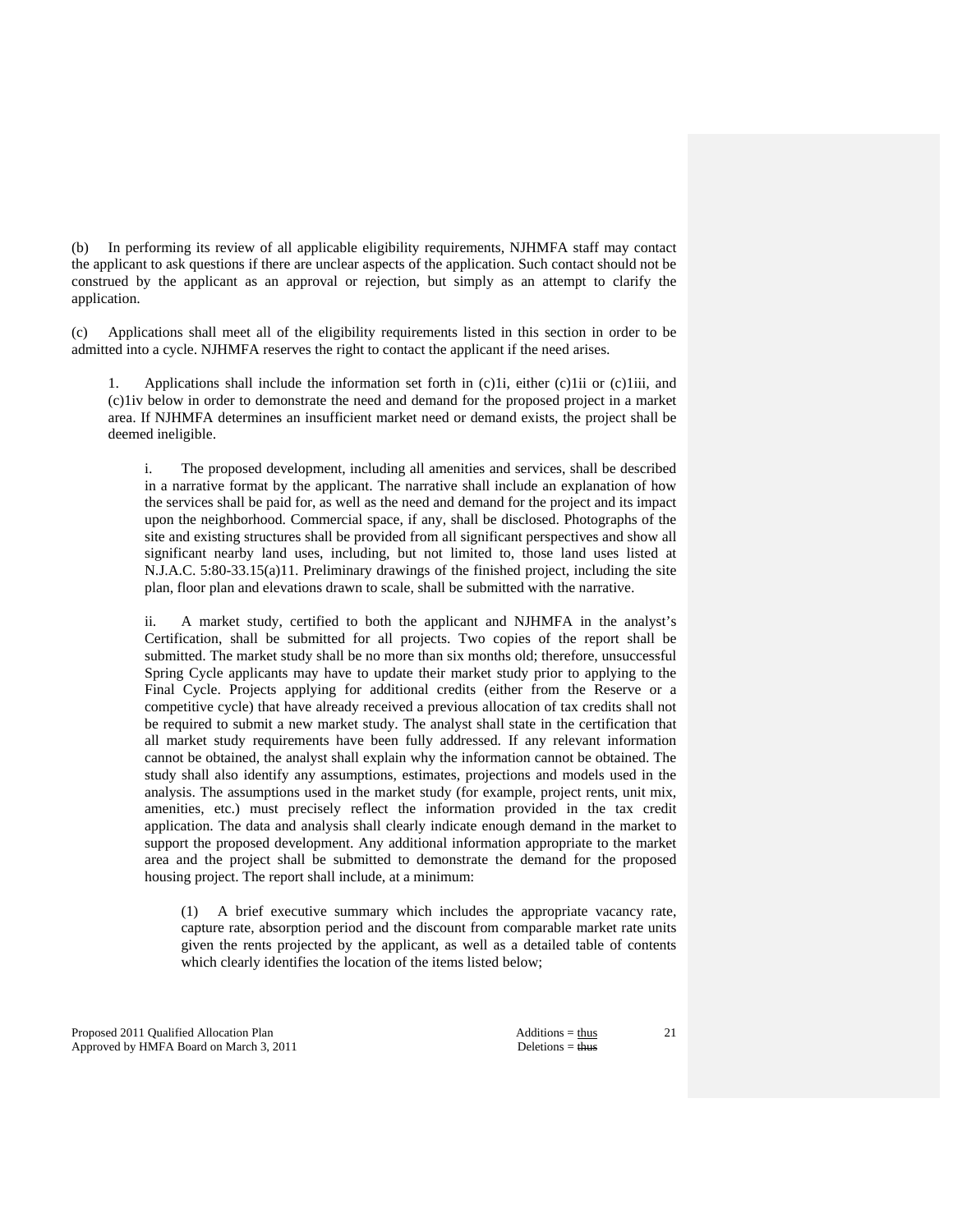(2) A description of the proposed site (including pictures of the site and existing structures, pictures of the immediate neighborhood, visibility/access/exposure, proximity to retail and employment, detailed neighborhood and market area maps showing all significant nearby land uses, block and lot numbers of each parcel, site acreage, available public services and public transportation, and existing infrastructure) and a description of the proposed improvements (including unit mix, a commentary on the preliminary drawings including size and design, proposed project and unit amenities and any applicable tenant charges, tenant-paid utilities and project-paid utilities);

 (3) Geographic definition and analysis of the market area, including a comprehensive and reasonable rationale for the suggested market area with supporting evidence. For example, the market area may be defined as the area in which similar properties compete with the subject property for tenants, or the area immediately surrounding the project from which 60 to 70 percent of the residents are expected to be drawn, taking into account political and natural boundaries, socioeconomic characteristics, and the areas from which nearby rental developments draw new tenants. The market area shall be evaluated on the basis of employment and income levels and trends, the presence of local revitalization projects, the number of substandard units in the market and the number of cost burdened households in the market. Interviews shall be conducted with area apartment managers to establish mobility patterns in the area. Particular attention should be given to tax credit properties. The results of the interviews shall be provided in a chart showing the percentage of residents by neighborhood/ community. For cases in which the subject property is an existing rental development or later phase of an existing development, detailed tenure by prior residence must be shown. Additional explanation shall be provided for any market area with boundaries in excess of 3 miles (urban site) or 5 miles (rural site) of the site;

 (4) A demographic analysis of the households in the market area in (c)1ii(3) above which are income eligible and can afford to pay the rent (assuming potential households may spend up to 40 percent of their income on housing expenses). When appropriate, the eligible population shall also be analyzed by tenure (owner/renter), size of renter households, and age. Market studies submitted for projects applying to the Senior Cycle shall include an evaluation of the market for the eligible population over 70 years old. Demographics from the last census shall be updated to reflect current market conditions and shall be the basis for projected demographics. This research data shall be provided in the appendix and shall be from an organization such as Claritas or a governmental source. Supportive Housing projects shall also provide demographics on the special needs population in the project in order to substantiate need and demand at projected rent levels;

 (5) Rent, vacancy and amenity surveys by unit size of both market and subsidized properties. The subsidized property survey shall include a representative sample of all LIHTC properties in the market area and those projects that are currently under

Proposed 2011 Qualified Allocation Plan Additions = thus Approved by HMFA Board on March 3, 2011 Deletions = thus Deletions = thus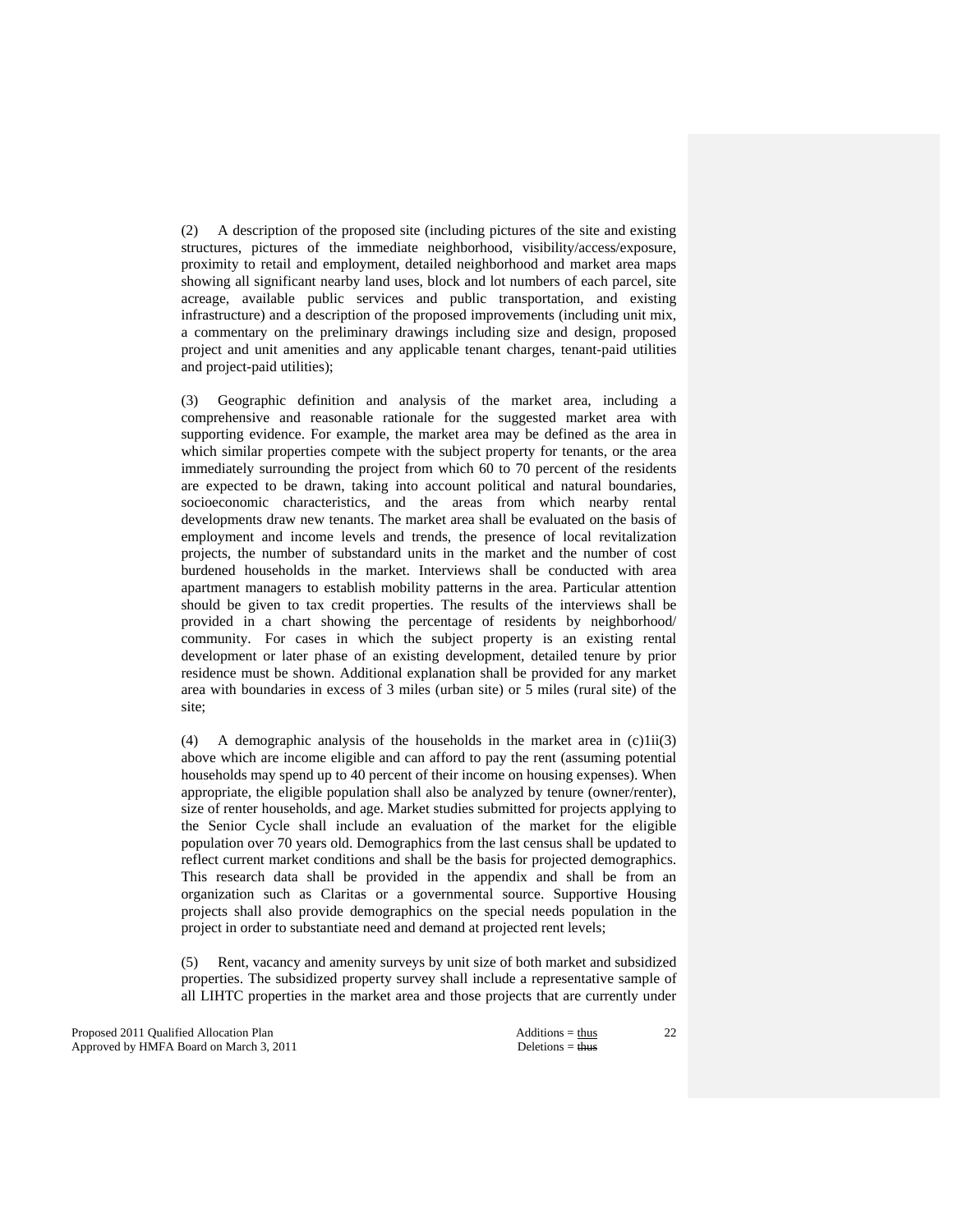construction or have received preliminary site plan approval. In addition, a rent adjustment analysis shall be provided of the properties most comparable to the subject property. Data shall include, at a minimum, a grid analysis by unit size for rents, amenities, unit square footage, age, number of bathrooms, tenant-paid utilities, rent per square foot, location, physical condition and curb appeal. Rents shall be adjusted, especially for utility and amenity charges, so that fair comparisons can be made. The rent discount for the proposed project in relation to comparable market rate projects should be at least 10 percent. Additional information concerning unit mix, vacancy and turnover rates, operating expenses, rent trends, rent concessions, rent control, waiting lists, absorption per month, design, name of property contact and contact phone number shall be provided in a grid or narrative format when available. The market study shall contain a minimum of three rent comparables for each unit size. All comparable properties should be within the delineated market area. In cases where a comparable project has to be chosen from outside the market area (for example where there is not enough similar rental product in the market area), appropriate concessions should be made for location differences. At least one picture of each comparable and a detailed street map which shows the location of each comparable shall be provided. In addition, if the building that is the subject of the tax credit application is currently occupied, rent rolls and current tenant incomes shall be provided and analyzed;

 (6) The capture rate, absorption period and the effect of the proposed rental housing on the market area. The capture rate is the number of units in the project divided by the net demand for the project, where the net demand is the number of households which are income eligible and can afford to pay the rent minus the number of comparable subsidized units in the market area. For purposes of the market study, the maximum annual household income for the tax credit units shall be equal to 50 or 60 percent of the area median income (depending on whether the applicant chooses the 20 percent at 50 percent or 40 percent at 60 percent Federal set-aside) of a household. The household size to be used shall be 1.5 persons per the number of bedrooms in the largest tax credit unit. For single room occupancy projects, assume one person per unit. The minimum annual household income for the tax credit units shall be equal to the lowest tax credit gross rent multiplied by 30 (which assumes that potential households may spend up to 40 percent of their income on housing expenses on a monthly basis). The absorption period is a forecast of the number of months that will elapse from the completion of construction to the achievement of stabilization of the project as a whole, taking into consideration a reasonable vacancy rate. Sample calculations of capture rate and absorption period shall be shown in the report, and NJHMFA shall be able to reconstruct the estimates using the data and methods in the market study. When additional analysis is appropriate, methods shall consider demographic trends, age of householders, the size of renter households, the unit mix of the project, the amount of home ownership in the target population, the cost of home ownership in the market area, approved projects not yet placed in service and any other significant factors. The impact of the subject project on existing housing in the market area shall also be addressed;

Proposed 2011 Qualified Allocation Plan Additions = thus Additions = thus Additions = thus Additions = thus Additions = thus Additions = thus Additions = thus Additions = thus Additions = thus Additions = thus Additions = Approved by HMFA Board on March 3, 2011 Deletions = thus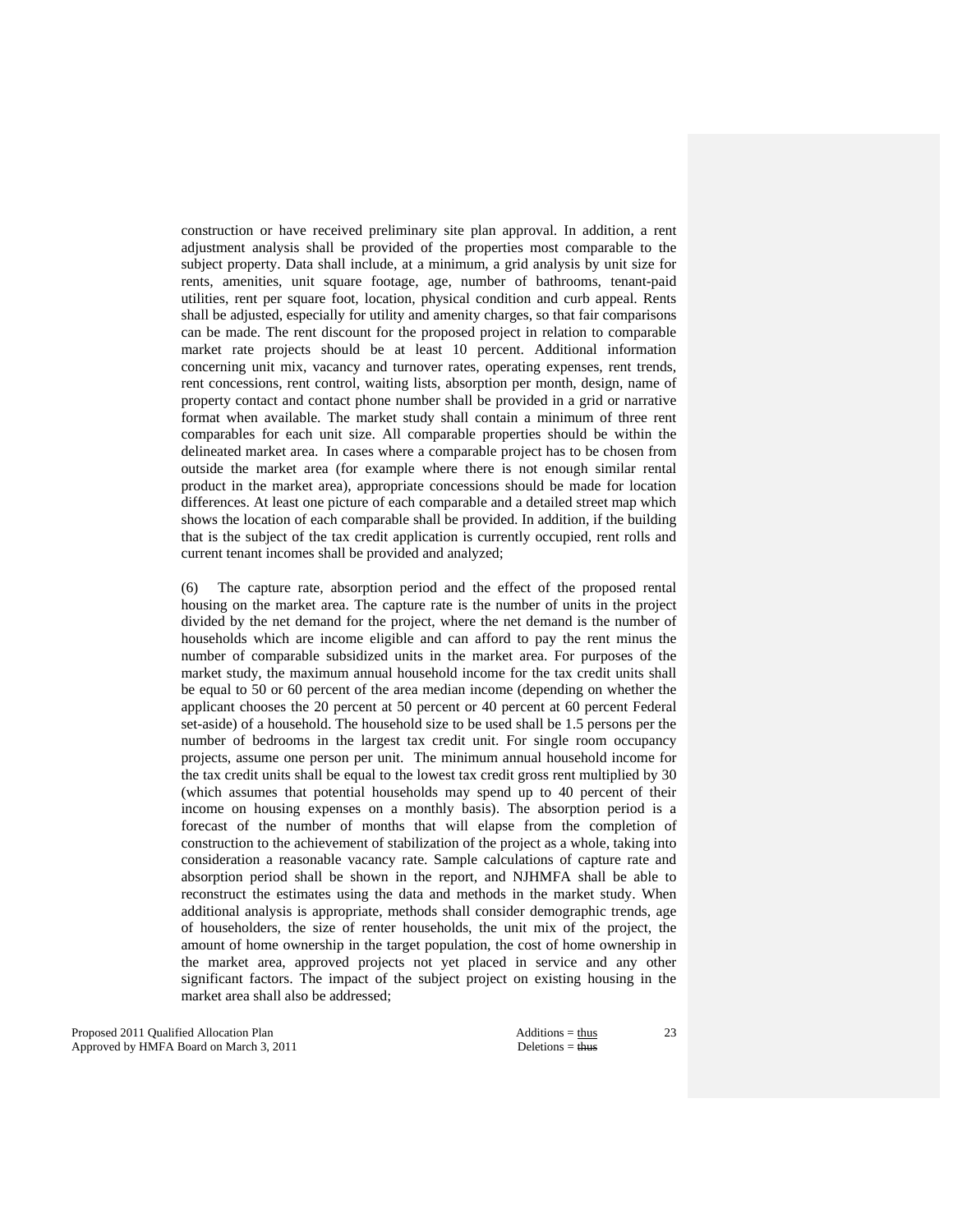(7) If applicable, the appropriate rent per square foot and vacancy factor based on market conditions for any commercial space in the project;

 (8) A conclusion forecast regarding the potential viability of the proposed project which states the strengths and weaknesses of the project, compatibility of surrounding land uses, appropriateness of project design and amenities, and the reasonableness of projected rents. In addition, the analyst shall state whether sufficient demand from targeted households exists for the development as proposed. Suggestions to make the project more marketable shall be provided if appropriate. All conclusions shall be based on data analyzed in the body of the report; and

 (9) A statement of the competency of the analyst conducting the study. The market analyst shall certify that:

 (A) He or she is an independent, third party professional with no financial interest in the project other than in the practice of his or her profession (for example, his or her fee for preparing the report is not contingent upon project completion and/or an award of tax credits);

(B) He or she has the requisite knowledge to proceed with the study;

 (C) He or she has personally inspected the subject property and the comparable properties analyzed in the report;

 (D) He or she has conducted the study in accordance with Standards 4 and 5 of the 2001 edition of the Uniform Standards of Professional Appraisal Practice (USPAP), incorporated herein by reference, as amended and supplemented.

 (10) The provisions of N.J.A.C. 5:80-33.11(d) and (e) shall not apply to market studies submitted under this subsection. Instead, during the market study review process, a reviewer contracted by NJHMFA shall notify the independent, third-party professional who completed the market study by telephone and, simultaneously, in writing by facsimile transmission about significant missing or unclear components of the market study. A copy of such correspondence shall also be simultaneously sent to NJHMFA and the tax credit applicant. Failure of the independent, thirdparty professional who completed the market study to provide a sufficient response within five business days about significant missing or unclear components of a market study shall result in an application being declared ineligible.

 iii. For projects of 25 units or less and projects receiving Project Based Section 8 rental assistance for 100 percent of the units, the form of market analysis described below may be submitted in lieu of the market study requirements listed in  $(c)$ 1ii $(1)$  through  $(6)$  above:

Proposed 2011 Qualified Allocation Plan Additions = thus Additions = thus Approved by HMFA Board on March 3, 2011 Deletions = thus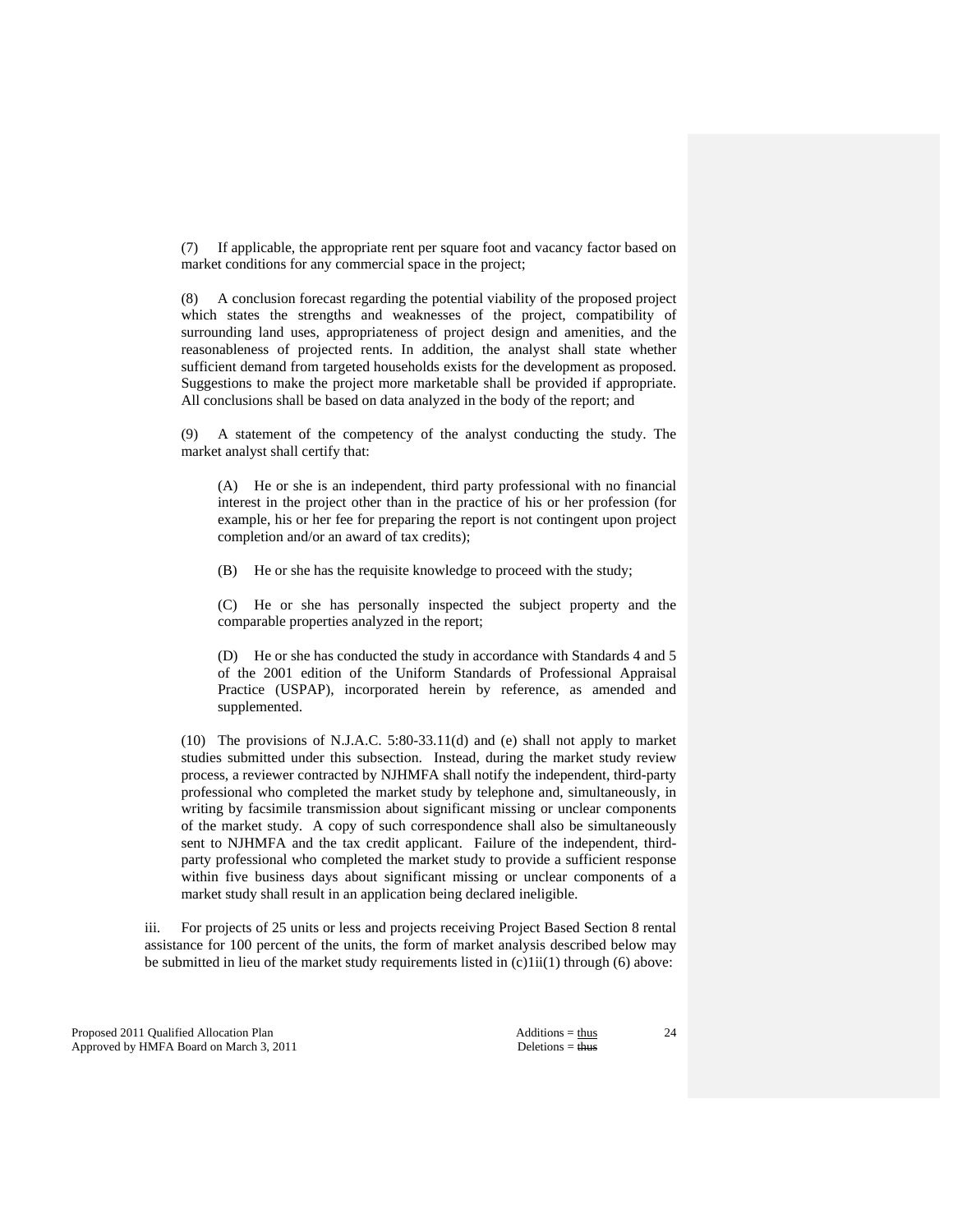(1) The third party analyst shall provide a description of the proposed site and proposed improvements, a geographic definition and analysis of the market area, age and income demographics within the defined market area and rent, vacancy and amenity surveys by unit size of both market and subsidized properties. In addition, a rent adjustment analysis shall be provided of the properties most comparable to the subject property. For suggestions, see related subsections of (c)1ii above; and

(2) The requirements at (c)1ii(7) through (10) above shall be complied with.

 iv. Updates of market studies more than six months old shall reflect a recent site visit by the market analyst, updated information on the comparable properties and an analysis of any significant changes to the subject development. Updated demographic information is not required if the market study is less than two years old unless relevant new decennial census data has become available since the original study.

 2. Applications shall include the information set forth in (c)2i and ii below in order to demonstrate site control:

 i. The applicant shall be either the owner or developer of the project and shall demonstrate that it has site control of the property via any one or a combination of the following: fee simple title; long-term leasehold interest (for a minimum term of the compliance and extended use periods); option to purchase or lease, including evidence that options are renewable until at least the start of construction; executed land sales contract or other enforceable agreement for acquisition of the property; and/or an executed disposition and development agreement with a public agency that specifies the site(s) to be acquired and, if the property is to be or may be acquired by eminent domain, identifies the condemnor, as such term is defined at N.J.S.A. 20:3-1 et seq. or its successor.

 ii. The applicant assumes the full burden of disclosing with certainty in its application how it shall obtain and maintain site control. The application shall set forth with specificity by what means each parcel of the project's real property is to be acquired if such acquisition has not yet been perfected; applications shall not indicate alternate means of acquisition for any particular parcel. For all forms of site control, a copy of the current owner's recorded deed (or equivalent) shall be submitted as supporting documentation. In the case of a municipality or other entity acquiring property through eminent domain, at a minimum, the applicant shall submit as part of its application a copy of all written offers, as described at N.J.S.A. 20:3-6 or its successor, executed by the condemnor to the condemnee(s) with regard to all real property comprising the project which is to be acquired by this means, which offers must be in effect and valid at the time of submission to NJHMFA. If additional documents have been executed and/or filed with regard to eminent domain at the time of application deadline, the applicant shall append a copy of those documents with its application and shall continue to supplement the application with such documents as required by N.J.A.C. 5:80-33.31; additionally, the declaration of taking shall be recorded within three months from the date of the Tax Credit Committee meeting at which awards/decisions are announced.

Proposed 2011 Qualified Allocation Plan Additions = thus Additions = thus Additions = thus Additions = thus Additions = thus Additions = thus Additions = thus Additions = thus Additions = thus Additions = thus Additions = Approved by HMFA Board on March 3, 2011 Deletions = thus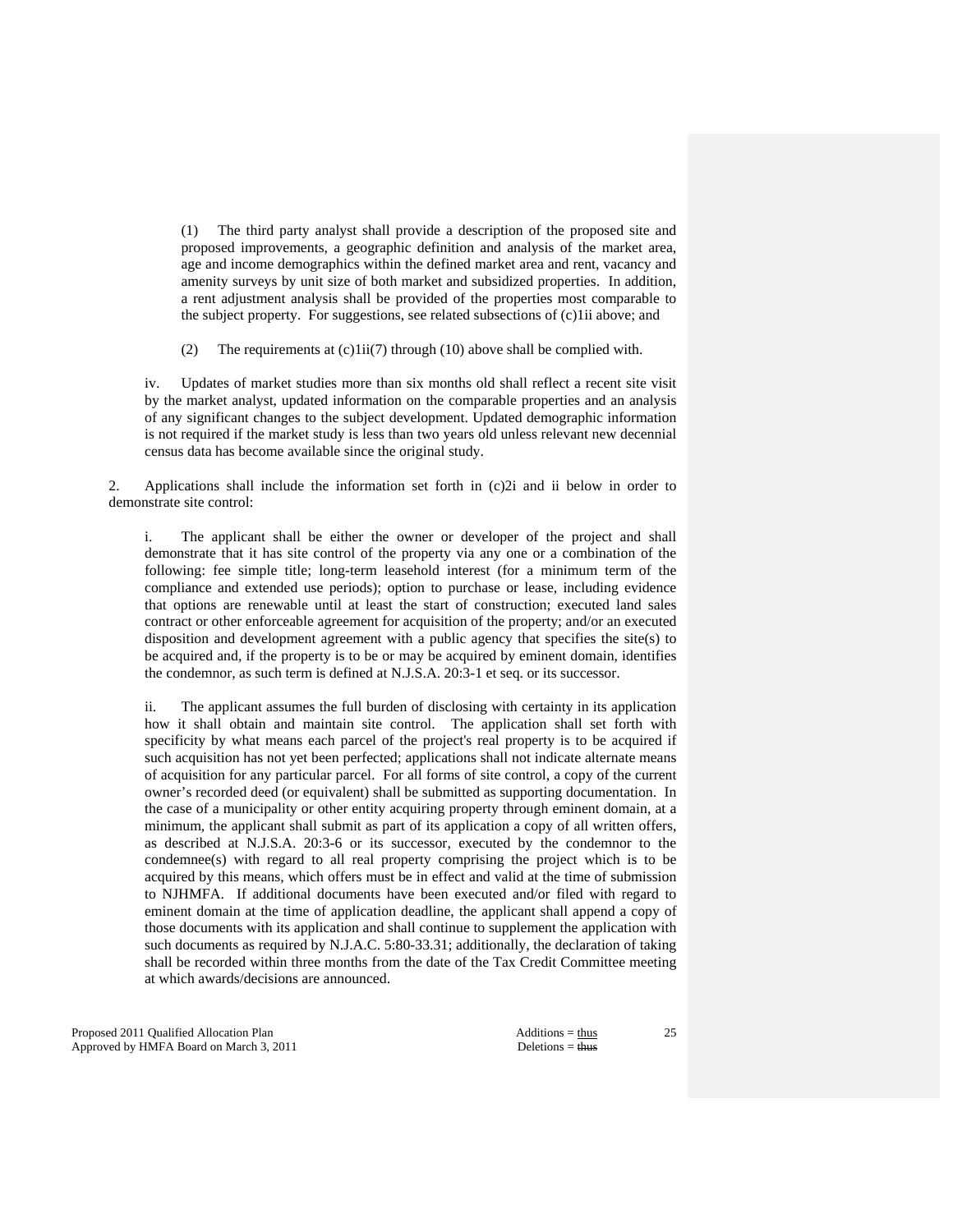3. Applicants shall submit a copy of the preliminary or final site plan resolution as well as all other approvals. For rehabilitation projects with sites that are not required by the municipality to obtain site plan approval, a letter from the planning board (or appropriate municipal official) stating that the sites are not subject to site plan approval shall be provided. It is the applicant's responsibility to insure that the project complies with all applicable local land use and zoning ordinances and that nothing at the local or county level will interfere with the project obtaining all necessary permits.

 4. Applicants shall disclose the existence of any known environmental conditions/constraints including, but not limited to, wetlands, stream encroachment, and steep slope grading, which may impact development on the project site. In addition, applicants shall certify that all necessary environmental approvals have been obtained from the Department of Environmental Protection or, at a minimum, applied for. If remediation is necessary, the remediation plan shall be accounted for in total development costs. If a Phase I environmental study conducted in accordance with A.S.T.M. E1527-97, Standard and Poors Enhanced Protocol (which includes testing for lead, asbestos and radon) has been completed for the project, the findings shall be submitted. A Phase I is not required; however, if a project is awarded credits and a Phase I was not submitted with the application, the applicant shall not be allowed to apply for hardship credits for unforeseen environmental issues.

5. As required by Section  $42(m)(2)(B)(i)$  of the Code, all financing information shall be disclosed in the application, including information about letters of interest and other undertakings that the applicant does not identify as funding sources in the application. The applicant shall provide all syndication documents in existence at the time of application including, but not limited to, the prospectus (offering memorandum), limited partnership agreement, joint venture agreement, partnership administration services agreement, development agreement and any amendments to the aforementioned documents and any relevant agreement between and among the relevant parties setting forth the terms of the financial arrangements, commitment letters, if any (firm or otherwise) and mortgage documents. All documents must include all exhibits and schedules. In addition, Section  $42(m)(2)(C)(ii)$  of the Code requires the taxpayer to "certify to the housing credit agency the full extent of all Federal, State, and local subsidies which apply (or which the taxpayer expects to apply) with respect to the building."

 6. All funding sources planned for the project shall be committed to the project. Commitments shall be firm and contain only conditions that are under the control of the applicant (that is, commitments cannot be conditioned on the availability of funds). The amount and all terms of the funding commitment shall be listed in the documentation provided under (c)6i through viii below. The amount and terms shall be used by NJHMFA in its underwriting analysis. Commitment letters shall be countersigned/accepted by the applicant. Expired commitments, letters of interest/intent and term sheets do not qualify as commitments. To evidence commitments for funding sources, the following is required:

 i. Banks and other lending institutions: Commitment letters for construction and permanent financing must indicate the interest rate (or the basis on which the interest rate will be set), term of the loan (at least 15 years for permanent financing, or if less than 15 years, loan must be fully amortizing) and all conditions. If the interest rate is floating after

Proposed 2011 Qualified Allocation Plan Additions = thus Approved by HMFA Board on March 3, 2011 Deletions = thus Deletions = thus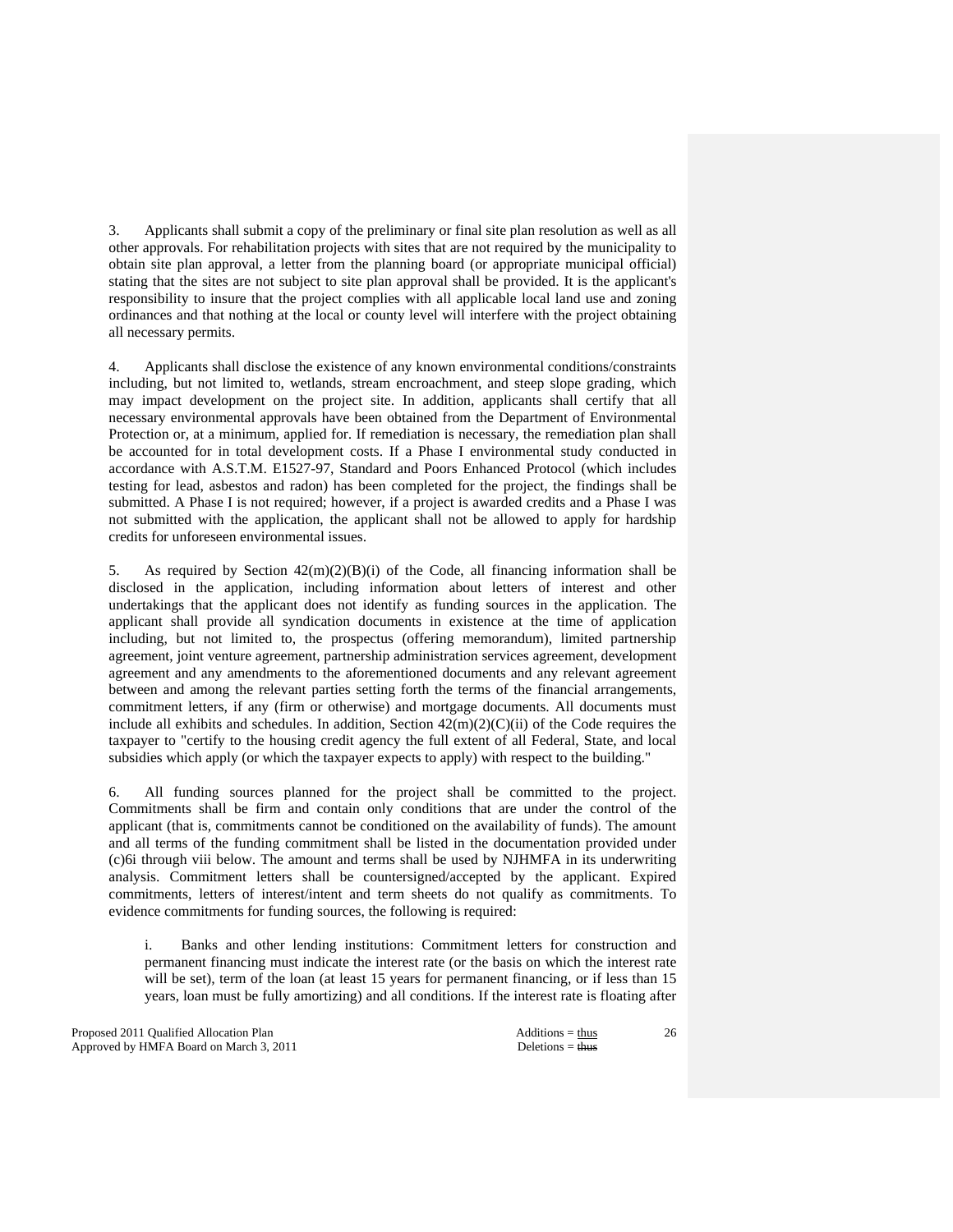permanent loan closing, a maximum interest rate shall be stated in the commitment letter, and shall be the rate at which NJHMFA conducts its underwriting analysis. The commitment shall have been approved by the lender's final approval authority (for example, from a bank's loan review committee or if a lending consortium, from the consortium itself). The maximum mortgage supportable shall have been obtained.

 ii. State Balanced Housing, Home Express or State HOME funds: Projects applying for Balanced Housing or Home Express funds and tax credits shall comply with the applicable rules of these programs. The Department of Community Affairs (DCA) shall inform NJHMFA of those projects that have submitted a complete application for State Balanced Housing or State HOME funds by the tax credit application deadline. DCA will inform NJHMFA of the projects it intends to fund and the subsidy amounts if those projects are sufficiently competitive to receive tax credits. DCA will announce the Balanced Housing, Home Express and HOME commitments at the same time NJHMFA awards the reservations of tax credits.

 iii. Grants: All private, State or local grants shall be deducted from basis unless the grantee is taking the grant into income and paying income tax on it or the grantee is making a loan to the partnership. All Federal grants must be subtracted from basis.

 iv. Municipal, county or PHA grants or loans: Funding approvals for municipal or county grants or loans (for example, CDBG, HOME) vary from county to county and from municipality to municipality. NJHMFA is sensitive to the regulatory constraints and administrative processes of local governmental funding sources and recognizes that evidence of firm commitments may vary from one government entity to the next. Generally, it is the municipal council and county board of freeholders that have final approval authority; therefore, a copy of the county or municipal resolution/ordinance approving the funds for the project is required to be submitted with the application. However, for governmental entities where that is not the standard approval process, NJHMFA shall accept comparable commitments. For example, for projects receiving HOME funds from participating jurisdictions (PJs), NJHMFA shall accept one of four forms of commitments in light of the many ways that local governmental entities combine their local approval process with Federal HOME regulations. First, applicants may simply submit an approved municipal or county resolution described in the beginning of this subsection. Second, an applicant may submit a copy of the HUD form 7015.15 "Request for Release of Funds & Certification" along with a copy of the PJ's cover letter transmitting it to HUD. Third, the applicant may submit a copy of their PJ's Comprehensive Housing Affordability Strategy (CHAS) with the project and the funding amount specifically cited in the CHAS along with a copy of the PJ's resolution approving the CHAS. Fourth, for those PJs that have authorized their staff to make final funding decisions, a commitment letter signed by the authorized signatory (that is, the person having final approval authority) shall be sufficient so long as documentation delegating final approval authority to the signatory is also submitted.

Proposed 2011 Qualified Allocation Plan Additions = thus Additions = thus Approved by HMFA Board on March 3, 2011 Deletions = thus

<u>. . . . . .</u>

27

**Deleted:** . . . (1) An applicant requesting Balanced Housing or Home Express funding may not include Balanced Housing or Home Express funds as an initial funding source unless the municipality in which the project is located has petitioned COAH for substantive certification (funds may be committed but not provided until a municipality's Fair Share Plan has received substantive certification from COAH) or has entered into a judicially approved compliance agreement to settle its fair share housing obligation and/or has been designated as a receiving municipality under a regional contribution agreement and project plan approved by COAH and/or has, at any time since Fiscal Year 1988, been eligible to receive State aid pursuant to P.L. 1978, c. 14 (N.J.S.A. 52:27D-178 et seq.). ¶ ¶

(2) Where such events as described in (c)6ii(1) above have not occurred by the application deadline, the applicant shall provide a fully committed alternate initial source of funding that may later be replaced with the Balanced Housing or Home Express monies and shall identify the intent to have Balanced Housing or Home Express funds as a part of the overall plan of funding for the project. Note: Balanced Housing funds may be available if a municipality submits a resolution appropriating funds from the general revenue or a resolution of intent to bond in the event there is a shortfall of funding from the initial identified source(s) in accordance with N.J.A.C. 5:94-4.2(a)1. In the event the municipality withdraws its third round petition,  $d$ oes not receive substantive certification or judgment of compliance within two years of the municipality's adoption of the resolution of intent to bond, allows its certification to lapse or has its substantive certification revoked by COAH or the court, the municipality's resolution of intent to bond shall become effective and the municipality shall be responsible to reimburse the DCA Neighborhood Preservation Nonlapsing Revolving Fund. ¶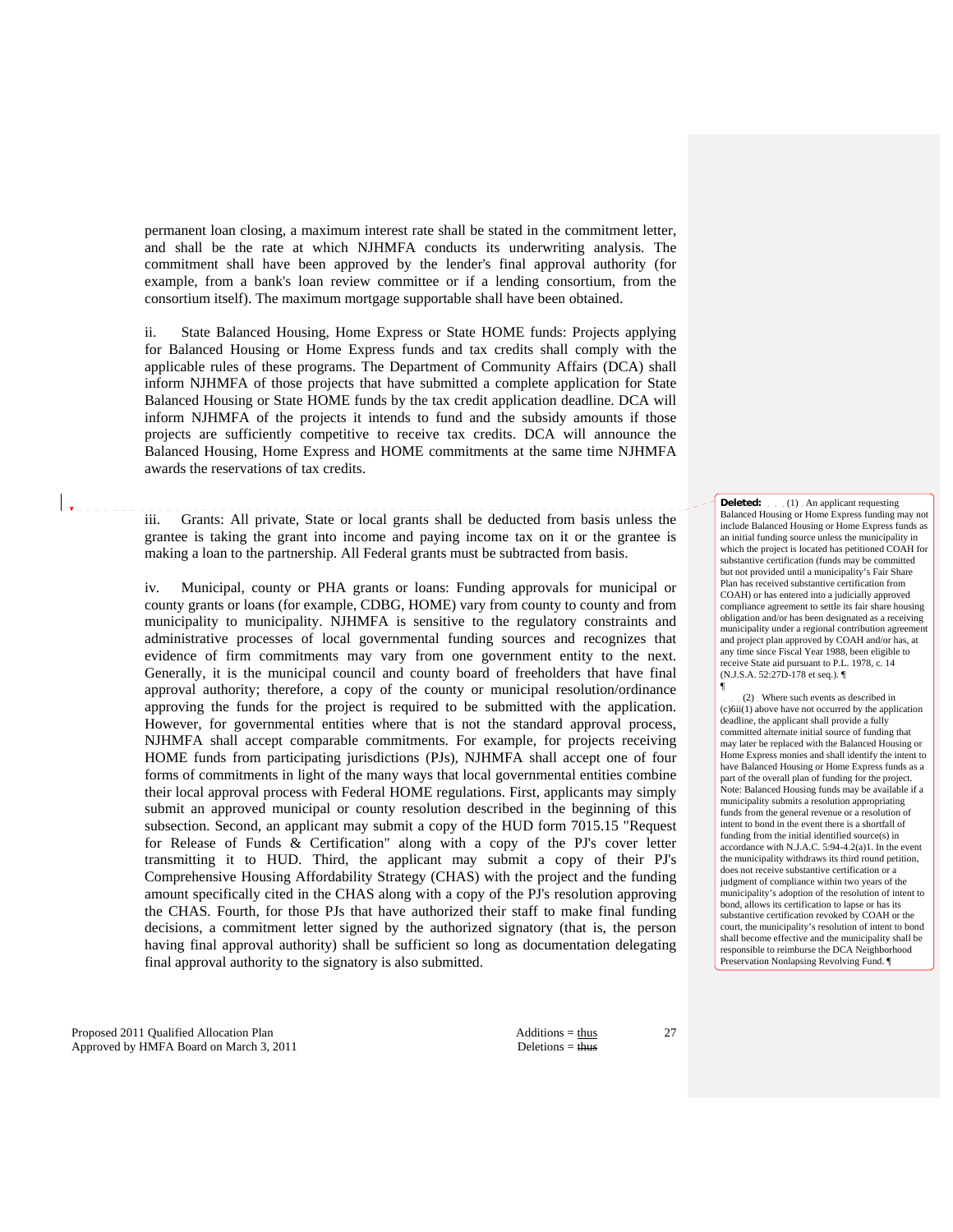v. Owner equity/loans and deferred developer fee: All applicants representing that they shall be contributing equity beyond that generated by the tax credit shall disclose the amount, the source and all terms. Applicants "coming out-of-pocket" to fill a funding gap shall provide a letter from an independent C.P.A. who certifies that the applicant has the amount of cash that is needed to fill the funding gap. Cash already expended on the project by the applicant can be utilized as a source of funds if said expenditures are verified by an independent C.P.A. and said cash is not an advance of other project funding sources. If the developer fee is deferred, applicants shall specify the amount, and when and how it will be paid. (NJHMFA establishes maximum developer fees.) Projects which utilize more than 50 percent of the total developer fee as a funding source at the application stage shall be declared infeasible, unless such use of the developer fee is on an interim basis (that is, if an anticipated funding source to replace the deferred developer fee is identified in the application, and the commitment of said funds is received no later than the issuance of the carryover allocation). Failure to secure said funding source and subsequently reduce the deferred portion of the developer fee to 50 percent of the total amount by carryover shall result in a cancellation of the tax credit reservation. Contractor fees cannot be pledged. Applicant equity or deferred developer fee may be subsequently replaced by State HOME or Balanced Housing resources only if the application for State HOME or Balanced Housing resources has been submitted by the tax credit application deadline.

 vi. Investor commitments: Applicants who do not have an agreement with a syndicator/investor at the time of application or who have only received an investor's term sheet may still apply for tax credits; however, NJHMFA shall underwrite the project at the lowest level of the NJHMFA equity range. Applicants that have an investment agreement with their investor shall have their project underwritten at a higher price, upon request, provided the equity pricing falls within the NJHMFA equity range. The applicant shall include in the application a commitment letter (not a term sheet) from an investor evidencing the net pricing (cents per credit dollar) and total anticipated net proceeds. Applicants of projects where the general partner(s) (or equivalent) will be retaining two or more percent ownership interest will have a retention factor added to the NJHMFA base of the equity range or the project's net pricing. Only projects that have closed with their equity investor and submit the executed partnership/operating agreement shall be permitted to utilize an equity pricing in excess of the NJHMFA equity range.

 vii. All-equity projects: Such projects include those where the applicant is financing the project and is taking the credits itself and those where the project is permanently financed solely on tax credit proceeds (that is, no mortgage, grants, etc.). Applicants of projects in the former category shall comply with (c)6v above and shall have a retention factor added to the base of the NJHMFA equity range. Applicants of the projects in the latter category shall submit a fully executed investor commitment evidencing the pricing per credit dollar and total anticipated net proceeds shown in the application. If there is sufficient cash flow to amortize debt, the applicant shall obtain a mortgage commitment for such debt.

 viii. Federal Home Loan Bank (FHLB): Applicants simultaneously applying for tax credits and the FHLB Affordable Housing Program shall not be required to submit a commitment letter from FHLB by the application deadline. If a project fails to receive

Proposed 2011 Qualified Allocation Plan Additions = thus Additions = thus Additions = thus Additions = thus Additions = thus Additions = thus Additions = thus Additions = thus Additions = thus Additions = thus Additions = Approved by HMFA Board on March 3, 2011 Deletions = thus

28

**Deleted:** the project is a COAH/Court-ordered project referenced in (c)6ii above or if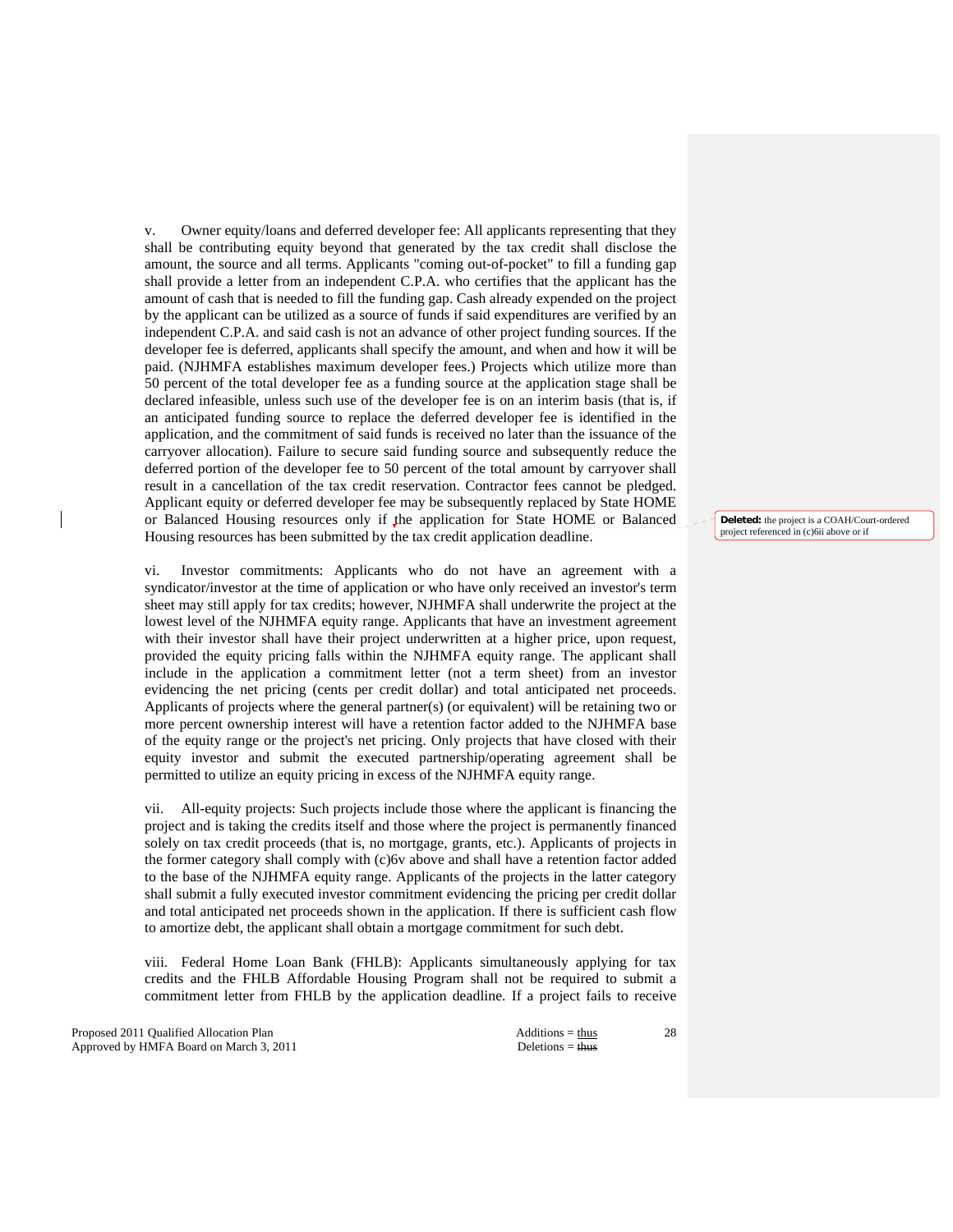FHLB funding, the project may be declared infeasible unless there is an alternate source of financing, such as a deferred developer fee, identified in the tax credit application and commitment of said alternate funding is received by issuance of the carryover allocation.

 ix. Regional contribution agreements (RCAs): A copy of the municipal resolution/ordinance approving the funds for the project or the project plan amendment that includes the project and is approved by the receiving municipality is required to be submitted with the application.

 x. Municipal Affordable Housing Trust Funds: A copy of the current spending plan listing the project which has been approved by the municipality and submitted to DCA by the application deadline shall be submitted in the application.

 7. In accordance with the Code, NJHMFA shall examine the reasonableness of the operational costs of the project. Applicants shall demonstrate that their project is financially feasible and viable as a qualified low-income housing project throughout the tax credit compliance period.

 i. Projects shall be underwritten to demonstrate project feasibility at a household median income percentage that is 2.5% below the set-aside selected. For example, if the 20 percent at 50 percent Federal set-aside is selected, the project shall be underwritten with rents affordable to tenants at or below 47.5 percent of the area median income adjusted for family size.

 ii. Applicants shall submit a 15-year cash flow pro forma signed by the first mortgagee (or syndicator/investor if the project has no hard debt) which exclusively reflects the following language verbatim: "We acknowledge that this pro forma substantially matches the assumptions used in our underwriting of the mortgage (equity investment)."

 (1) The proforma must precisely reflect the rent structure in the tax credit application, including all lenders' assumptions such as principal and interest payments, non-rental income, operating expenses, required reserves, annual fees, etc. as well as other characteristics of the application that impact financial feasibility (for example, cost of social services). For example, a project's Balanced Housing application (or other lender application) must mirror the development cost, operating assumptions, rent structure, etc., shown in the tax credit application.

 (2) Year one of the pro forma shall show stabilized operations. If the pro forma reflects negative cash flows in any year, the application shall demonstrate the funding and utilization of an Operating Deficit Escrow Account (ODEA). Assumptions regarding interest on the ODEA shall be reasonable.

 (3) The pro forma may reflect rental assistance only if such assistance is project based and is evidenced by the submission requirements described in (c)13 below. The subsidy may be illustrated only for the initial contractual term; that is, future

Proposed 2011 Qualified Allocation Plan Additions = thus Additions = thus Approved by HMFA Board on March 3, 2011 Deletions = thus

29

**Deleted:** COAH

**Deleted:**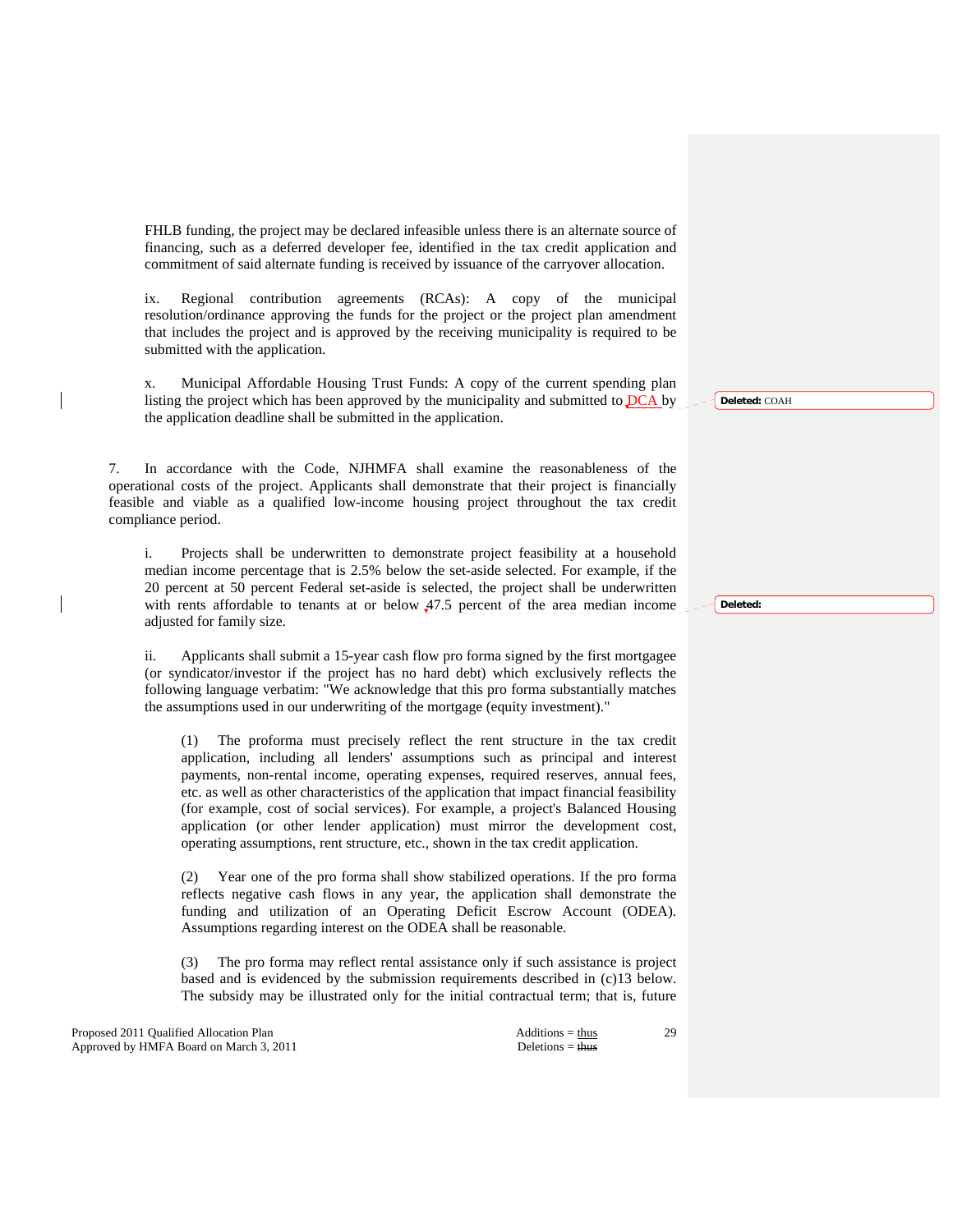renewals of project based subsidy contracts cannot be assumed. Upon the expiration of project based rental assistance, supportive housing projects shall be underwritten at rents no more than 20 percent of area median income adjusted for family size. For non-supportive housing projects, the project shall be underwritten at rents that are appropriate for market conditions (and are thus supported by the market study required at (c)1ii above); however, in no event shall rents exceed 50 percent of area median income adjusted for family size.

(4) Year one of the pro forma should reflect core operating expenses between  $\mathbf{r}$ \$3,000 and \$4,000 per unit. For those projects with core operating expenses less than  $$3,000$  per unit or more than  $$4,000$  per unit, the application shall include an explanation supported by audited financial statements as to why the per unit operating expenses fall outside this recommended range, except that no family project shall have core operating expenses below  $\frac{$3,000}{2}$  per unit and no senior project shall have core operating expenses above  $\sqrt{\frac{24,000}{2}}$  per unit. Other operating expenses will be evaluated for reasonableness given the characteristics of the project.

 iii. Applicants shall submit at least two forms of data supporting the operating expenses stated in the proforma (for example, database information, comparable project information, Institute of Real Estate Management (IREM) statistics) or an NJHMFA Form 10 signed by the NJHMFA Property Management Division. NJHMFA reserves the right to require submission of the audited financial statements for comparable projects owned by the applicant.

 iv. NJHMFA reserves the right to require a residual value analysis (conducted by the partnership's accountant) of any project with significant soft debt, at any time during the application and/or allocation process.

 v. Projects with market-rate units shall distribute the low and moderate income units among the different sized units to reflect the same percentage distribution as the number of different sized units bear to the total number of units. A greater percentage of the low and moderate income units may, however, be allocated to the larger units. Additionally, low and moderate income units shall be distributed throughout the project such that the tenants of such units will have equal access to, and enjoyment of, all common facilities of the project. (See N.J.A.C. 5:80-8.3)

 8. Successful participation in the Environmental Protection Agency's (EPA) ENERGY STAR Homes Program or equivalent (per the Guide to NJHMFA Energy Star Requirements (Guide), incorporated herein by reference as the sub-chapter Appendix) shall be required for all applications. All applicants shall comply with the requirements of the Guide. Applications shall include a copy of the signed ENERGY STAR Partnership Agreement between the applicant and the EPA (or equivalent) and a signed letter of intent provided by NJHMFA, which states that the applicant has read the Guide and will comply with all requirements thereof. At the time a project places in service, owners shall submit to NJHMFA the ENERGY STAR Homes Certificate issued by the EPA (or equivalent) for each dwelling unit/building, as applicable, in the project.

Proposed 2011 Qualified Allocation Plan Additions = thus Additions = thus Approved by HMFA Board on March 3, 2011 Deletions = thus

| Deleted: \$2,200 and \$3,800 |
|------------------------------|
|                              |
| <b>Deleted: \$2,200</b>      |
| <b>Deleted: \$3,800</b>      |
|                              |
| <b>Deleted: \$2,200</b>      |
| <b>Deleted: \$3,800</b>      |
|                              |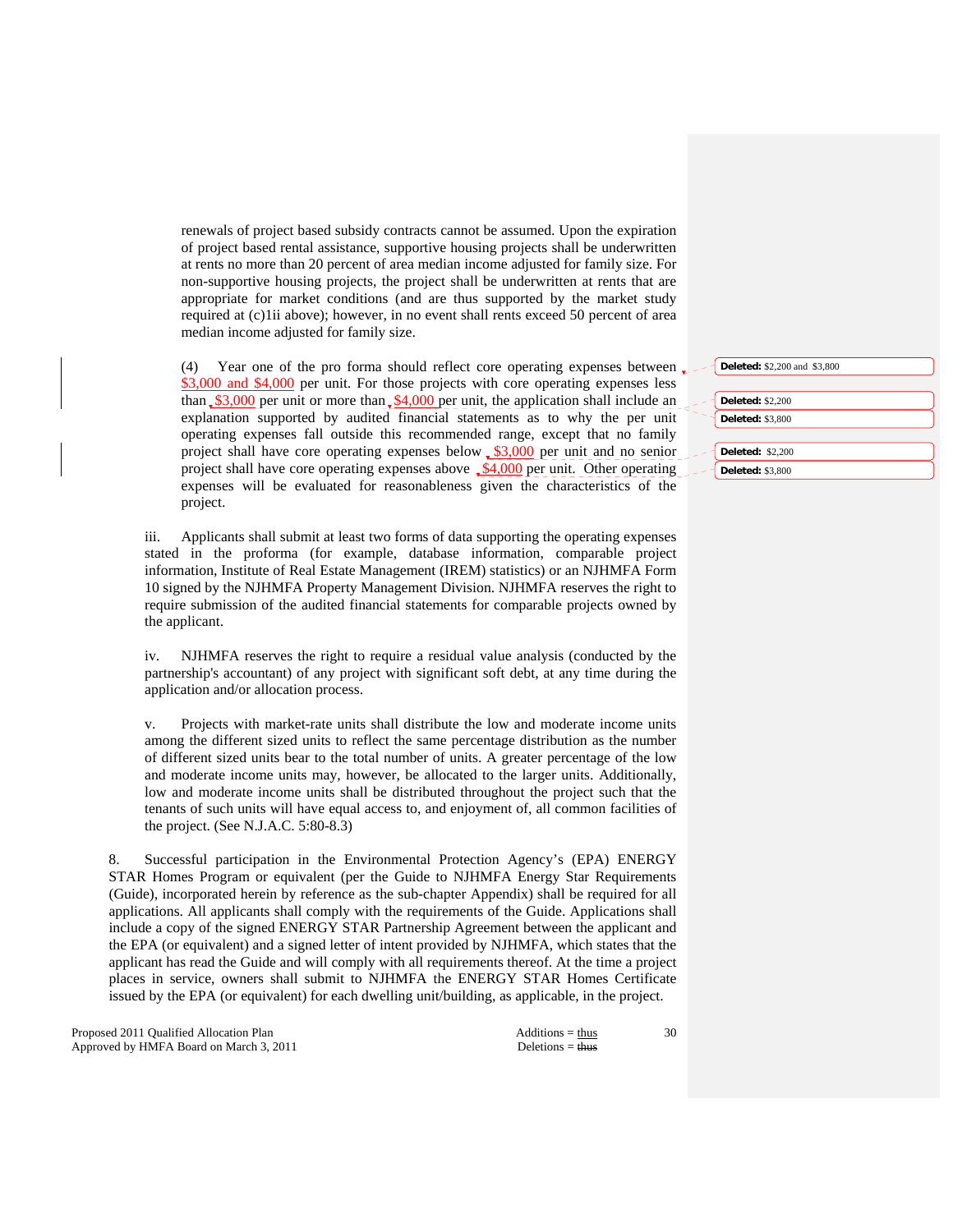9. Successful completion of an NJHMFA-approved tax credit certification program with a continuing education component prior to the project being placed in service. The staff person responsible for verification of tenant income must be the person to successfully pass the certification examination and maintain the certification for the term of the compliance and extended use periods. For the list of approved tax credit certification programs, please contact NJHMFA's Division of Tax Credit Services at (609) 278-7400.

 10. Applicants requesting acquisition credits shall include an attorney's opinion regarding each building's eligibility for acquisition credits. Applicants shall submit an appraisal not older than six months. The acquisition basis shall be limited to the lesser of the purchase price or the "as is" appraised value of the building. If acquisition credits are denied, the application shall still be considered for rehabilitation credits so long as the project remains feasible without the acquisition credit. NJHMFA reserves the right to require a capital needs assessment for any project seeking acquisition credits and/or an independent appraisal which conforms to the Uniform Standards of Professional Appraisal Practice (USPAP) for those projects that have land acquisition costs totaling over \$7,500 per unit. For all projects seeking acquisition credits, calculation of the developer fee for building acquisition costs shall be limited to eight percent of the acquisition amount. In addition, the non-deferred amount of this portion of the developer fee shall not exceed four percent of the acquisition amount.

 11. For all projects that are claiming a prior owner's expenditures in basis, a C.P.A. shall itemize the step-in-the-shoes costs and certify that the amount of the step-in-the-shoes costs shown in the application has indeed been spent and is accurately reflected in eligible basis. Prior owner's developer fees shall not be recognized.

 12. All projects funded by the United States Department of Agriculture (USDA) Rural Development shall provide a letter from the State Director approving the loan and stating that the funds have been obligated. Because USDA Rural Development does not fund a developer fee, the allocated credit amount may be limited to an amount sufficient to pay only the developer fee. NJHMFA establishes the maximum developer fee.

 13. All applicants receiving rental subsidy from a government or private source shall submit with the tax credit application evidence of receipt of such assistance. Evidence of Project Based Section 8 Rental Assistance shall include, at a minimum, a letter from the Public Housing Authority (PHA) firmly approving the project for Project Based Section 8 Rental Assistance subject to the completion of the subsidy layering review. For projects involved in the AFL-CIO Pension Fund Program, a preliminary commitment from the AFL-CIO shall suffice. For other types of (non-Section 8) rental assistance, evidence shall include a fully executed rental assistance contract that specifies the source and term of the subsidy. Only projects receiving project based rental assistance may underwrite the project using the fair market rents (FMRs) as defined by the project's approved HAP contract. Upon the expiration of project based rental assistance, Supportive Housing projects shall be underwritten at rents no more than 20 percent of area median income adjusted for family size. For non-Supportive Housing projects, the project shall be underwritten at rents that are appropriate for market conditions (and are thus

Proposed 2011 Qualified Allocation Plan Additions = thus Approved by HMFA Board on March 3, 2011 Deletions = thus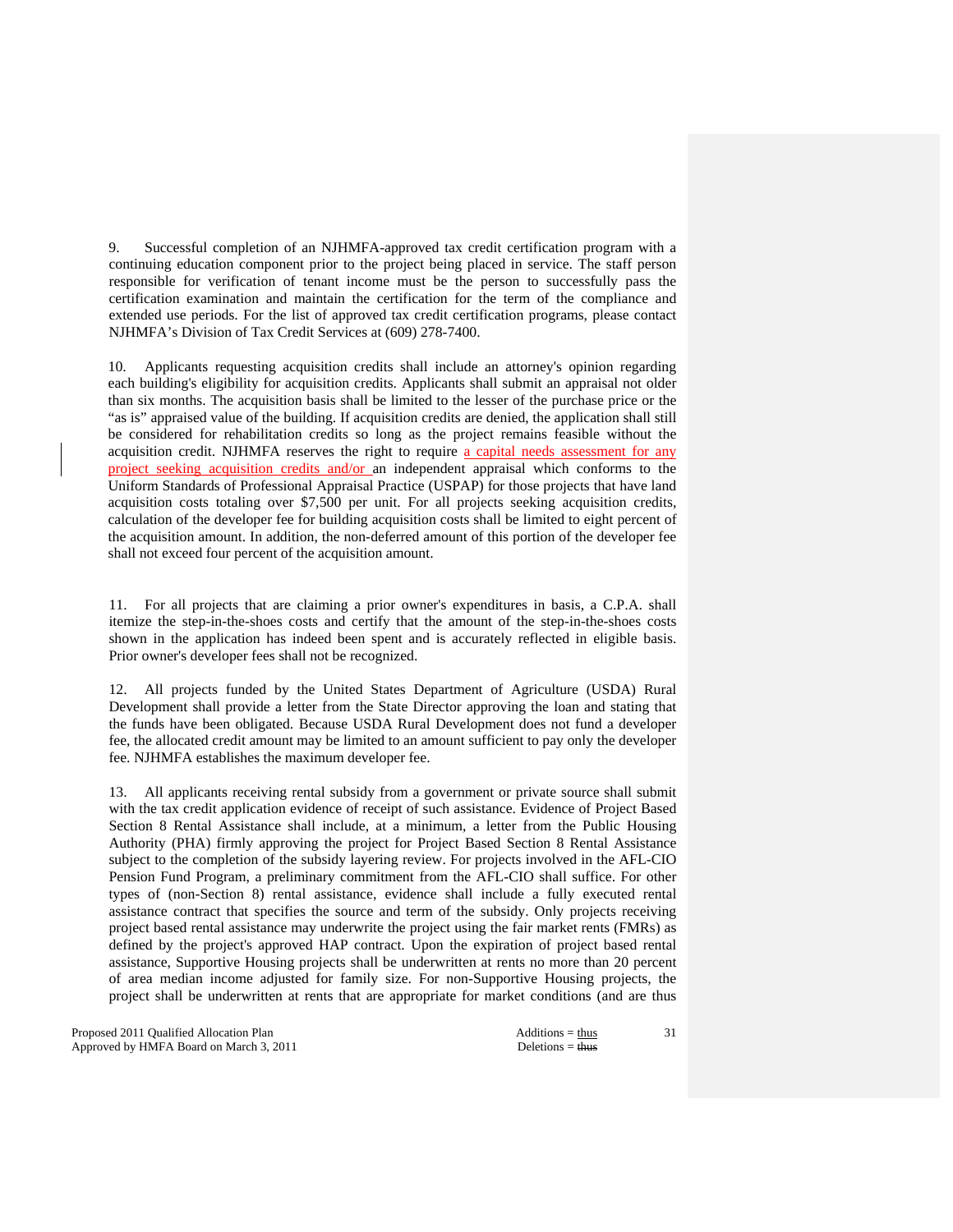supported by the market study required at (c)1ii above); however, in no event shall rents exceed 50 percent of area median income adjusted for family size. Projects applying for rental subsidy from the State Rental Assistance Program (SRAP) and tax credits shall comply with the applicable rules of these programs. The Department of Community Affairs (DCA) will inform NJHMFA of those projects that have submitted a complete application for SRAP by the tax credit application deadline. DCA will inform NJHMFA of the projects it intends to fund and the subsidy amounts if those projects are sufficiently competitive to receive tax credits. DCA will announce the SRAP commitments at the same time NJHMFA awards the reservations of tax credits.

 14. Supportive housing projects or projects applying to any cycle that contain supportive housing units shall submit the following items in addition to those items at N.J.A.C. 5:80- 33.15(a)5:

- i. A supportive housing population needs analysis;
- ii. A supportive housing marketing plan;

 iii. Evidence of the supportive housing development, management and/or supportive services experience of the owner entity, property management entity and/or social service provider who will be providing the property management and/or supportive services to the residents;

- iv. Sources of funding and a social services plan that includes a detailed description of the scope of services to be provided to the individuals with special needs. If the social service provider is partnering with other community services, that relationship must be substantiated with executed letters of agreement detailing services to be provided and term thereof;
- v. An executed supportive services agreement between the supportive services provider and the owner entity; and
- vi. Evidence of receipt of rental assistance or operating subsidy commitment(s) for special needs populations below 30 percent of area median income and/or evidence that the supportive housing units are affordable to the target population.

 15. NJHMFA encourages all owners/developers to affirmatively market their projects. For projects over 25 units, applicants shall submit an Affirmative Fair Housing Marketing Plan, which, in short, documents how the project will be marketed to those people who are least likely to apply. For instance, if the proposed development is located in an area predominantly populated by Caucasians, outreach should be directed to non-Caucasians. Conversely, if the population is predominantly African-American, outreach should be directed to non-African-American groups. At the time the units are placed in service, the owner/developer and rental agent shall certify that the project was affirmatively marketed.

Proposed 2011 Qualified Allocation Plan Additions = thus Additions = thus Approved by HMFA Board on March 3, 2011 Deletions = thus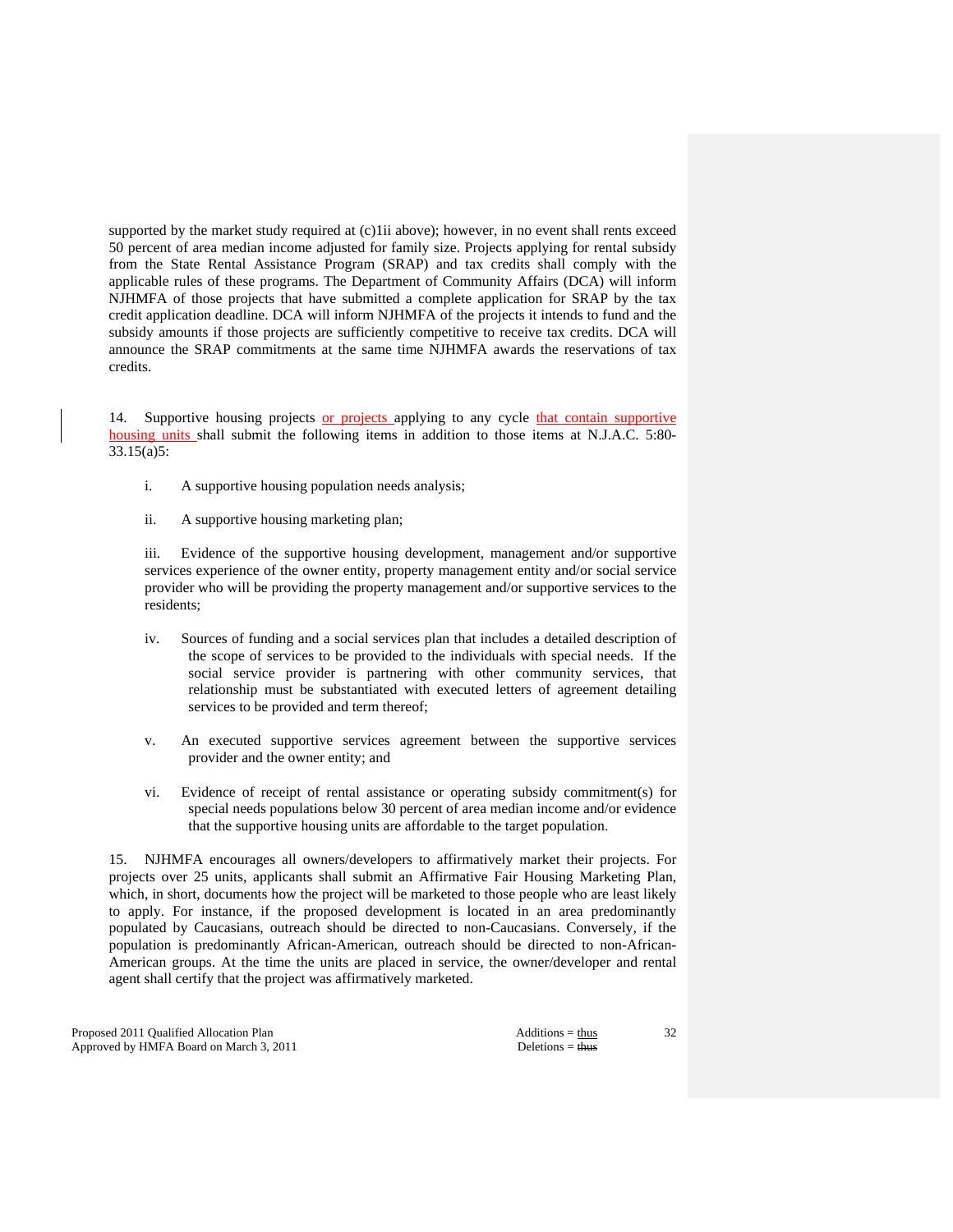# 16. Projects with HOPE VI/Replacement Housing/CFRC funding shall submit the following:

 i. A copy of the commitment letter from HUD awarding funds to the public housing authority. The applicant shall disclose the terms and conditions of the HOPE VI/Replacement Housing/CFRC grant to the public housing authority that funds the project, as well as the terms and conditions of the funding arrangements between the public housing authority and the applicant;

 ii. An opinion of tax counsel in support of the dollar amount of the eligible basis for the project set forth in the application. Attached to this opinion, and incorporated therein, shall be the accountant's analysis required in (c)15iii below;

 iii. An analysis conducted by an independent auditor of anticipated project cash flow and residual value demonstrating a reasonable prospect of repayment of all loans funded by the proceeds of the HOPE VI/Replacement Housing/CFRC funds and all debt. This analysis shall incorporate the same assumptions utilized in the 15-year cash flow pro forma submitted pursuant to (c)7ii above; and

 iv. The applicant shall demonstrate that any HOPE VI/Replacement Housing/CFRC funds used in the application to establish eligible basis at any time during the credit period are received under contractual financing provisions that, when viewed in the context of reasonably anticipated project cash flow and residual value, constitute lawful basis under the Code and applicable law.

# **5:80-33.13 Application for additional credits**

(a) Applicants may apply for additional credits in one of two ways: through a hardship request from the Reserve or by applying under one of the cycles set forth at N.J.A.C. 5:80-33.4 through 33.7.

 1. Hardship requests up to \$100,000 shall apply to the Reserve. See N.J.A.C. 5:80-33.8 for a description of the Reserve. Applicants shall submit all of the following before NJHMFA will consider any hardship request:

i. The re-application fee;

 ii. A Sponsor Certification for Re-Application (including all updates to original application);

 iii. A rent qualification chart, income and expense statements and 15-year cash flow pro forma all reflecting current projections. The pro forma shall be signed by the first mortgagee (or syndicator/investor if the project has no hard debt) exclusively reflecting the following language verbatim: "We acknowledge that this proforma substantially matches the assumptions used in our underwriting of the mortgage (equity investment)";

 iv. An explanation why additional credits are being sought plus supporting documentation. Projects that did not submit a Phase I environmental assessment (conducted in accordance with A.S.T.M. E1527-97, Standard and Poors Enhanced

Proposed 2011 Qualified Allocation Plan Additions = thus Additions = thus Additions = thus Additions = thus Additions = thus Additions = thus Additions = thus Additions = thus Additions = thus Additions = thus Additions = Approved by HMFA Board on March 3, 2011 Deletions = thus

33

**Deleted:** Applicants applying in the **Deleted:** set-asides

**Deleted:** ¶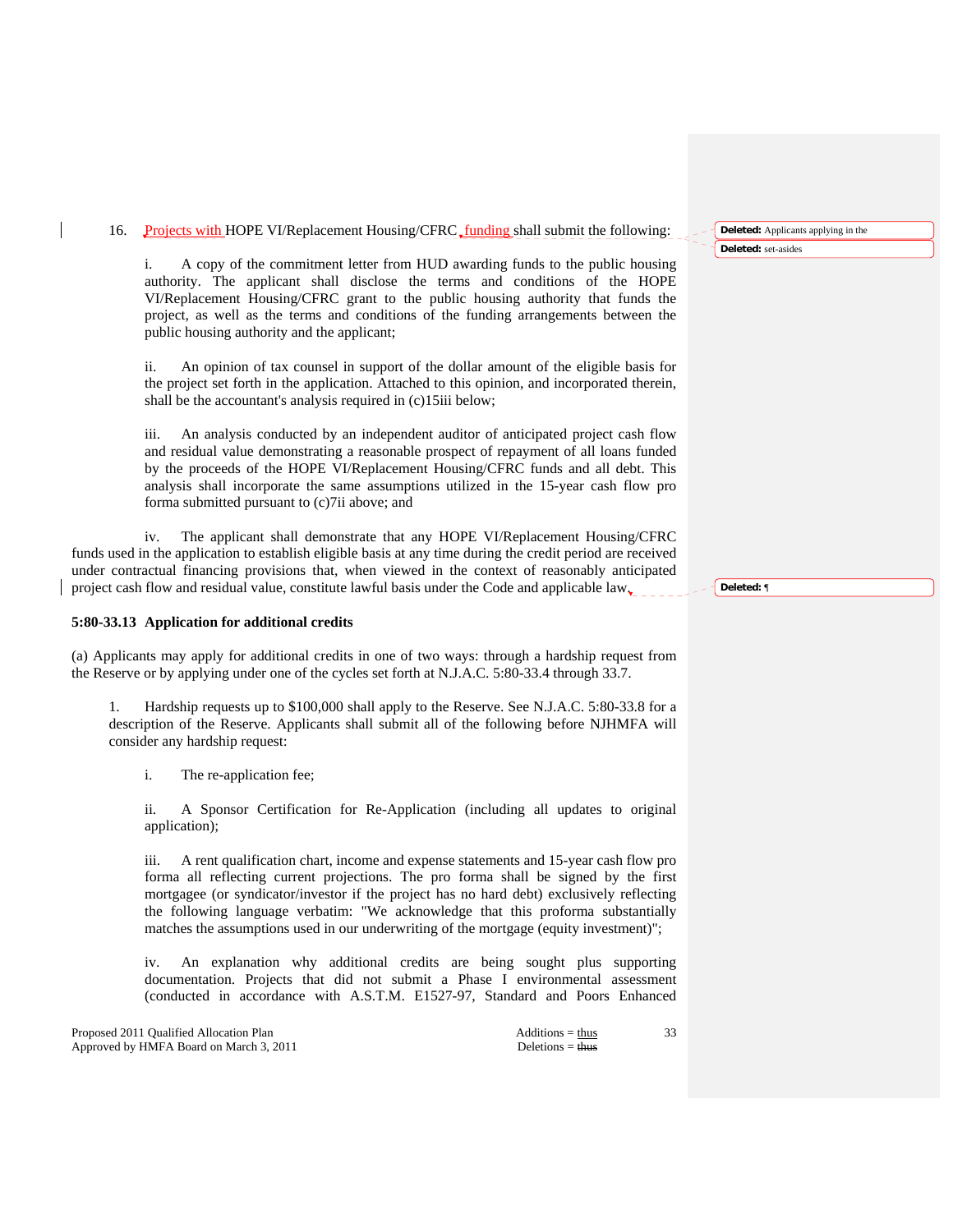Protocol) with their original application for tax credits are not eligible for additional credits for environmental overruns;

 v. Evidence that at least 50 percent of the developer fee is deferred and that the applicant has attempted to increase funding from every other source (except State Balanced Housing from the New Jersey Department of Community Affairs) before applying to the Reserve for additional credits. The developer fee cannot exceed that stated in the original application; and

 vi. A letter agreement with the syndicator/investor which addresses the pricing to be paid for the original and additional credits. (If the applicant is still incurring costs and is using a projection of costs and basis in his or her application for additional credits, the investor shall verify the projection.) The agreement shall also identify the intended end user/purchaser of the tax credits.

 2. Requests for additional credit that do not qualify for application under N.J.A.C. 5:80- 33.8(a)2 or 3 shall be made through application to a competitive cycle. Such submission shall consist of the complete application as well as items (a)1iv through vi above. The original allocation plus the additional credit shall be used to calculate the tiebreaker at N.J.A.C. 5:80- 33.19(a)1.

 (b) Should additional credits be awarded to a project, an allocation/issuance fee shall be paid as provided in N.J.A.C. 5:80-33.25.

## **5:80-33.14 Scoring and ranking**

(a) Because of the limited amount of credits and the high volume of applications to NJHMFA, only a fraction of the projects that apply typically receive credits. In addition to meeting the eligibility criteria described at N.J.A.C. 5:80-33.12, applications that fail to satisfy a minimum of 65 percent of the maximum score under the ranking criteria established under N.J.A.C. 5:80-33.15 through 33.18 shall be declared ineligible to obtain a reservation of tax credits. NJHMFA will rank projects according to the score sheet submitted in the project's application. Should an applicant fail to include a completed self-score sheet, the application shall be ranked utilizing a preliminary score as determined by NJHMFA. NJHMFA shall perform a cursory review of the application and shall assume the maximum score for each of the criteria under N.J.A.C. 5:80-33.13 through 33.18 provided the requisite documentation has been submitted. Based on this ranking, NJHMFA will then examine the applications of only those projects that rank sufficiently high to receive credits. Once it is determined that an application meets all eligibility requirements, it is admitted into the cycle and underwritten.

(b) Applications shall receive points based on the point system for the particular cycle in which they compete. In the event of a tie score, projects shall be ranked according to the tie-breaker system. Then, reservations shall be awarded to the applications with the highest scores and to the applications that win the tie-breakers, with reservations first going to projects in the set-asides.

Proposed 2011 Qualified Allocation Plan Additions = thus Additions = thus Approved by HMFA Board on March 3, 2011 Deletions = thus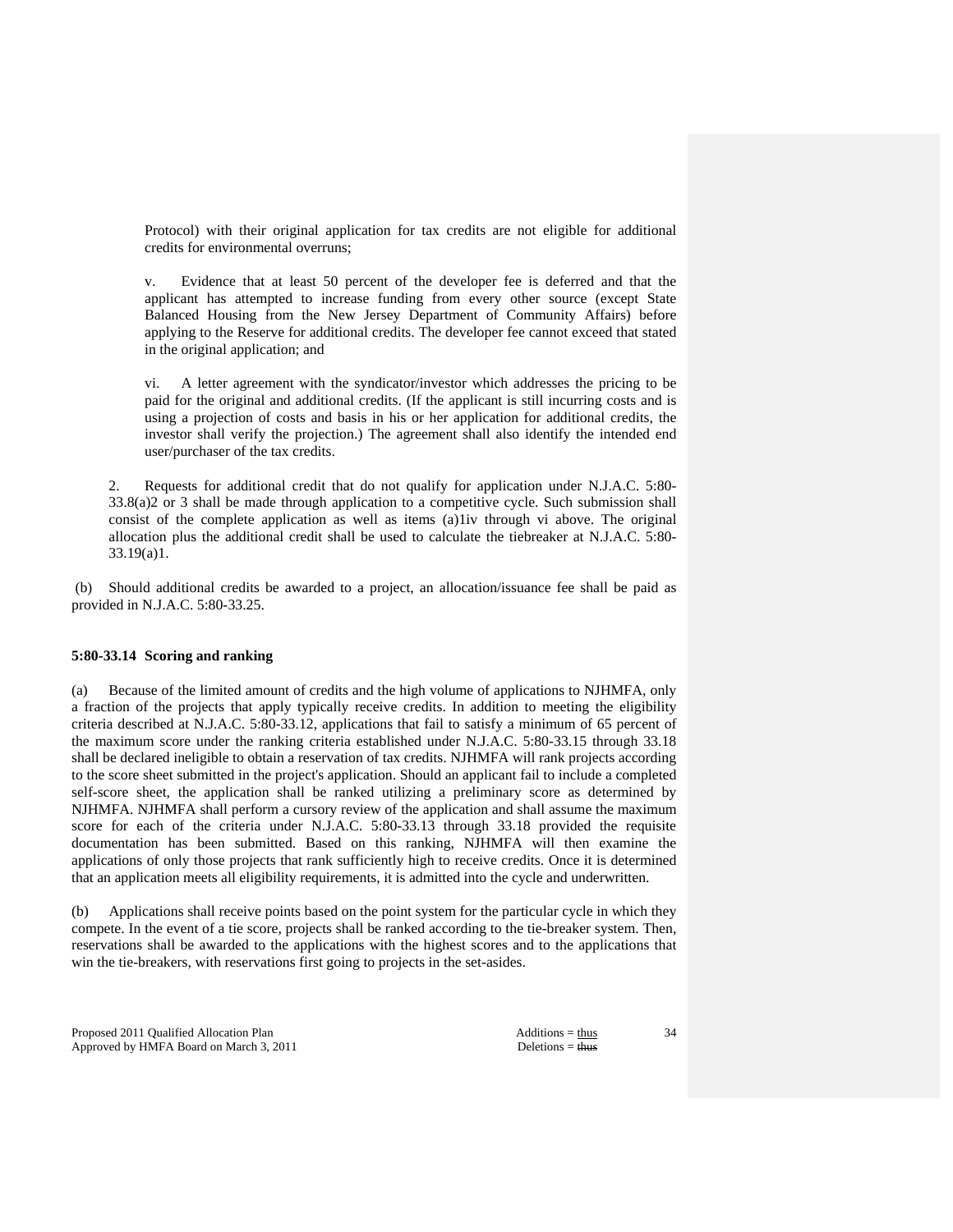(c) All units in the project must qualify for a point category in order for the application to receive the points, unless expressly stated otherwise in the point categories described at N.J.A.C. 5:80-33.15 through 33.18.

(d) Applicants who are successful in receiving tax credits are strongly advised to closely oversee during construction the implementation of all categories for which the application received points. Implementation shall be verified through certifications and on-site inspection by NJHMFA (or its authorized designee).

# **5:80-33.15 Point system for the Family Cycle**

(a) The point system for the Family Cycle shall be as follows:

1. Applicants may select one of the following options: (10 to 15 points):

 i. Projects not located within qualified census tracts which extend their compliance period for an additional 15 years shall receive 15 points. The minimum term of the lowincome occupancy commitment is 30 years: a 15-year compliance period plus a 15-year extended use period. Extension of the compliance period bars the utilization of Section  $42(h)(6)(I)$  of the Code until the beginning of the last year of the extended compliance period. An owner electing to extend the compliance period for 15 years will be restricting the property for 45 years—a 30-year compliance period and a 15-year extended use period. Therefore, the owner cannot request the housing credit agency to find a buyer for the tax credit project until the beginning of year 30. This restriction will be enforceable by NJHMFA and future tenants via a deed of easement and restrictive covenant which shall be recorded by NJHMFA pursuant to State law at the latter of the carryover allocation described at N.J.A.C. 5:80-33.24(a)1 or acquisition of the property;

 ii. Projects located in qualified census tracts shall be awarded 15 points. To qualify for this point category, a majority of the units shall be located within a qualified census tract; or

 iii. For single family and duplex housing which will convert to tenant ownership, 10 points shall be awarded. Such projects must convert to home ownership at the end of the compliance period. Syndication documents must reflect the conversion. The deed of easement and restrictive covenant shall reflect a right of first refusal to be granted by the owner to the tenants.

- 2. A project shall receive one point if the project utilizes public housing waiting lists.
- 3. Applicants may select one of the following options: (three or seven points):

 i. Low-density buildings where at least 30 percent of the tax credit units are large family units or projects located within a Transit Oriented Development shall receive seven

Proposed 2011 Qualified Allocation Plan Additions = thus Additions = thus Approved by HMFA Board on March 3, 2011 Deletions = thus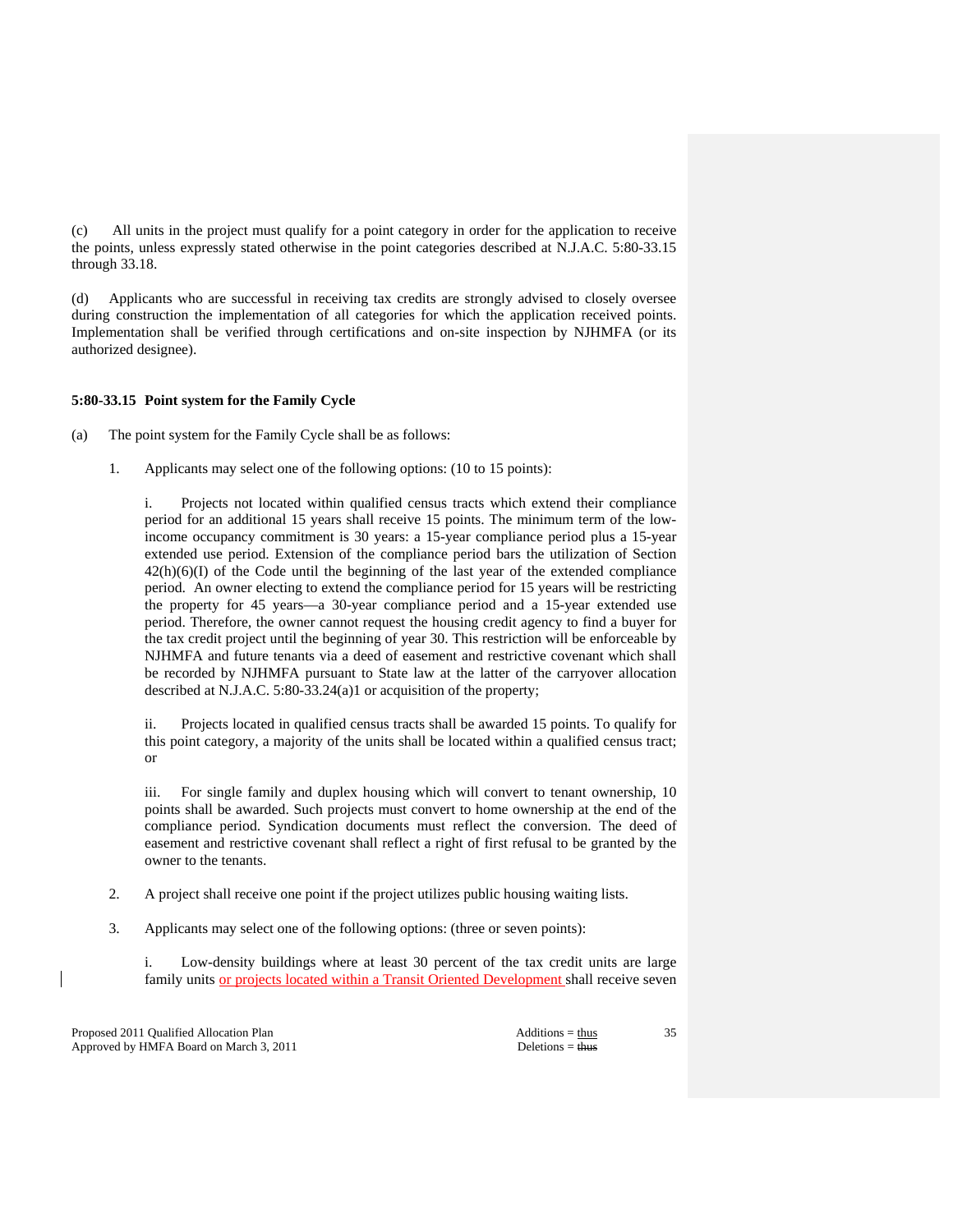points. Points are based on the percentage of large family units with respect to the total number of tax credit units, not on square footage; or

ii. Rehabilitation buildings that do not qualify under 3i above shall receive three points.

 iii. A weighted average of the units shall be used to calculate points for multi-building projects where not all of the buildings qualify under i or ii above.

 4. Applicants may select one of the following options for municipal, county and public housing authority (PHA) support.

 i. Projects that receive a fixed rate tax abatement for a 15-year term shall receive five points. If the specifics of the tax abatement (for example, percentage of rent roll, term) are not recited in the resolution/ordinance, the financial agreement to the tax abatement shall be included with the application. Proof of an applicant's tax-exempt nonprofit status is not sufficient to qualify for points for a tax abatement. In order to receive points under this category, the resolution/ordinance approving the abatement shall be submitted and must cite the proper statutory authority. For projects receiving a tax abatement under the New Jersey Long Term Tax Exemption Law, N.J.S.A. 40A:20-1 et seq., the first stage of the exemption period shall be for no less than 15 years. Only projects utilizing financing from NJHMFA may be granted an abatement under N.J.S.A. 55:14K-37(b). For information regarding NJHMFA financing, please contact the NJHMFA Division of Multifamily Programs and Credit at (609) 278-7400.

 ii. Projects that capitalize an escrow in an amount equal to two years worth of taxes, have a 1.20 debt coverage ratio with a minimum of \$3,000 per unit core operating expenses and receive municipal, county or PHA support of more than five percent of total project costs shall receive four points.

 iii. Projects that capitalize an escrow in an amount equal to two years worth of taxes, have a 1.20 debt coverage ratio with a minimum of \$3,000 per unit core operating expenses and receive municipal, county or PHA support totaling five percent of total project costs shall receive three points.

 iv. Projects that capitalize an escrow in an amount equal to two years worth of taxes, have a 1.20 debt coverage ratio with a minimum of \$3,000 per unit core operating expenses and receive municipal, county or PHA support of more than one percent and less than five percent of total project costs shall receive two points.

 v. For purposes of this point category, municipal, county or PHA support means contribution of land for nominal consideration (\$100.00 per parcel or less) or monetary contribution to the project (for example, HOME, RCA, CDBG, UDAG). Evidence of support shall be in the form of an authorized resolution or ordinance from the appropriate authority, and all steps necessary to make the resolution or ordinance legally binding shall have been completed. As evidence of the fair market value of a land contribution, the

Proposed 2011 Qualified Allocation Plan Additions = thus Additions = thus Additions = thus Additions = thus Additions = thus Additions = thus Additions = thus Additions = thus Additions = thus Additions = thus Additions = Approved by HMFA Board on March 3, 2011 Deletions = thus

36

**Deleted:** that do not meet the definition of low density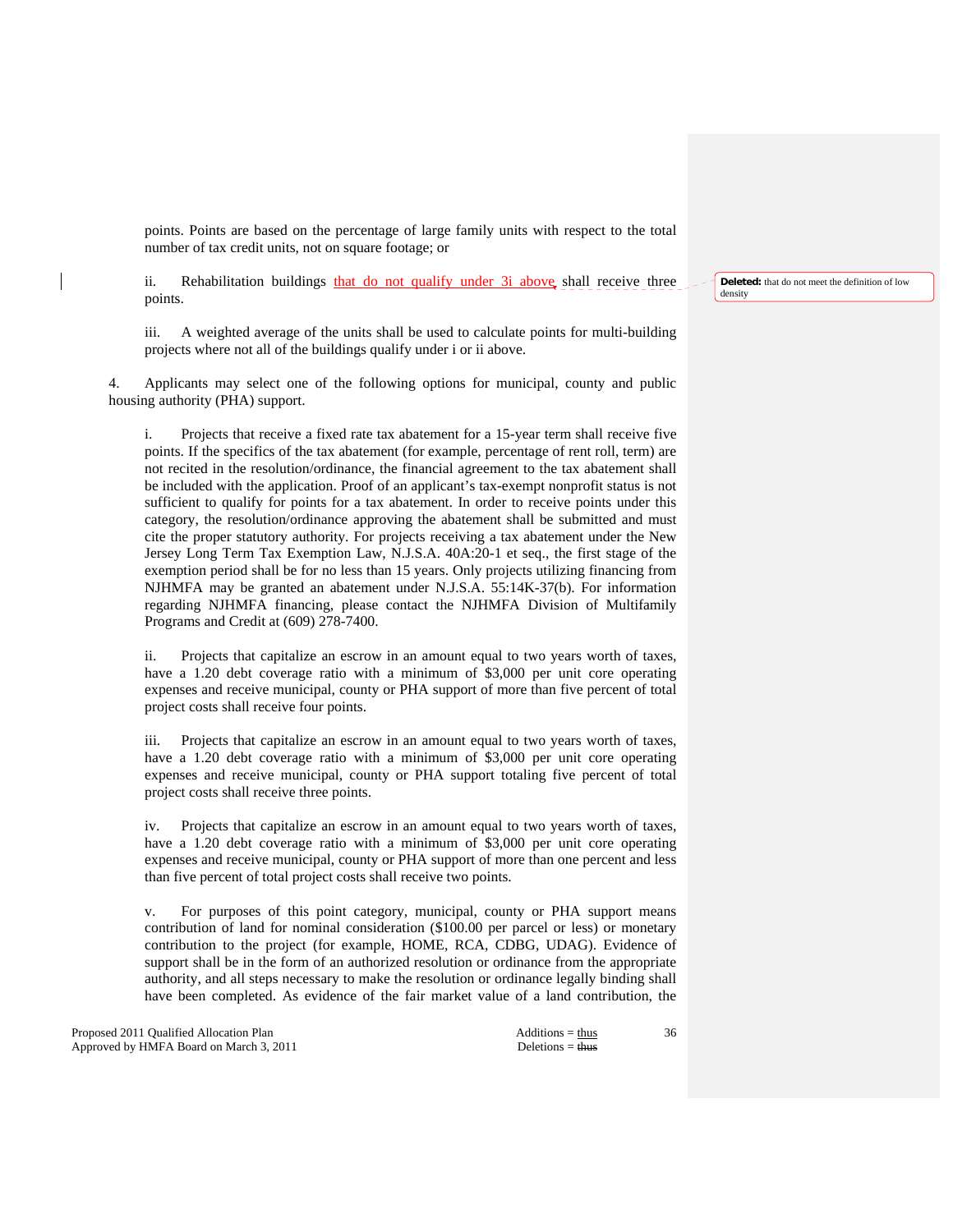application shall include an appraisal (not older than six months) stating the value of contributed land. The tax escrow shall equal the two year amount reflected in the cash flow pro forma, and shall be confirmed by the municipality prior to the application deadline as the anticipated tax assessment when the project is completed.

 5. Because the availability of social services greatly improves the quality of life for residents, NJHMFA awards up to three points for the provision of up to three social services for the compliance period. One point will be awarded per service offered. The services shall be affordable, appropriate, available and accessible to the project's tenants. Applicants shall support their claim to provide social services by providing the following:

 i. Evidence of funding sources or documentation of how or by whom the services shall be paid;

 ii. Evidence of experience of the service provider for both provision of social service and fulfillment of prior private or governmental contracts; and

 iii. Evidence of firm agreements (executed contracts) with service providers for the services.

 6. Four points are awarded to projects which pledge to expend a sum equaling at least 15 percent of construction cost on contractors, subcontractors and material suppliers which are certified as minority business enterprises (MBE) and women business enterprises (WBE) by the Division of Minority and Women Business Development in the Department of the Treasury ("Certified MBE's and WBE's").

- 7. Applicants may select one of the following options:
	- i. Projects located within a ready to grow area that are either located outside of a qualified census tract or/or within a transit village shall be awarded 10 points.

ii. Projects located within both a ready to grow area and a qualified census tract shall be awarded seven points.

8. NJHMFA awards up to three points for the provision of unit amenities. One point will be awarded per amenity offered. The costs of the amenities must be shown in the capital and/or operating budgets, as appropriate. Amenities must be appropriate to the proposed tenant population. The list provided below is not all-inclusive. Substitution of amenities are not permitted without prior approval from NJHMFA. It is incumbent upon the applicant to demonstrate how each substitute amenity provides a comparable benefit to the tenants as those amenities listed below.

- i. A security alarm;
- ii. A washer and dryer hook-up with drip pan or floor drain;

Proposed 2011 Qualified Allocation Plan Additions = thus Additions = thus Approved by HMFA Board on March 3, 2011 Deletions = thus

## **Deleted:** that are not

## **Deleted:** in

**Deleted:** but which satisfy a COAH obligation, satisfy a court-ordered obligation, are in voluntary compliance with the courts

#### **Deleted:** are

 $\frac{\eta_1}{\eta_1} \frac{\eta_1}{\eta_1}$ 

**Deleted:** In order to receive points as a project satisfying a COAH obligation, the petition for substantive certification or amendment to a plan that has previously received substantive certification must be received by COAH by the tax credit application deadline. A resolution of intent to petition COAH shall only be accepted if COAH is unable to accept petitions by the tax credit application deadline;

**Deleted:** <#>Projects located within a ready to grow area that are located in a qualified census tract and satisfy a COAH obligation, satisfy a courtordered obligation, are in voluntary compliance with the courts or are within a transit village shall be awarded 8 points. In order to receive points as a project satisfying a COAH obligation, the petition for substantive certification or amendment to a plan that has previously received substantive certification must be received by COAH by the tax credit application deadline. A resolution of intent to petition COAH shall only be accepted if COAH is unable to accept petitions by the tax credit application deadline;¶

#### **Deleted:** i

**Deleted:** which contribute to a concerted community revitalization plan

**Deleted:** HOPE VI projects only shall not be required to submit a community revitalization plan to be eligible for points in this point category; or

**Deleted:** . . iv. . Projects located within a ready to grow area only shall be awarded five points. ¶

**Formatted:** Indent: Left: 0", First line: 0"

**Deleted:** Substitutions are permitted at NJHMFA discretion

**Deleted:** ; however, it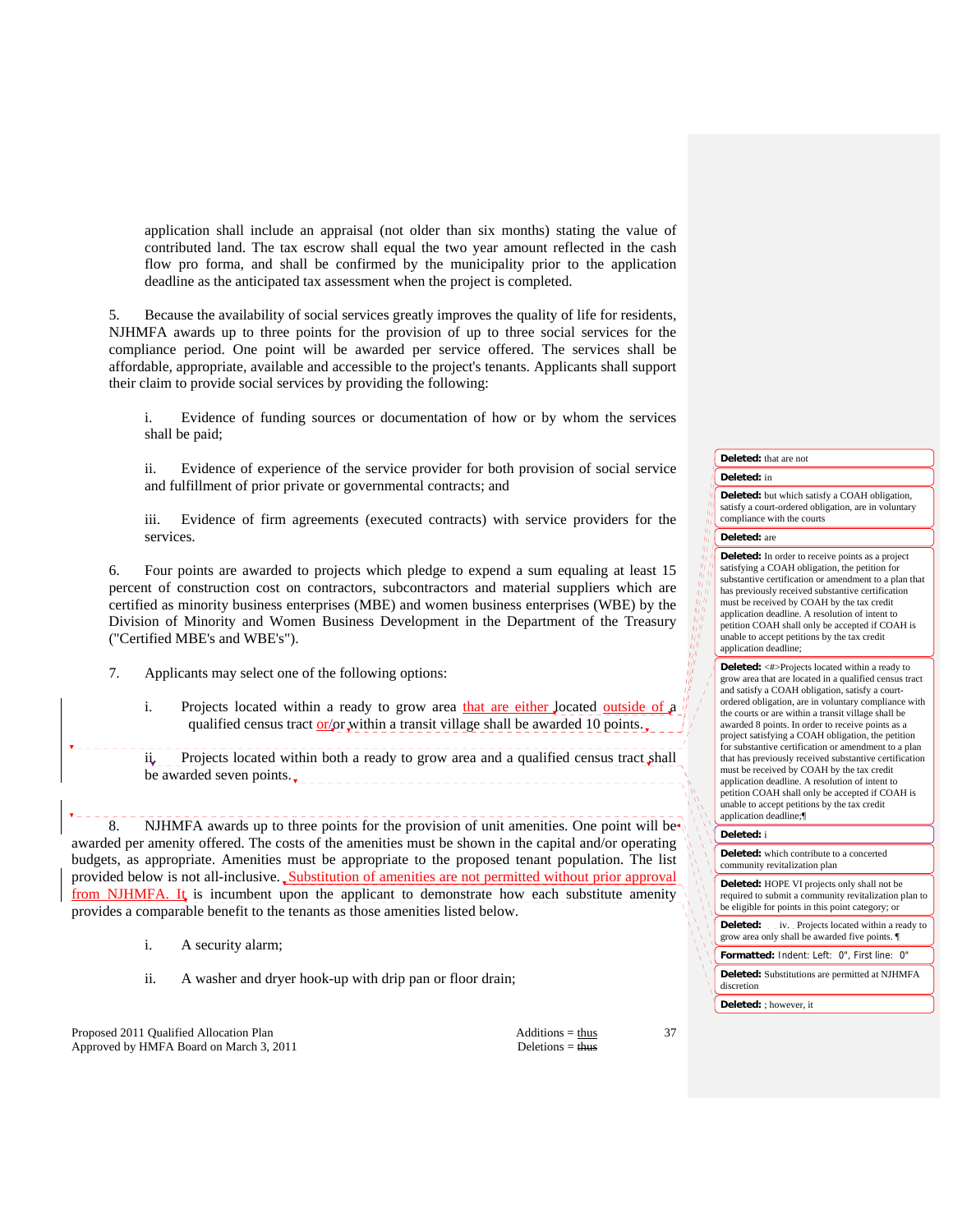iii. An ENERGY STAR-labeled frost free refrigerator of 14 cubic feet for efficiencies and one bedroom, 16 cubic feet for two bedrooms, 18 cubic feet for three bedrooms and 20 cubic feet for four bedrooms;

- iv. An ENERGY STAR-labeled washer and dryer;
- v. An ENERGY STAR-labeled dishwasher;
- vi. Through the wall, individual dwelling unit air conditioning;
- vii. A minimum bedroom size of 100 square feet;

 viii. Minimum kitchen cabinets of 14 linear feet (for up to two bedrooms) and 16 linear feet (for three bedrooms or more);

 ix. Minimum closet space of 14 linear feet for efficiencies and one bedroom, 24 linear feet for two bedrooms, 30 linear feet for three bedrooms and 35 linear feet for four bedrooms;

- x. Emergency pull cords/call button—senior projects only;
- xi. Garages;
- xii. Patios;
- xiii. Outside storage lockers; and
- xiv. High speed internet access.

 9. NJHMFA awards points for the provision of project amenities, up to a maximum of two points. One point will be awarded per amenity provided. The costs of the amenities must be shown in the capital and/or operating budgets, as appropriate. Amenities must be appropriate to the proposed tenant population. Applicants may select any combination of the following amenities in order to receive the maximum two points. The list provided below is not allinclusive. Substitution of amenities is not permitted without prior approval from NJHMFA. It is incumbent upon the applicant to demonstrate how each substitute amenity provides a comparable benefit to the tenants as those amenities listed below.

- i. A playground (family projects only);
- ii. A community room/building (minimum 1,600 square feet);
- iii. On-site laundry facilities, using ENERGY STAR-labeled commercial equipment;
- iv. Community gardens;

Proposed 2011 Qualified Allocation Plan Additions = thus Additions = thus Approved by HMFA Board on March 3, 2011 Deletions = thus

**Deleted:** Substitutions are permitted at NJHMFA discretion; however, it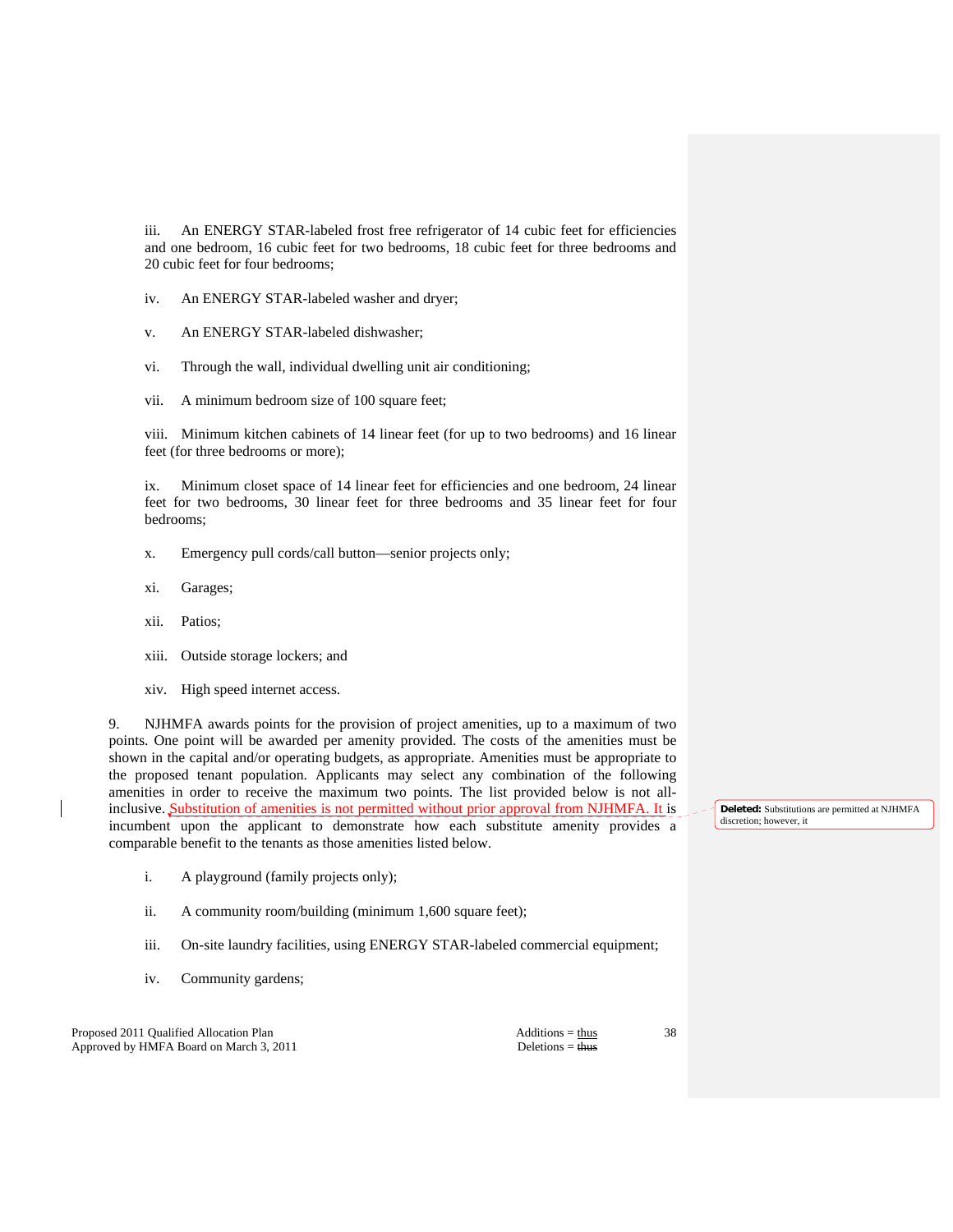v. Average interior unit sizes of 500 square feet for efficiencies, 650 square feet for one bedroom, 800 square feet for two bedrooms, 1,100 square feet for three bedrooms and 1,200 square feet for four bedrooms;

 vi. 1.0 parking spaces per unit (may be off-street: garage, parking lot, pad or driveway, or on-street: designated/permit); and

 vii. A 30-year manufacturer's warranty on roof shingles for sloped roofs, 20 year for low slope roofing.

 10. Projects which demonstrate community policing or public safety enhancements shall be awarded one point. Applicants may select any of the following strategies in order to receive the point. The list provided below is not all-inclusive. Substitutions are not permitted without prior approval from HMFA. It is incumbent upon the applicant to demonstrate how the proposed substitution provides a comparable benefit to the tenants as those items listed below.

- i. An evening hour security guard;
- ii. On-site community policing station;
- iii. Camera/security system in each building;

 iv. Coordination/training for community policing groups and/or property manager by a governmental law enforcement agency;

 v. Incorporation of Community Policing Through Environmental Design (CPTED) characteristics in the design, layout and construction of buildings and on-site facilities;

 vi. Partnerships or agreements which increase on-site police and security patrols on the development site (that is, leveraging partnerships with other funding sources for police salaries such as State Urban Enterprise Zones, Special Improvement Districts, Community Oriented Policing grants, etc.);

 vii. Innovative approaches which increase the number of community policing volunteers as residents of the development (including rent reductions or subsidies where allowable); and

 viii. Using operating funds or alternative funding sources such as Urban Enterprise Zone funds or HUD grants to purchase or subsidize the purchase of take-home police vehicles for law enforcement officers in the development.

11. Applications may receive up to a maximum of two points for the following. To be eligible for points in this category, proximity to the following locations shall be addressed in the market analysis as required at N.J.A.C. 5:80-33.12(c)1:

Proposed 2011 Qualified Allocation Plan Additions = thus Additions = thus Approved by HMFA Board on March 3, 2011 Deletions = thus

**Deleted:** Substitutions are permitted at NJHMFA discretion; however, it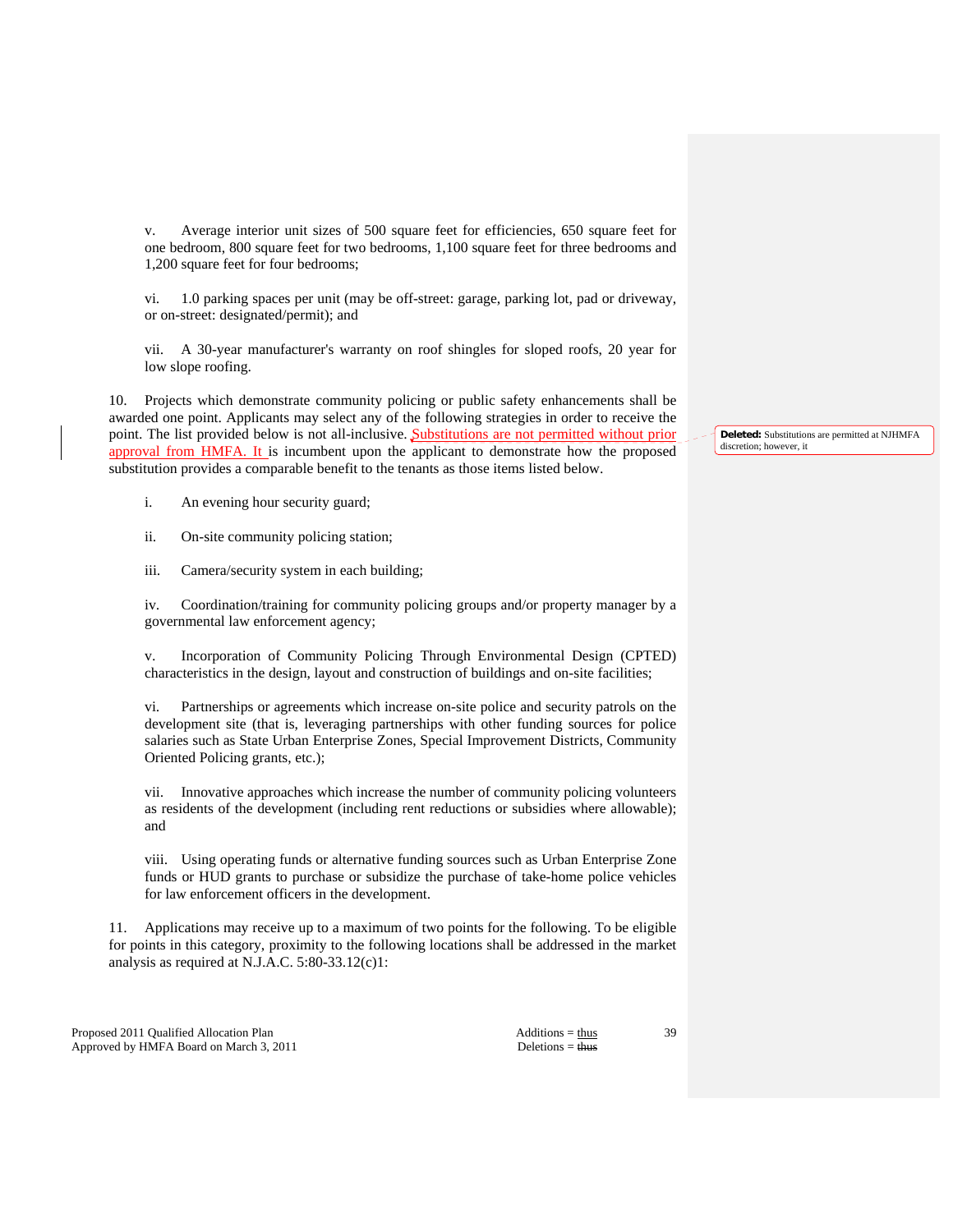i. Projects located within one-half mile of the positive land uses below shall receive one point for proximity to each of the following:

- (1) Primary/elementary school (family projects only);
- (2) Day care center;
- (3) Food store;
- (4) Community center or faith-based organization;
- (5) Public transportation;
- (6) Park.

 ii. Projects located within one mile of the following negative land uses shall have two points deducted from the project score:

- (1) Land fill;
- (2) Garbage dump;
- (3) Trash incinerator;
- (4) Nuclear power plant;
- (5) Oil/chemical refinery;

 (6) Unremediated Superfund or toxic waste site as identified by the Environmental Protection Agency (EPA) or the New Jersey Department of Environmental Protection (DEP).

iii. Example: A project is located within one-half mile of an elementary school, a food store and an oil refinery. The project shall be awarded zero points.

 12. Applications which include a commitment letter signed by the syndicator or investor specifying net pricing and net capital contributions within the NJHMFA Equity Range shall receive one point. Applicants utilizing the credits themselves do not have to submit a syndicator letter to receive the point. Term sheets do not qualify for this point.

13. Applications that select one of the following shall receive one point:

 i. Successful participation in the New Jersey Housing and Mortgage Finance Agency Green Future Program. In order to qualify for this point, the application shall include a copy of the completed, signed and submitted letter of intent from the developer to NJHMFA.

 ii. Incorporation of solar photovoltaic into the project. The solar photovoltaic system must meet the following standards: Be sized to cover at least 75 percent of the project's common area electrical expense and be at least a 20 kilowatt system. Documentation for this point includes a written and signed quote from a Board of Public Utilities (BPU) certified solar installer indicating the location, size, type, cost, and energy output of the proposed system and a signed affidavit from the developer agreeing to purchase, install and maintain the system for a minimum of 20 years. (Note: Contact the BPU for information on rebates for solar photovoltaic installations.)

Proposed 2011 Qualified Allocation Plan Additions = thus Additions = thus Approved by HMFA Board on March 3, 2011 Deletions = thus

40

**Deleted:**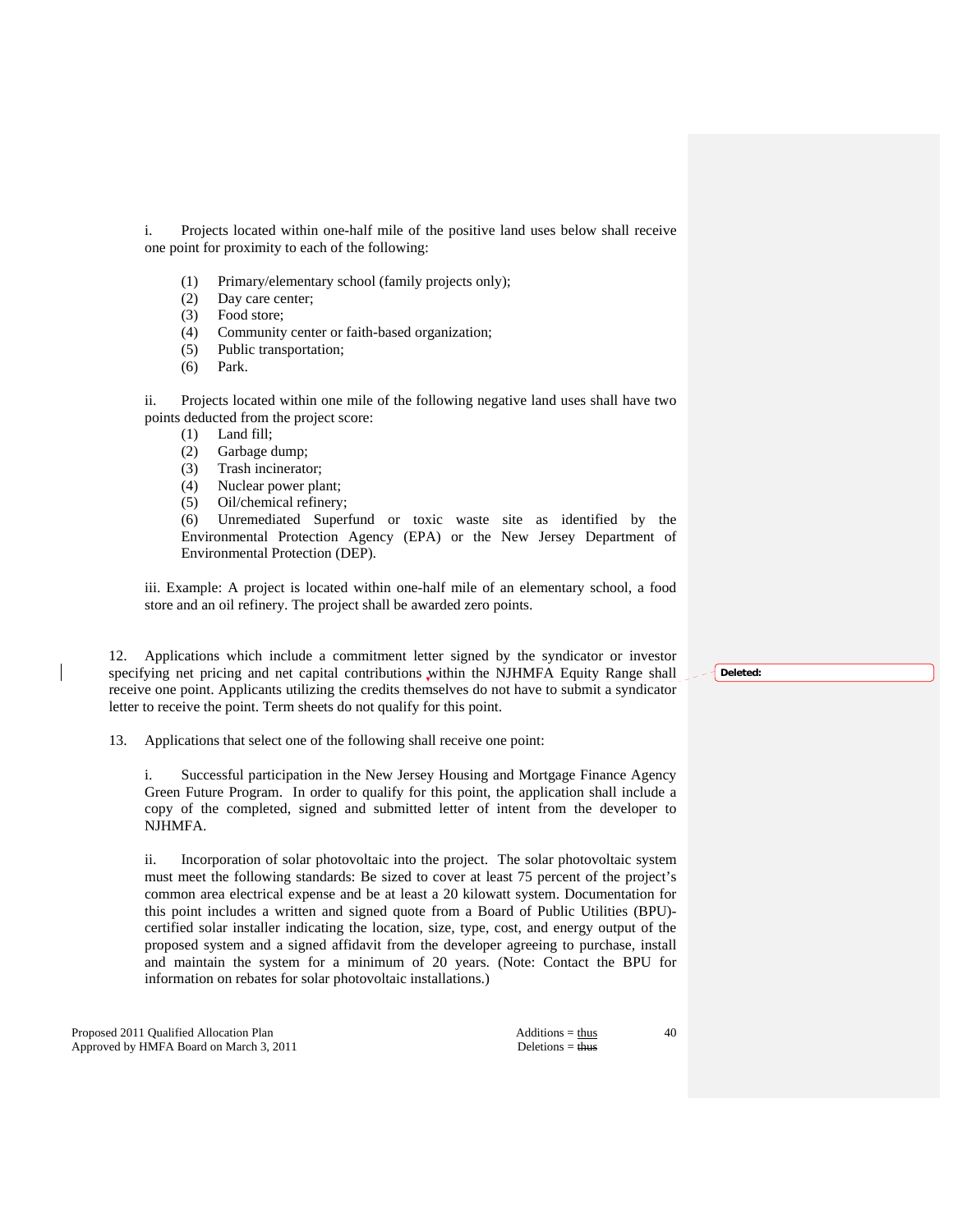Example: A project has an estimated common area electricity need of 50 kilowatts. The roof of the project can accommodate a 40 kilowatt system. The developer is eligible for the solar point since the 40 kilowatt system covers 80 percent of the common area usage and the system is larger than 20 kilowatts.

- iii. Leadership in Energy and Environmental Design (LEED) Certification. In order to qualify for this point, the applicant shall submit the following:
	- (1) A signed letter of intent to become LEED certified;
	- (2) A copy of the applicant's contract with a LEED accredited

(3) The LEED accredited professional's accreditation certificate; and

- (4) The LEED accredited professional's experience documentationd
- iv. Microload Achievement of a Final Home Energy Rating System (HERS) Index of 45 or below for each unit. In order to qualify for this point, the applicant shall include:
	- (1) A copy of the completed, signed and submitted letter of intent from the developer to NJHMFA; and
	- (2) A signed letter from MaGrann Associates, Market Manager for the New Jersey Clean Energy Program's ENERGY STAR Homes Program, confirming acceptance into the ENERGY STAR Microload Homes Pilot Program. MaGrann Associates' main office is at 240 West Route 38, Moorestown, New Jersey 08057 and its telephone numbers are 1-888-624-7266 and 856-722-9799.

 14. Applicants may select one of the following options. To qualify for this point category, a significant component of the development (40 percent or more of the units) shall be located within a historic building, a building being adaptively re-used or a building located on a Brownfields site:

 i. Rehabilitation of historic buildings shall receive two points. If the project is also utilizing the historic tax credit recited under Section 47 of the Code, an additional one point shall be awarded. In order to qualify for the historic tax credit point, the application shall include a copy of Part 1 Evaluation of Significance and Part 2 Description of Rehabilitation of the Historic Preservation Certification application approved by the National Park Service. A copy of the Request for Certification of Completed Work shall be submitted to NJHMFA at the time the project places in service;

 ii. Projects which involve the adaptive re-use of a non-residential building shall receive two points; or

iii.Brownfields Projects that have a Remedial Action Work Plan approved by the New-Jersey Department of Environmental Protection (DEP) or their designee, or a No Further Action letter issued by the DEP for an unrestricted use within the past 10 years shall receive two points; or

**Formatted:** Indent: First line: 0" **Deleted:** iii. **Deleted:** which are developed on a Brownfields site

Proposed 2011 Qualified Allocation Plan Additions = thus Additions = thus Approved by HMFA Board on March 3, 2011 Deletions = thus

professional;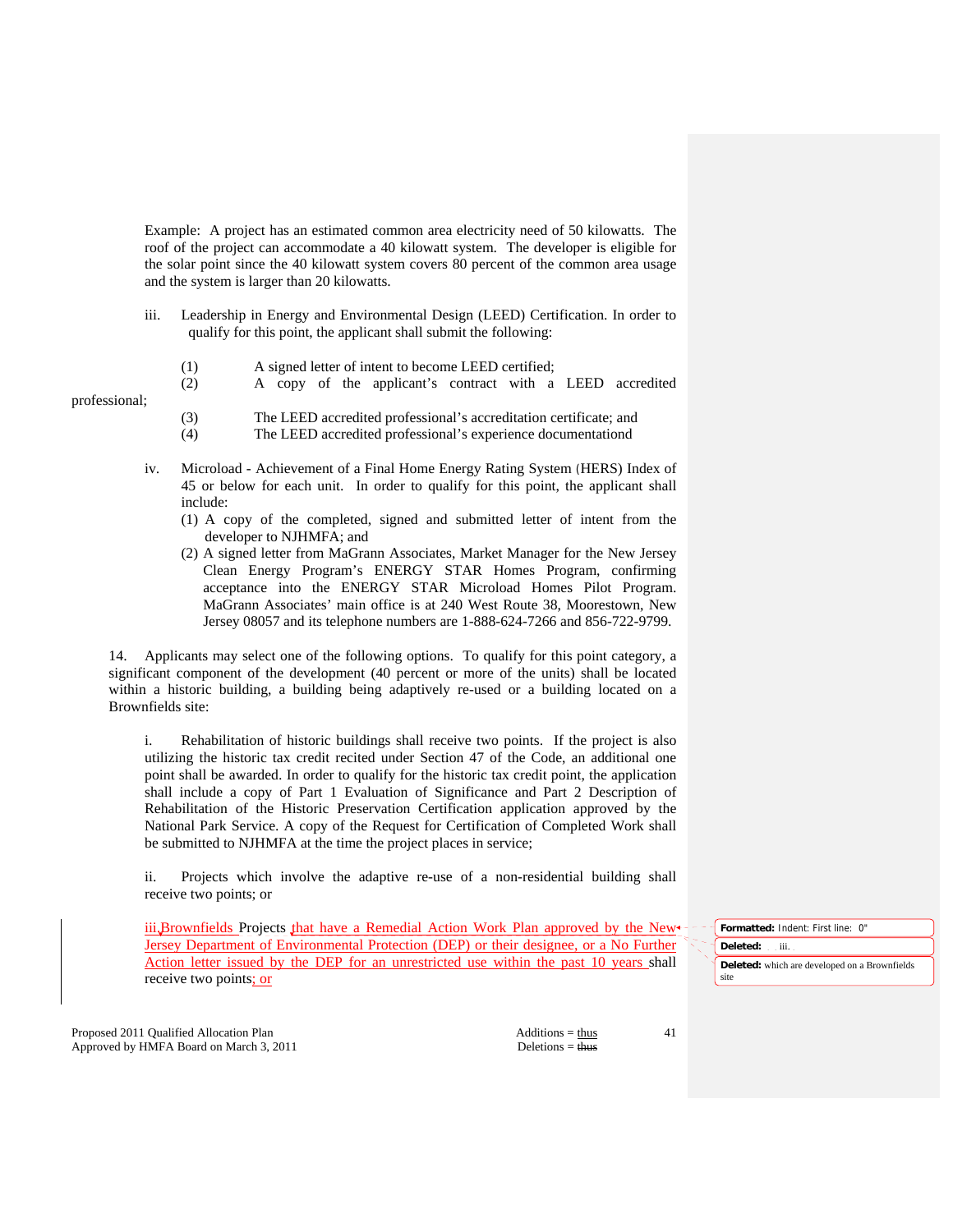Projects that have a Brownfields Site Marketing Inventory (BSMI) Project Tracking  $\bullet$ Number that has been verified by the municipality shall receive one point. For a list of Brownfields sites and the corresponding tracking numbers, please call the Office for Planning Advocacy, in the New Jersey Department of Community Affairs at (609) 292-7156 or visit http://www.njbrownfieldsproperties.com/.

 15. Applications which have a general partner, voting member, developer or a related party who owned a managing or controlling interest in a LIHTC project when title was foreclosed by entry of judgment or deed in lieu of foreclosure during the past seven years shall have three points deducted from the application's score. Failure to respond to this point category shall result in the deduction of points as provided under this paragraph.

 16. Applications which have a general partner, voting member, developer, or related party that owns a managing or controlling interest in a New Jersey LIHTC project with an uncorrected noncompliance shall have the following points deducted from the application's score: 10 points shall be deducted for violations of State and local building codes or health ordinances or failure of one or more major systems (for example, roof, HVAC, elevators, plumbing and electric); and five points shall be deducted for a failure to fulfill any Qualified Allocation Plan provisions as represented by an owner in a project's New Jersey LIHTC application. For noncompliance that cannot be corrected, points under this category shall only be deducted for the first year each application is submitted. Failure to respond to this point category shall result in the deduction of points as provided under this paragraph. Applications that receive negative points in this category do not qualify for the set-asides described at N.J.A.C. 5:80-33.4, 33.5, 33.6 and 33.7.

 17. Three points shall be deducted from applications which have a general partner, voting member, developer, or related party that was involved in a full return of tax credits to NJHMFA within the past two years and such return occurred after October 15 of the year in which the project would have been required to be placed in service. Failure to respond to this point category shall result in the deduction of points as provided under this paragraph. This point category shall only apply to the first application from the involved general partner, voting member, developer or a related party following the full return of tax credits.

 18. Applications which have a general partner, voting member, developer, or related party that owns a managing or controlling interest in a New Jersey LIHTC project that has failed to pay NJHMFA monitoring fees (unless NJHMFA has formally issued a deferral) shall have 10 points deducted from the application's score. Failure to respond to this point category shall result in the deduction of points as provided under this paragraph. Applications that receive negative points in this category do not qualify for the set-asides described at N.J.A.C. 5:80-33.4, 33.5, 33.6 and 33.7.

 19. Applications which have a general partner, voting member, developer, or related party that owns a managing or controlling interest in a New Jersey LIHTC project that has failed to submit its annual project certifications and/or annual tenant information shall have 10 points deducted from the application's score. Failure to respond to this point category shall result in the deduction of points as provided under this paragraph. Applications that receive negative points

Proposed 2011 Qualified Allocation Plan Additions = thus Additions = thus Approved by HMFA Board on March 3, 2011 Deletions = thus

42

| <b>Deleted:</b> In order to qualify for the Brownfields<br>points, the application must include the site's                                                                                                                                                                                                                |  |
|---------------------------------------------------------------------------------------------------------------------------------------------------------------------------------------------------------------------------------------------------------------------------------------------------------------------------|--|
| Formatted: Numbered + Level: 1 +<br>Numbering Style: i, ii, iii,  + Start at: 3 +<br>Alignment: Left + Aligned at: 0.83" + Tab<br>after: 1.33" + Indent at: 1.33"                                                                                                                                                         |  |
| Deleted:                                                                                                                                                                                                                                                                                                                  |  |
| Formatted: Indent: Left: 1.25", First line:<br>0"                                                                                                                                                                                                                                                                         |  |
| Deleted: ("OSP BF#")                                                                                                                                                                                                                                                                                                      |  |
| <b>Deleted:</b> If the site does not have a tracking<br>number that has been verified by the municipality, a<br>copy of the approved New Jersey Department of<br>Environmental Protection ("DEP") Remedial Action<br>Work Plan or a No Further Action letter issued by<br>DEP for an unrestricted use shall be submitted. |  |
| Formatted: Font: 12 pt                                                                                                                                                                                                                                                                                                    |  |
| <b>Deleted:</b> Office of Smart Growth                                                                                                                                                                                                                                                                                    |  |
| <b>Formatted:</b> Font color: Auto                                                                                                                                                                                                                                                                                        |  |
| Formatted: Default Paragraph Font, Font:<br>(Default) Times New Roman, 12 pt                                                                                                                                                                                                                                              |  |

**Deleted:** building status reports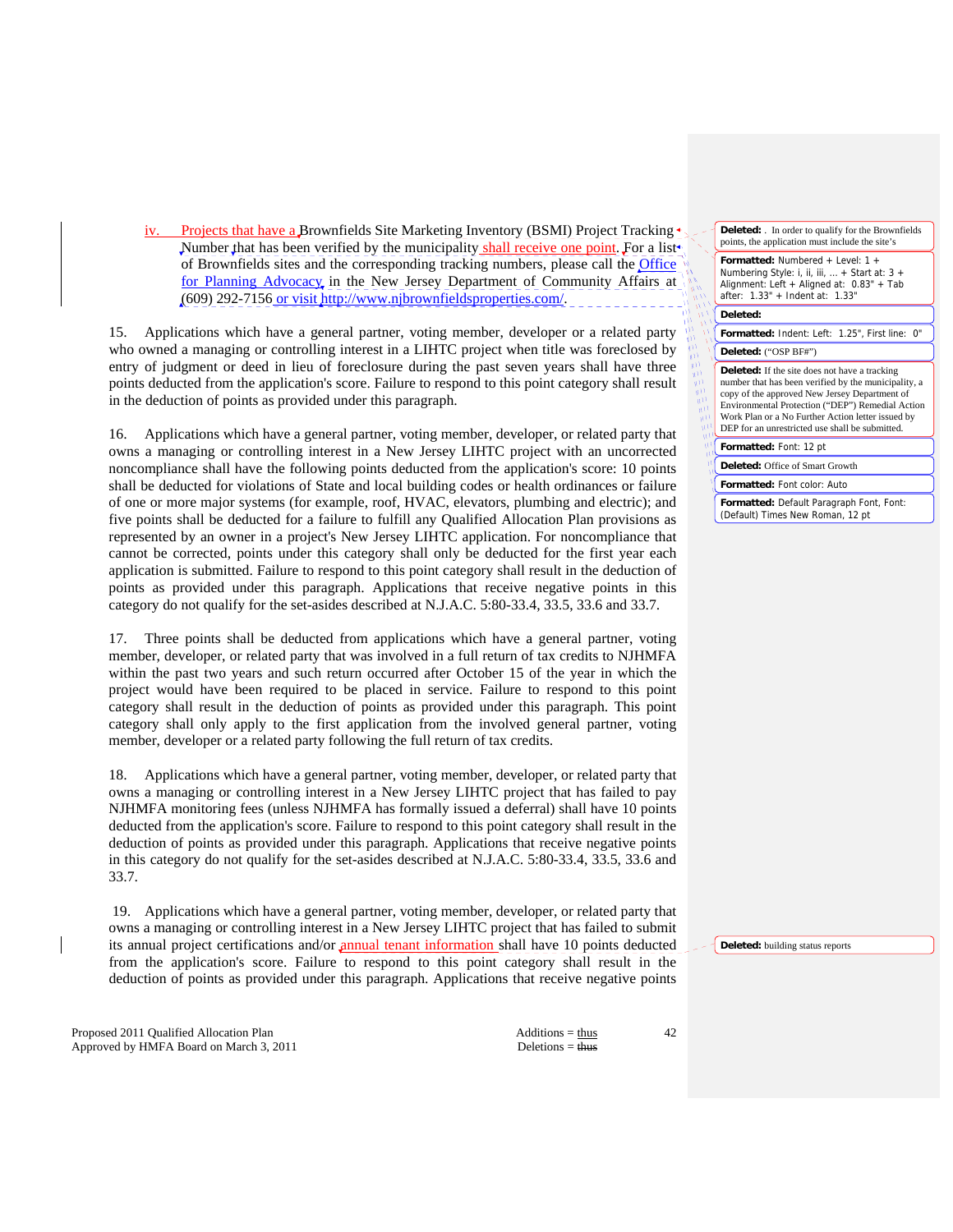in this category do not qualify for the set-asides described at N.J.A.C. 5:80-33.4, 33.5, 33.6 and 33.7.

 20. Applications with a general partner, voting member, developer, or related party (with at least a 50 percent interest in the general partner/managing member) that has successfully developed and operated at least two other tax credit properties shall receive two points. Successful completion is defined as a tax credit property with no outstanding issues of noncompliance that has achieved 93 percent occupancy and has maintained a permanent debt service coverage ratio of at least 1.15 percent for six consecutive months as of the application deadline.

 21. Projects that rent a minimum of five units or five percent of the total project units, whichever is greater, to individuals with special needs and meet the criteria of N.J.A.C. 5:80- $33.12(c)14$  shall receive one point.

 22. Projects that select the 20 percent at 50 percent Federal set aside as defined under Section  $42(g)(1)(A)$  of the Code or elect to restrict 10 percent of the tax credit units to households earning 30 percent or less of area median income adjusted for family size shall receive one point. If the 20 percent at 50 percent election is selected, all tax credit units shall be restricted to 50 percent of the area median income adjusted for family size. For example, if the project has an applicable fraction of 100 percent, 100 percent of the units shall be restricted to 50 percent of the area median income adjusted for family size. The election shall be reflected on each building's IRS Form 8609 and/or on the deed of easement and restrictive covenant. Projects that select the 10 percent at 30 percent option must still satisfy the Code minimum tenant income elections at Section  $42(g)(1)$  (A) or  $(g)(1)(B)$  and demonstrate that best efforts will be made to distribute the 30 percent units proportionately across all unit sizes.

 23. Applicants that utilize the cure period in N.J.A.C. 5:80-33.11(c)1 or 3 shall have one point per each defect cured deducted from the application's score.

# **5:80-33.16 Point system for the Senior Cycle**

The point system for the Senior Cycle includes all point categories of the Family Cycle except the point category at N.J.A.C. 5:80-33.15(a)3 concerning large family units and the point category at N.J.A.C. 5:80-33.15(a)7 concerning ready to grow areas is replaced with the following:

1. Applicants may select one of the following options:  $\frac{1}{2}$ 

 i. Projects located within both a ready to grow area and a qualified census tract shall be awarded  $7$  points; or

 ii. Projects located within a ready to grow area that are either located outside of a qualified census tract or within a transit village shall be awarded ten points.

2. Projects that set-aside 20 percent of the units for the frail elderly shall receive one point.

Proposed 2011 Qualified Allocation Plan Additions = thus Additions = thus Approved by HMFA Board on March 3, 2011 Deletions = thus Deletions = thus

43

**Deleted:** Projects that certify to start construction within 120 days of the tax credit award shall be awarded 2 points. If points are awarded under this provision, failure to start construction within 120 days shall result in immediate recapture of the tax credit award.

**Deleted:** ¶

# **Deleted:** For p **Deleted:** ,

**Deleted:** ¶

#### **Deleted:** ¶

**Deleted:** which contribute to a concerted community revitalization plan

**Deleted:** 

**Deleted:** . HOPE VI projects only shall not be required to submit a community revitalization plan to be eligible for points in this point category

## **Deleted:** ;

**Deleted:** that satisfy a COAH obligation, satisfy a court-ordered obligation, are in voluntary compliance with the courts

#### **Deleted:** are

**Deleted:** In order to receive points as a project satisfying a COAH obligation, the petition for substantive certification or amendment to a plan that has previously received substantive certification must be received by COAH by the tax credit application deadline. A resolution of intent to petition COAH shall only be accepted if COAH is unable to accept petitions by the tax credit application deadline; or¶

¶ iii. Projects located within a ready to grow area only shall be awarded five points.¶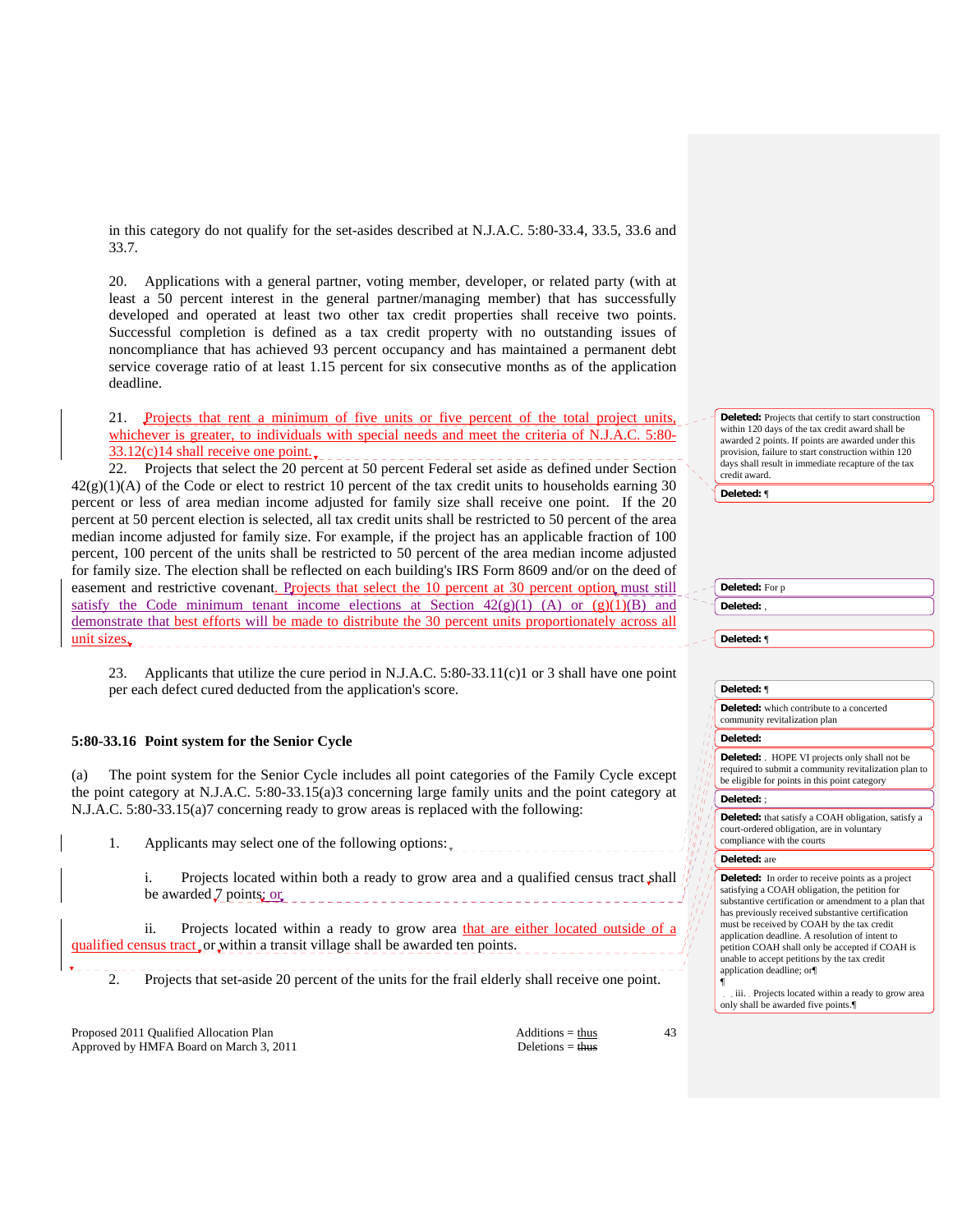# **5:80-33.17 Point system for the Supportive Housing Cycle**

(a) The point system for the Supportive Housing Cycle includes all point categories of the Family Cycle except for the point categories in N.J.A.C. 5:80-33.15(a)3 concerning large family units and N.J.A.C. 5:80-33.15(a)5 concerning social services.

(b) The Supportive Housing Cycle also includes the following point categories:

 1. Applicants shall be awarded up to five points to the extent the social services plan required at N.J.A.C 5:80-33.12(c) 14iv incorporates the following:

A description of the target population's(s') supportive service needs, which may include a range of services across a wide continuum of care and intensity appropriate to the target population(s). The description must acknowledge that special needs tenant does not have to utilize the services appropriate to the target population(s). The social services plan must address the specific appropriate and needed services to assist tenants to maintain their housing and stable community living at no cost to the tenant. Appropriate and needed services must be supported by supportive service agreements and evidencebased practice, research and/or direct practice experience. Supportive housing projects must have, at a minimum, a social service coordinator. The supportive services plan must address the following:

- (1) The social service provider(s) must demonstrate(s) three or more years of experience in providing social services to the target population(s) or to a related special needs population;
- (2) A description of the proposed services that will benefit the targeted population including location of services (that is, on-site or in the community) and documentation to support how these services will be funded;
- (3) A description of how the service provider will facilitate tenant/landlord relationships, including detailed eligibility and ineligibility criteria for tenant selection and screening, as well as a plan for problem resolution to minimize evictions for supportive housing tenants ; and
- (4) Provision of at least one of the following services:
	- (i) 24-hour, seven-day a week on-call crisis response capability;
	- (ii) Financial management training from a qualified provider and ongoing budgeting support; and
	- (iii) Linkage and ongoing follow-up services to health care, including dental care, and physical health care and primary health care prevention services.
- 2. Up to two points will be awarded as follows: one point will be awarded to applicants that will provide on-site or off-site education for tenants of the supportive housing units; and one point will be awarded to applicants that will provide job training and job search

Proposed 2011 Qualified Allocation Plan Additions = thus Additions = thus Additions = thus Additions = thus Additions = thus Additions = thus Additions = thus Additions = thus Additions = thus Additions = thus Additions = Approved by HMFA Board on March 3, 2011 Deletions = thus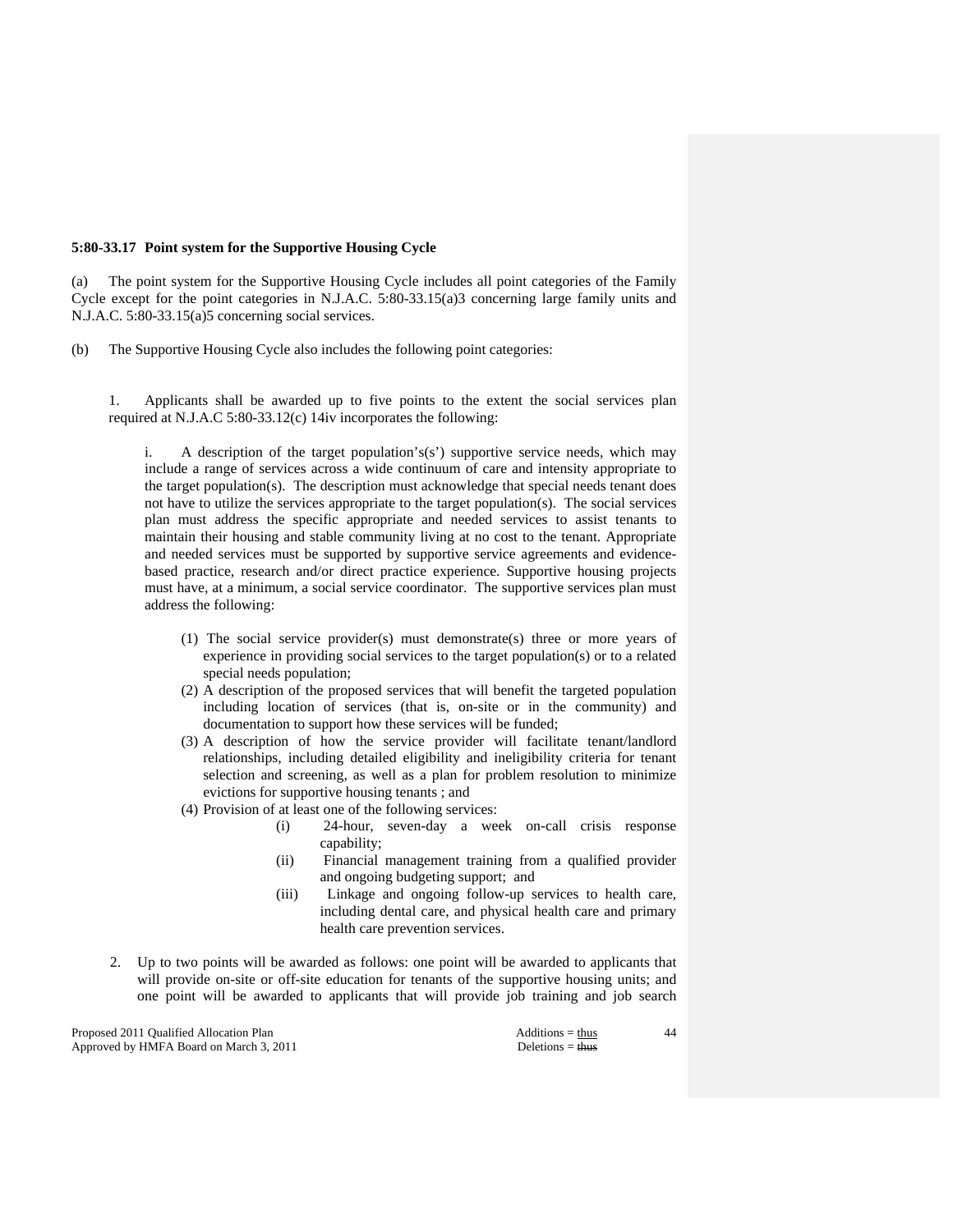assistance and support to tenants of the supportive housing units. Applicants shall provide evidence of funding commitments and signed agreements with qualified service providers specifically identifying a detailed scope of services to be provided and term for the provision of these services. The identified education and/or employment service provider must have a verifiable track record for the provision of these services.

- 3. Applicants that plan to develop all of the units as lease-based permanent supportive housing (no time limit for tenancy and/or program participation) shall be awarded two points.
	- 4. Applications that evidence rental assistance funding commitments from the HUD McKinney-Vento Programs or other government source(s) of project-based or sponsorbased rental assistance for all the special needs units shall be awarded two points.
	- 5. Applications submitted by a qualified nonprofit organization shall be awarded two points.
	- 6. Projects that encourage integrated community living opportunities, including mixedincome projects, mixed-special needs projects, and scattered site projects, shall be awarded two points.
	- 7. Five points shall be awarded to projects that meet all of the following minimum living standards:
		- a. Dwelling units in which each bedroom measures not less than 100 square feet;
		- b. Unrelated residents have their own bedroom;
		- c. No more than four unrelated adults share a bathroom; and
		- d. Residents have access to a full kitchen for meal preparation.

# **5:80-33.18 Point system for the Final Cycle**

The point system for the Final Cycle is the same as for the Family Cycle.

# **5:80-33.19 Tiebreaker system**

(a) The following tiebreaker system shall be used in all cycles to break ties between projects with the same score:

 1. If competing projects within a cycle have a tie score, a tax credit reservation shall be awarded to the project with the least amount of tax credits per tax credit bedroom.

 2. If there is still a tie after the first tie-breaker, the tax credit reservation shall be awarded to the project with a lower total development cost per bedroom.

## **5:80-33.20 Municipal comment**

Proposed 2011 Qualified Allocation Plan Additions = thus Additions = thus Approved by HMFA Board on March 3, 2011 Deletions = thus

45

**Deleted:** unit

**Deleted:** ¶ ¶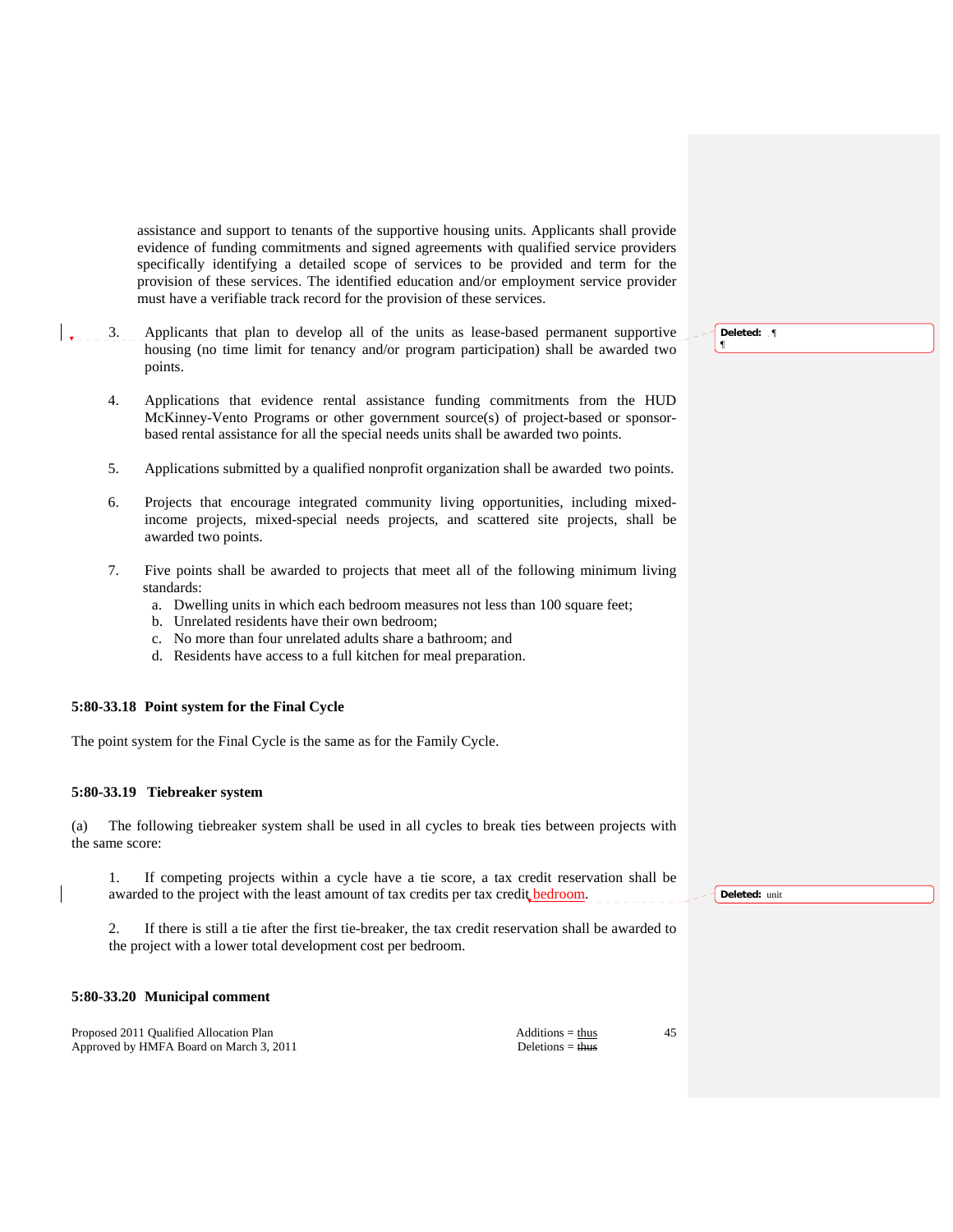The Code requires that the chief executive officer of the municipality in which the project is to be located be given the opportunity to comment on the project. The application may include a letter from the chief executive officer of the municipality or NJHMFA staff shall notify the chief executive officer of the municipality and allow him or her a reasonable opportunity to comment on the project.

# **5:80-33.21 Application needs analysis**

(a) Section  $42(m)(2)(a)$  of the Code provides: "The housing credit dollar amount allocated to a project shall not exceed the amount the housing credit agency determines is necessary for the financial feasibility of the project and its viability as a qualified low-income housing project throughout the credit period." This determination, known as the "needs analysis," shall be performed by NJHMFA with respect to those applications fulfilling the eligibility requirements at N.J.A.C. 5:80-33.12. In the needs analysis, NJHMFA shall compare the project's total development costs to the funding sources the applicant has identified to meet those costs. If the total funding sources not including tax credit equity are less than the total development costs, then a funding gap exists and the applicant has demonstrated a need for credits, provided, however, that the following conditions are satisfied:

 1. The project's development and operational costs are reasonable as required under Section  $42(m)(2)(B)(iv)$  of the Code;

 2. Funding sources identified by the applicant meet the requirements listed under N.J.A.C. 5:80-33.12(c)6;

 3. The project is financially feasible in terms of the existence of sufficient sources to pay for total development costs; and

4. The project shall remain viable throughout the credit period.

(b) Financing arrangements shall be evaluated to ensure that projects are not structured to artificially increase basis. Such arrangements include drawing down entire bridge or secondary loans at construction closing instead of using such financing on an as-needed basis. NJHMFA reserves the right to assume a mortgage higher than the mortgage commitment submitted by the applicant if it is determined that the mortgage amount stated in the commitment is underestimated. If NJHMFA has a reasonable basis for concluding the equity factor submitted by the applicant is inconsistent with market conditions, NJHMFA reserves the right to adjust the equity factor in its underwriting. NJHMFA reserves the right to require an appraisal at the applicant's expense. If the applicant acquires the property for more than appraised value, the overage shall be added to the sources of funds so as not to create artificial need.

(c) NJHMFA shall perform needs analyses at three separate times: application, allocation, and at the time the project is placed in service. (See N.J.A.C. 5:80-33.23 and 33.27.) Pursuant to the Housing and Economic Recovery Act of 2008, 110 P.L. 289 (HR 3221), the applicable credit percentage shall be nine percent for the 70 percent present value credit for buildings that place in service between July 31, 2008 and December 31, 2013. NJHMFA shall announce the tax credit percentage for the 30

Proposed 2011 Qualified Allocation Plan Additions = thus Additions = thus Approved by HMFA Board on March 3, 2011 Deletions = thus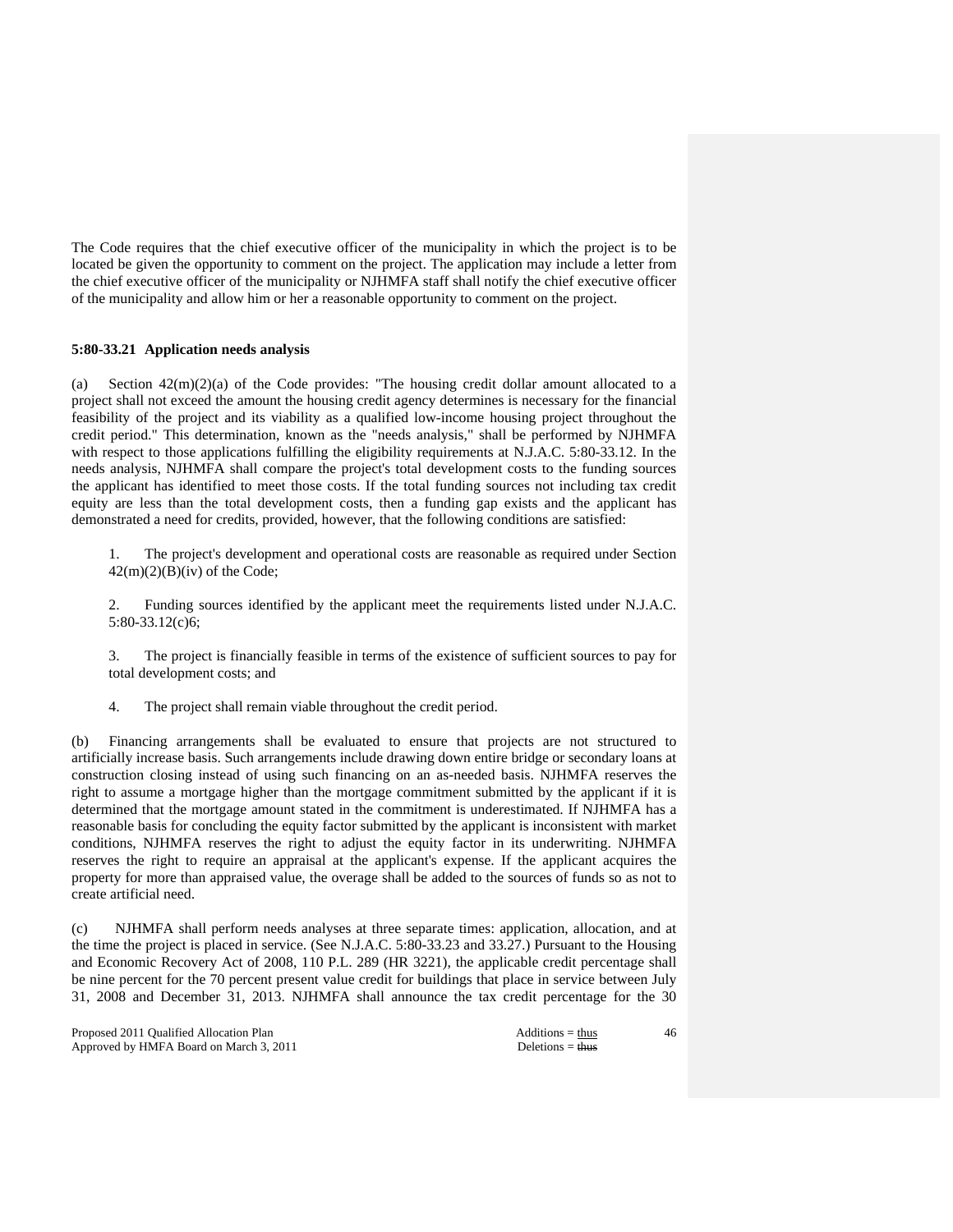percent present value credit to be used for application purposes, by written and/or electronic notices to the mailing list maintained by the Tax Credit Division, at least 30 days prior to the application deadline. The credit amount reserved is limited to the lesser of:

1. The credit amount based on the needs analysis; or

 2. The credit amount generated from the project's qualified basis, as (potentially) capped by the eligible basis limits. Unless a project has an alternate funding source such as a developer fee able to be deferred, a project whose eligible basis is reduced by the eligible basis limits (thereby reducing the credit amount) may be declared infeasible due to a funding gap caused by the resulting shortfall in syndication proceeds.

(d) Buildings placed in service after July 30, 2008 that receive the 70 percent present value credit shall be eligible for up to a 30 percent boost in eligible basis to the extent that the developer can demonstrate that the boost is necessary to achieve financial feasibility.

# **5:80-33.22 Committee review and reconsideration process**

Based on the rankings, eligibility review and needs analysis, NJHMFA shall make reservation award recommendations to a quorum of the Tax Credit Committee. The Tax Credit Committee shall consist of the Commissioner of the Department of Community Affairs or designee, the Executive Director and three members of the NJHMFA staff designated by the Executive Director. After projects have been awarded tax credits based on their competitive rankings, the Tax Credit Committee shall have the authority to adjust the amount of Tax Credit Assistance Program (TCAP) subsidies, Tax Credit Exchange Program (TCX) subsidies and tax credits awarded to a project in order to fully exhaust subsidies provided under the American Recovery and Reinvestment Act of 2009, P.L. 111-5 (ARRA).

(b) The Committee shall review the rankings, eligibility and tiebreaker decisions as well as requests for reservations from the Reserve. All applicants shall be notified in writing whether their projects received a reservation or not and the basis for the decision. A reservation commitment letter shall be mailed to all reservation recipients.

(c) An applicant may appeal any decision of the Tax Credit Committee by submitting a written request for reconsideration to the Executive Director of NJHMFA no later than 10 business days from the date of the Tax Credit Committee meeting at which awards/decisions are announced. The request shall include a comprehensive discussion of the basis for reconsideration. Such requests will be considered promptly by the Tax Credit Committee and the Committee's disposition of the request shall constitute final agency action. In the absence of a request for reconsideration, the date of the Tax Credit Committee meeting at which awards/decisions are announced shall constitute the date of final agency action.

# **5:80-33.23 Allocation needs analysis**

Proposed 2011 Qualified Allocation Plan Additions = thus Additions = thus Approved by HMFA Board on March 3, 2011 Deletions = thus

47

**Deleted:** executive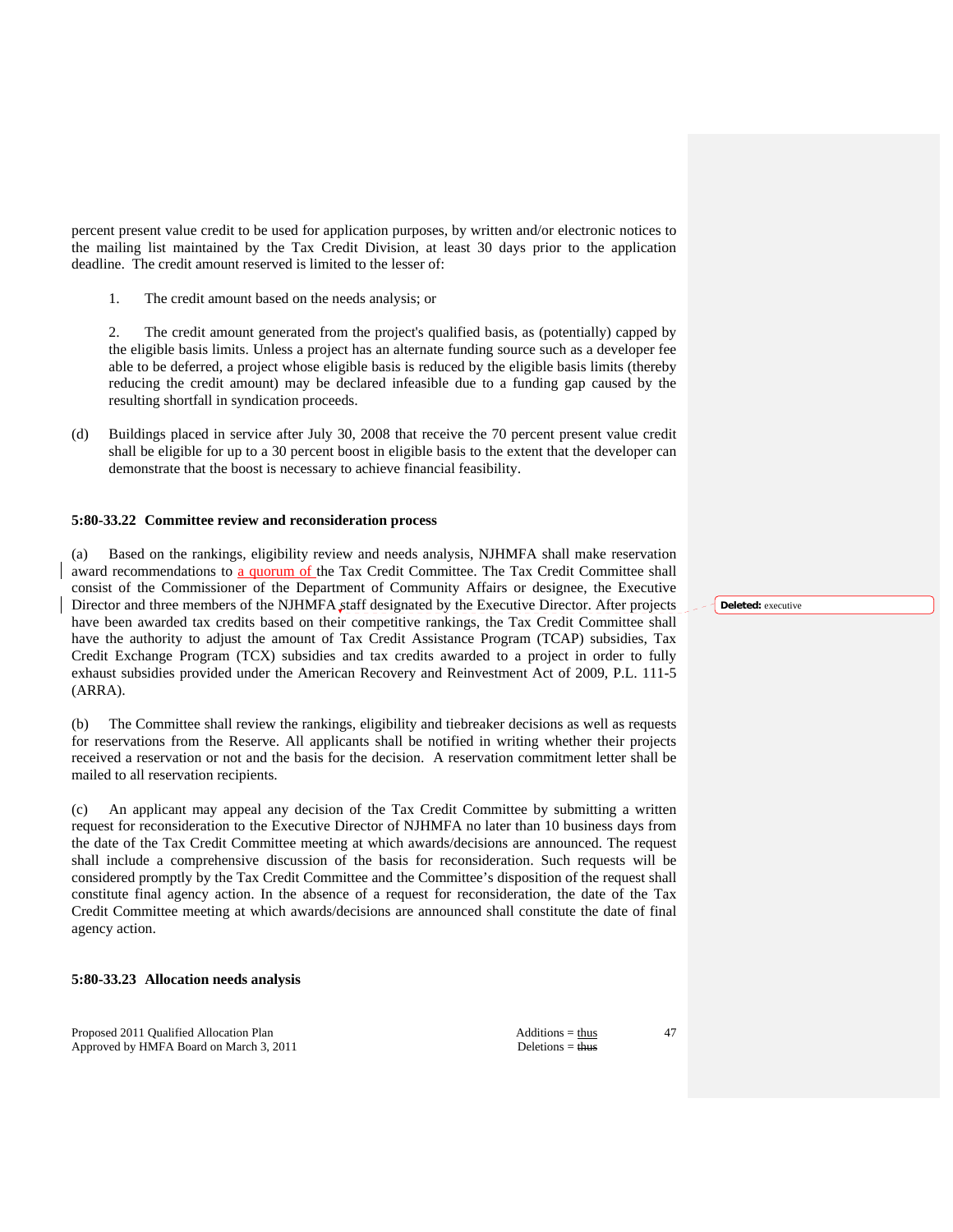In accordance with Section 42(m)(2) of the Code, NJHMFA evaluates the need for the tax credit at the time of application, the time of allocation, and after the building is placed in service. The credit amount allocated is limited to the lesser of the credit amount based on the needs analysis or the credit amount generated from the project's qualified basis (as potentially capped by the eligible basis limits). The determination of whether the credit amount reserved is needed for the financial feasibility and continued viability of the project shall include an examination as to whether there have been increases or decreases in project costs, other funding sources or rental subsidies which would result in a higher allocation than needed. If NJHMFA has a reasonable basis for concluding the equity factor submitted by the applicant is inconsistent with market conditions, NJHMFA reserves the right to adjust the equity factor in its underwriting. Any substantive changes to the project's financing plan or costs shall be explained in detail and may cause the project to be reconsidered by NJHMFA.

## **5:80-33.24 Reservations, allocations and binding commitments**

(a) Once the reservation is final as described in N.J.A.C. 5:80-33.22(b), projects must meet allocation criteria established by the Code and these rules in order to qualify for an allocation of tax credits. (The IRS does not recognize the reservation processes of housing credit agencies.) The deadline for meeting the allocation criteria described in (a)1 and 2 below is November 30 or the next business day if the 30th is a weekend or holiday. The deadline for meeting the 10-percent test required under 26 U.S.C. §  $42(h)(1)(E)(ii)$  is six months from the date the carryover allocation agreement is executed by NJHMFA. The NJHMFA form evidencing satisfaction of this test must be completed and certified by an independent certified public accountant. Accrued developer fees in carryover basis shall not exceed the lesser of the fee earned to date or 20 percent of the total developer fee. On a case-bycase basis, NJHMFA may extend its filing deadline if the owner can show good cause; however, in order to defray the added expense and regulatory burden of processing allocation requests that arrive after the deadline, an extension fee of \$1,000 shall be payable to NJHMFA for each week or part thereof that the owner is late in submitting a complete package. NJHMFA reserves the right to rescind a reservation if a deadline is unmet.

 1. Owners requesting a carryover allocation shall submit their certification for carryover which demonstrates that all sources shown on the owner's carryover schedule are accurate; and that the costs shown in eligible basis are allowable under the Code. Title ownership is not required for carryover allocations, but site control must be maintained. Projects receiving carryover allocations have until the end of the second year after the execution of the carryover allocation agreement to place the project in service.

 2. Owners requesting an allocation for a building in the same year the building places in service may receive a carryover allocation or a placed in service allocation depending upon the building's placed in service date. A building must be issued an allocation no later than December 31 of the year it is placed in service.

 i. If the building is placed in service on or prior to August 1, the allocating document shall be the IRS Form 8609 and the owner shall submit all requirements listed in N.J.A.C. 5:80-33.26 by the filing deadline established in (a) above.

Proposed 2011 Qualified Allocation Plan Additions = thus Additions = thus Approved by HMFA Board on March 3, 2011 Deletions = thus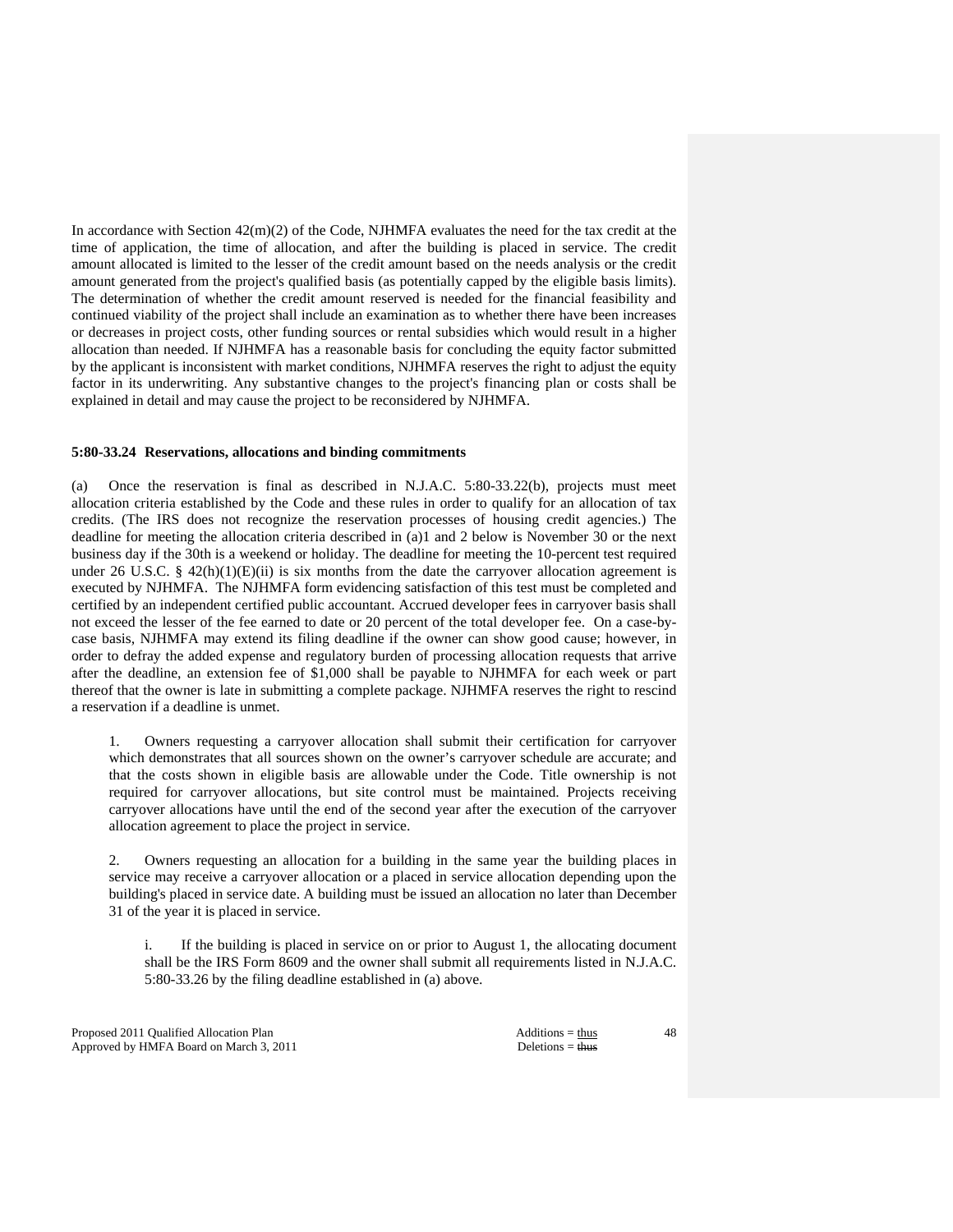ii. If the building is placed in service after August 1, and if the timing of the final project cost certification, permanent closing and the like do not allow for the timely issuance of an IRS Form 8609 by December 31, a carryover allocation shall be issued to the project provided that the owner submits to NJHMFA an updated 10 percent letter from the partnership's accountant reflecting the new reasonably expected basis in the building.

(b) NJHMFA may, in its discretion, enter into a binding commitment to allocate credits from future years' tax credit authority to fund projects that successfully compete in additional tranches of the cycles at N.J.A.C. 5:80-33.4 through 7, subject to any set asides thereunder, as the Tax Credit Committee may decide to conduct in its discretion, or projects in a competitive cycle affected by an error as determined by the Tax Credit Committee. In no event shall the project receive credits and/or a binding commitment exceeding the maximum eligible tax credit amount

## **5:80-33.25 Allocation/issuance fee schedule**

Projects requesting an allocation of tax credits shall pay a fee equaling two percent of the allocation amount over the 10-year credit period. One-half of the fee shall be paid at the time the allocation criteria described above at N.J.A.C 5:80-33.24(a) is submitted to NJHMFA. For projects requesting an issuance of tax credits from volume cap, the issuance fee shall equal two percent of the issuance amount over the 10-year credit period for NJHMFA financed projects and three percent of the issuance amount over the 10-year credit period for non-NJHMFA financed projects. One-half of the fee shall be paid at the time the credit determination described at N.J.A.C. 5:80-33.9(a)1 is made. For both types of project, the balance (adjusted higher if volume cap tax credit issuance increases) shall be paid prior to issuance of the IRS Form 8609. Allocation/issuance fees are non-refundable.

#### **5:80-33.26 Obtaining IRS Form 8609: deadlines and extension fees**

(a) The IRS Form 8609 is the form used by owners to claim the low-income housing tax credit. A form is issued for each building in the project that contains tax credit units. Prior to issuance of the IRS Form 8609, NJHMFA must receive all required information from the owner, including the allocation/issuance fee described at N.J.A.C. 5:80-33.25. For projects receiving credits from the nonprofit set-aside, this shall include an attorney's opinion letter which states that no for-profit developer or member of the investor limited partner held a seat on the nonprofit's board of directors. NJHMFA (or its authorized designee) may also conduct an on-site inspection of the project to confirm that all representations made in the project's tax credit application have been met. Upon completion of the NJHMFA evaluation (which includes the placed in service needs analysis) and attendance by the project owner or representative at an NJHMFA-sponsored compliance monitoring seminar, NJHMFA shall complete Part I of the IRS Form 8609 and shall forward a copy, as filed with the IRS, to the project owner. Owners should be sure to make copies of the signed IRS Form 8609 as a copy must be filed each year with Federal tax returns.

(b) The entire IRS Form 8609 request package, including the allocation/issuance fee described at-N.J.A.C. 5:80-33.25 and the audit report, in a form acceptable to NJHMFA, must be submitted to NJHMFA within 90 days after the last building in the development is placed in service pursuant to IRS Notice 88-116. On a case-by-case basis, NJHMFA may extend its filing deadline if the owner can

Proposed 2011 Qualified Allocation Plan Additions = thus Additions = thus Approved by HMFA Board on March 3, 2011 Deletions = thus Deletions = thus

**Formatted:** Indent: Left: 0", First line: 0" **Deleted:** to projects described below

**Deleted:** :¶

¶

# 1. Projects

#### **Deleted:** technical

**Deleted:** The Tax Credit Committee may fund technical errors wholly from the Reserve (if sufficient credits exist), wholly through a binding commitment or through a combination of Reserve credits and a binding commitment. Projects receiving credits from the Reserve must meet the 10 percent carryover test within the time frame described in (a) above

## **Deleted:** .

#### **Deleted:** ; or¶ ¶

2. The next-highest ranking eligible project in the Final Cycle if that project received only a partial allocation because NJHMFA exhausted its tax credit authority for the current year. Together, the partial carryover allocation and the binding commitment shall not exceed the maximum eligible tax credit amount.

**Deleted:** and managing agent

**Formatted:** Justified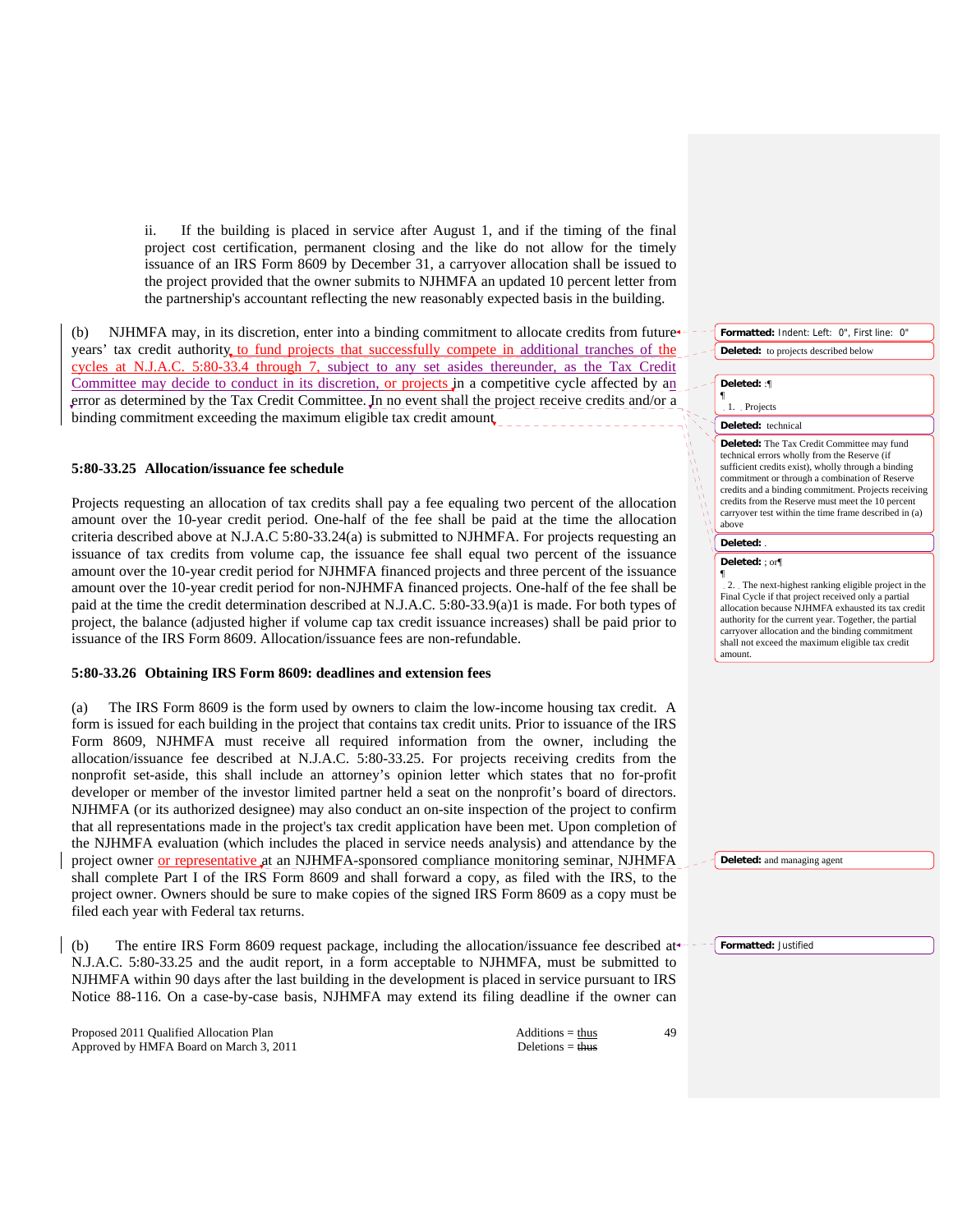show good cause; however, in order to defray the added expense and regulatory burden of processing IRS Form 8609 requests that arrive after the deadline, an extension fee of \$1,000 shall be payable to NJHMFA for each week or part thereof that the owner is late in submitting a complete package. NJHMFA reserves the right to recapture an allocation if a deadline is unmet.

(c) Failure of a project to fulfill all representations made in its application may result in a delay and/or non-issuance of the IRS Form 8609. At its sole discretion, NJHMFA may impose penalties for failure to comply with eligibility or point requirements, such penalties to include, but not be limited to, the imposition of financial penalties, a reduction in the allocated credit amount or the unilateral cancellation of an allocation. Generally, a financial penalty or reduction in the amount of credits will be imposed in an amount commensurate with the violation. For example, if a project fails to meet the minimum expenditures under N.J.A.C. 5:80-33.15(a)6, credits may be reduced by or a financial penalty imposed in the delinquent amount, which amount may be affected by remedial measures, if any, taken in order to comply with the representation(s). However, NJHMFA reserves the right to unilaterally cancel an allocation for severe and/or persistent violations.

(d) IRS Form 8609 shall not be issued to projects that have a general partner, voting member, developer, or related party that owns a managing or controlling interest in a New Jersey LIHTC project with an uncorrected noncompliance until such noncompliance is corrected.

# **5:80-33.27 Placed in service needs analysis**

(a) Pursuant to Section  $42(m)(2)$  of the Code, NJHMFA shall conduct the last of its required needs analysis evaluations at the time the project places in service. The analysis shall be based on the project cost certification of an independent C.P.A. and the permanent financing sources (see N.J.A.C. 5:80- 33.28). If the amount of the tax credit request is not needed for the financial feasibility of the project and its viability as a qualified low-income housing project throughout the credit period, the amount of the tax credit shall be reduced to the needed amount.

(b) The determination of whether the amount requested is needed for financial feasibility and continued viability of the project shall include an examination as to whether there have been increases or decreases in project costs, other funding sources or rental subsidies which would result in a higher allocation than needed. If NJHMFA has a reasonable basis for concluding the equity factor submitted by the applicant is inconsistent with market conditions, NJHMFA reserves the right to adjust the equity factor in its underwriting. The Code requires that NJHMFA reduce the credit amount based upon need; however, this does not mean that NJHMFA will jeopardize the long-term financial feasibility and viability of the project by arbitrarily taking back credits. For example, if the equity market improved so that projects were able to get better pricing from investors, NJHMFA would not necessarily reduce the credit on those projects that use the "excess" credits to cover cost overruns or provide betterments in the projects such as upgrading the security system, landscaping, provision of appliances such as washers, and the like. NJHMFA shall not allow these additional funds to be used to increase the developer fee over that shown on the application.

Proposed 2011 Qualified Allocation Plan Additions = thus Additions = thus Approved by HMFA Board on March 3, 2011 Deletions = thus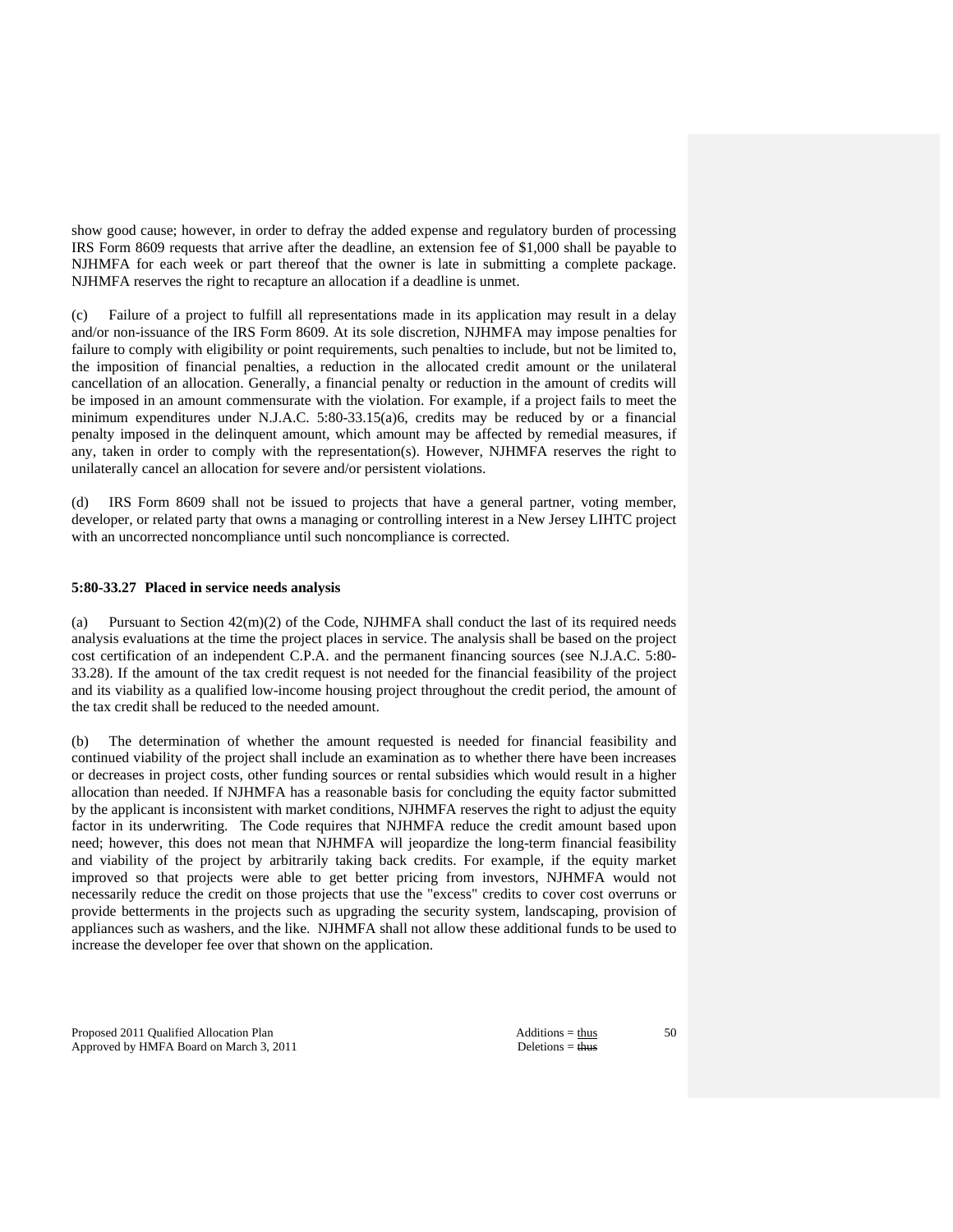(c) For each needs analysis, a Sponsor Certification shall be submitted. Any substantive changes to the project's financing plan or costs shall be explained in detail and may cause the project to be reconsidered by NJHMFA.

## **5:80-33.28 Project cost certification and contractor fee limits**

(a) An independent C.P.A. shall audit the development costs of the project in accordance with generally accepted auditing standards. To make sure that the necessary paperwork is submitted to NJHMFA in a timely manner, owners shall ensure that the cost certification process begins immediately upon construction completion. NJHMFA reserves the right to require a compilation of the construction costs of the project as approved by an independent C.P.A.

(b) "Contractor fee limits" with regard to contractor profit and overhead shall be set in accordance with the schedule below. Maximum fees include the base profit and overhead and any incentive cost savings fee realized. Costs included on the general conditions line must be broken out on a separate schedule. Unreasonable costs shall be disallowed. For purposes of calculating the contractor fee limits below, the construction contract amount shall not include contractor overhead and profit.

# CONTRACTOR FEE SCHEDULE

| <b>Construction Contract Amount</b> |                | Fee (Overhead and Profit) |
|-------------------------------------|----------------|---------------------------|
| \$<br>$() -$                        | $500,000+$     | $11.75$ percent           |
| $500,001 -$<br>S                    | $$1,000,000+$  | $10.75$ percent           |
| $$1,000,001$ -                      | $$5,000,000+$  | 9.50 percent              |
| $$5,000,001$ -                      | $$10,000,000+$ | 8.50 percent              |
| $$10,000,001$ -                     | $$15,000,000+$ | 7.00 percent              |
| $$15,000,001-$                      | $$20,000,000+$ | 6.70 percent              |
| $$20,000,000+$                      |                | 6.20 percent              |

(c) For projects seeking IRS Form 8609 allocations and for projects with carryover allocations, where completion is scheduled to occur close to the end of the year, interim audits should be taking place throughout construction so that when the certificate of occupancy is issued, the final cost certification is virtually complete. For projects still incurring eligible costs, NJHMFA may consider the owner's projection of costs and basis incurred through the end of the first year of the credit period. The projection shall be based on executed contracts with contractors/vendors for amenities such as security system, playground, and landscaping.

(d) In addition to the audit report, the owner shall submit a Sponsor Certification for Placed in Service showing all sources, uses and eligible basis items as well as the pricing from the limited partner investor.

## **5:80-33.29 Extended use agreement**

Proposed 2011 Qualified Allocation Plan Additions = thus Additions = thus Approved by HMFA Board on March 3, 2011 Deletions = thus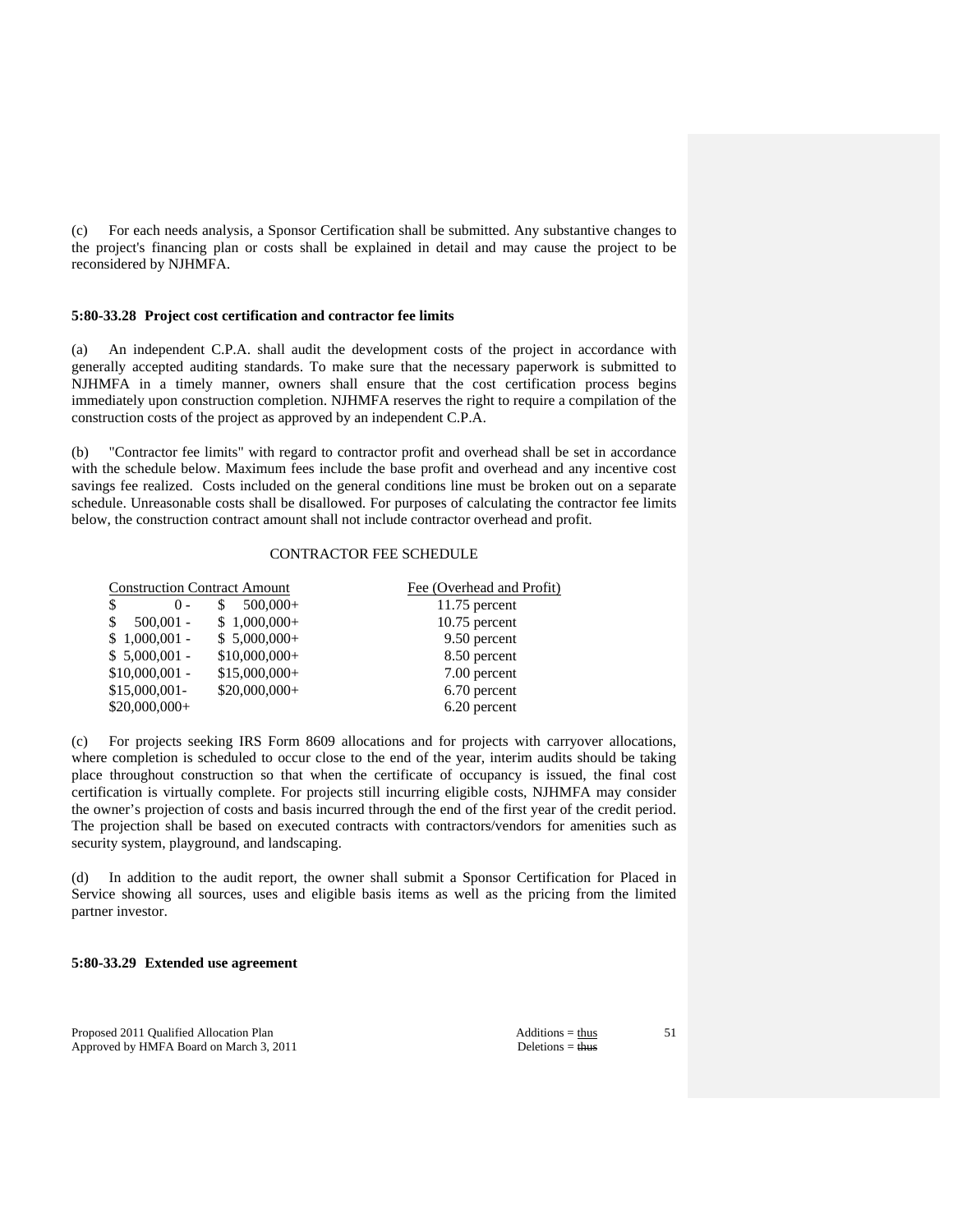Section 42(h)(6) of the Code requires the project owner to enter into an "extended low-income housing commitment agreement" that adds an additional 15-year low-income occupancy requirement to the initial 15-year compliance period. The agreement shall be recorded in order to claim the tax credits when filing Federal tax returns. Owners must complete NJHMFA's deed of easement and restrictive covenant at the latter of the carryover allocation described at N.J.A.C. 5:80-33.24(a)1 or acquisition of the property. Upon receipt and review of a complete and fully executed agreement, NJHMFA shall file the restrictive covenant pursuant to State law. Note: For projects which received points for agreeing to extend the project compliance period beyond the minimum 15-year period, the deed of easement and restrictive covenant shall reflect the increased compliance term stated in the application.

# **5:80-33.30 Returning credits**

Applicants unable to utilize their allocation should return their allocation to NJHMFA as soon as possible. NJHMFA shall deposit returned or recaptured credits into the Reserve or in the Final Cycle. In addition, for credits returned within the same calendar year of award, NJHMFA reserves the right to fund the next highest ranking eligible project from the cycle in which the initial award was made.

# **5:80-33.31 Applicant's affirmative obligation to disclose changes**

(a) Applicants are under a continuing affirmative obligation to advise NJHMFA of any changes to any aspect of the proposed development and provide relevant information as it becomes available, including pending/anticipated litigation which may affect the proposed development. NJHMFA shall require the owner to certify and may require further documentation to verify that all representations made in the application concerning the proposed development, including representations relied upon to determine the applicant's eligibility, scoring and ranking, are, and continue to be, true at the time of carryover allocation and issuance of the IRS Form 8609. Substantive changes may cause the project's allocation to be reconsidered by NJHMFA. NJHMFA reserves the right to ask for any documentation necessary throughout the application, reservation, carryover and placed in service processes.

(b) NJHMFA shall have the authority to rescind a reservation or an allocation if any representations made in the application are mistakenly or intentionally misrepresented or not fulfilled.

(c) Any transfer of a general partner/managing member interest shall require pre-approval by the NJHMFA Division of Tax Credit Services.

(d) Failure to disclose all relevant information is grounds for disqualification of the application or recapture of the allocation.

# **5:80-33.32 Compliance monitoring**

(a) The owners of all projects with an allocation of low-income housing tax credits must contact NJHMFA's compliance monitoring section before the project places in service and prior to rent up. In addition, the owner must submit to NJHMFA a copy of the completed IRS Form 8609 (Part I

Proposed 2011 Qualified Allocation Plan Additions = thus Additions = thus Approved by HMFA Board on March 3, 2011 Deletions = thus Deletions = thus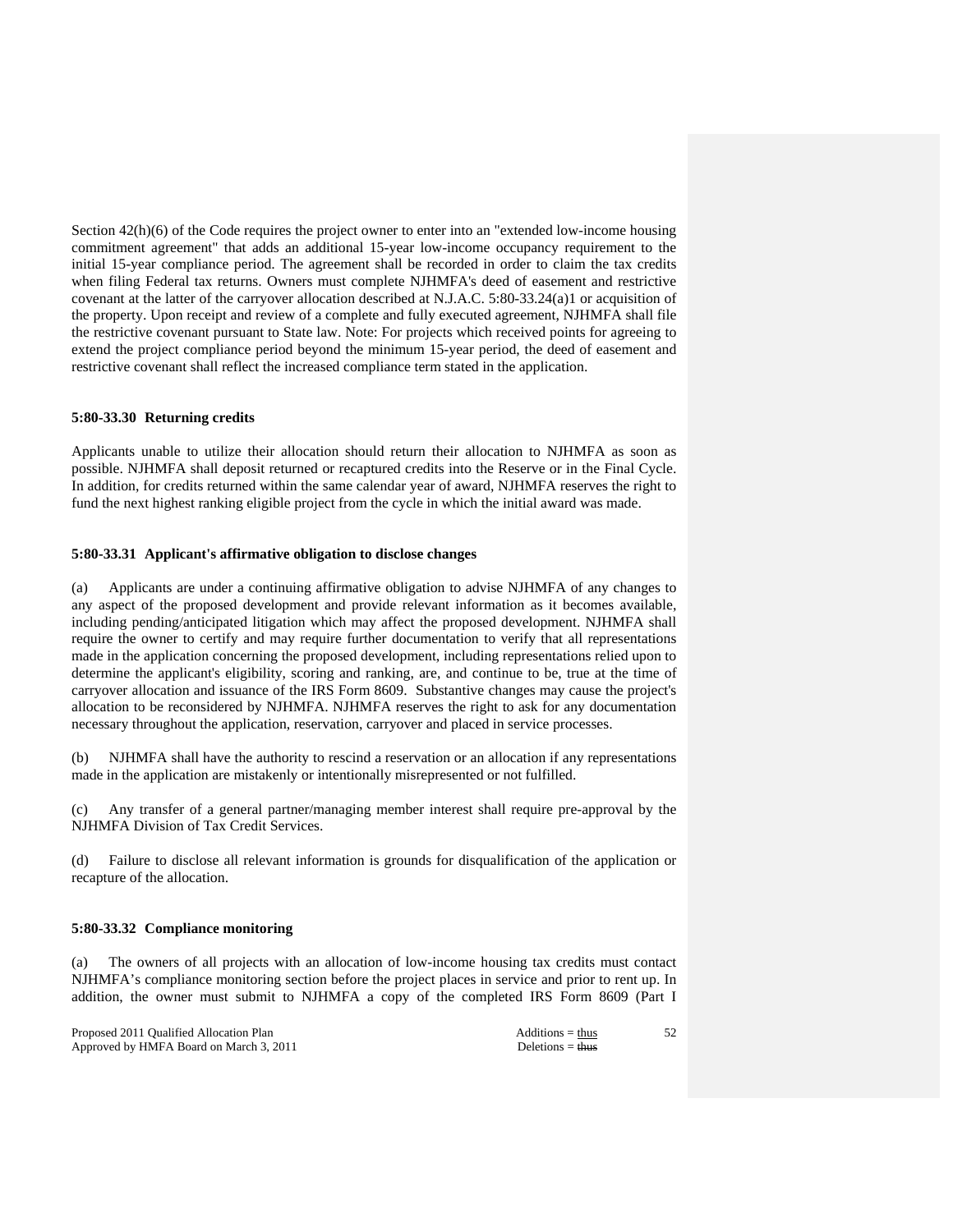completed by NJHMFA and Part II completed by the owner) within 30 days of completion of Part II of the IRS Form 8609 and the filing of same with the Internal Revenue Service. This form contains information necessary for NJHMFA to monitor the project for compliance. Failure to submit a copy of the completed IRS Form 8609 within the specified time frame may constitute noncompliance and may be reported by NJHMFA to the IRS.

(b) The owner of a tax credit project shall agree to submit to NJHMFA copies of any correspondence, notice or other document the owner receives from the Internal Revenue Service regarding compliance or noncompliance issues, audits, or other forms of communication regarding their low income tax credit project(s).

(c) Owners shall submit to NJHMFA on an annual basis a copy of the project's most recent audited financial statements, including a detailed income and expense schedule and vacancy rate calculation by January 31.

(d) Owners/agents are required to keep records for each qualified low-income building in the project which will show for each year of the compliance period the following information:

 1. The total number of residential rental units in the building, including the number of bedrooms and the size in square feet of each residential rental unit;

2. The percentage of residential rental units in the building that are low-income units;

 3. The rent charged on each residential rental unit in the building, including any utility allowances;

 4. The number of occupants and the number of full-time students in each low-income household;

 5. The low-income unit vacancies in the building and information that shows when and to whom the next available units (whether market rate or low-income) were rented;

6. The annual income certification of each low-income household;

7. Documentation to support each low-income tenant's income  $\mathcal{L}$  (that is, income verification from third parties such as employers or agencies paying unemployment compensation). Tenant income is calculated in a manner consistent with the determination of annual income under Section 8 of the United States Housing Act of 1937, not in accordance with the determination of gross income for Federal income tax liability. In the case of a tenant receiving housing assistance payments under Section 8, the documentation requirement is satisfied if the public housing authority provides a statement to the building owner declaring that the tenant's income does not exceed the applicable income limit under Section  $42(g)$  of the Code. For 100% tax credit properties, an initial certification shall be required at move-in, followed by a recertification on the one-year anniversary of move-in. Re-certification shall no longer be required in subsequent years, provided the property continues to operate as 100% affordable.

Proposed 2011 Qualified Allocation Plan Additions = thus Additions = thus Approved by HMFA Board on March 3, 2011 Deletions = thus

53

**Deleted:** college

**Deleted:** tenant per unit

**Deleted:** certification

**Deleted:** For 100 percent low-income buildings, income verification from third parties shall only be required for initial certification and the first recertification

**Formatted:** Font: 12 pt

- **Deleted:** 1
- **Formatted:** Font: 12 pt

**Formatted:** Font: 12 pt

**Formatted:** Font: 12 pt **Deleted:** /tax credit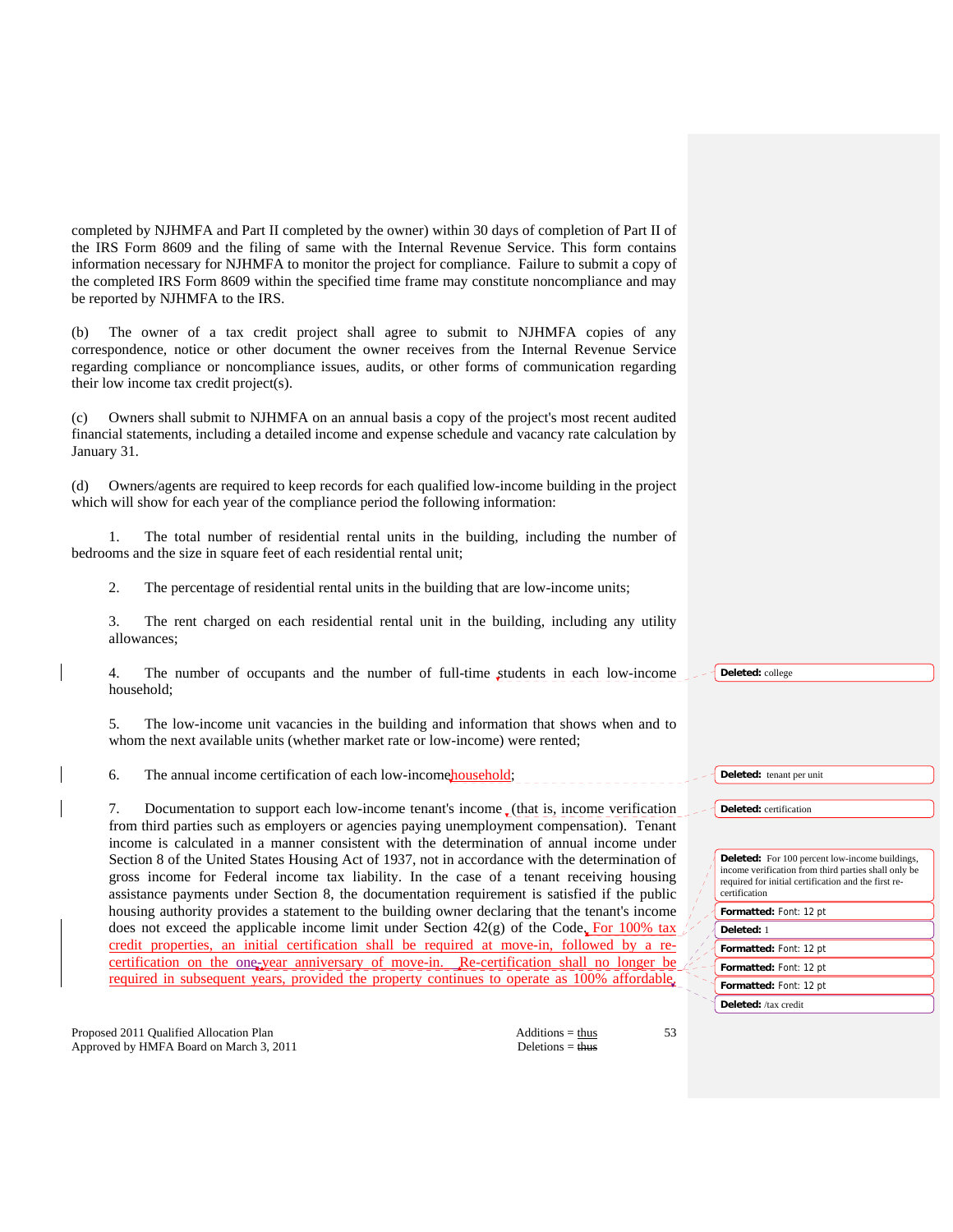While a resident shall still be required to complete the Tenant Income Certification and other forms on an annual basis, third party verification of income shall no longer be required;

 8. The eligible basis and qualified basis of the building at the end of the first year of the credit period; and

 9. The character and use of the non-residential portion of the building included in the building's eligible basis under Section 42(d) of the Code (that is, tenant facilities that are available on a comparable basis to all tenants and for which no separate fee is charged for use of the facilities, or facilities reasonably required by the project).

(e) Owners/agents are required to retain records for each qualified low-income housing project as follows:

 1. Owners/agents are required to retain the records described above for at least six years after the due date (with extensions) for filing the Federal income tax return for that year.

 2. The records for the first year of the credit period, however, shall be retained for the entire compliance period plus six years beyond the due date (with extensions) for filing the Federal income tax return for the last year of the compliance period of the building. Therefore, records for the first year of the compliance period shall be retained for a minimum of 21 years. If credits were allocated based on a compliance period that was greater than 15 years, all first year records shall be retained for six years beyond the compliance period. (For example: If credits were allocated in 1996 based on a compliance period of 25 years, all first year records must be retained for 31 years or 25 years plus six years.) Records for each year thereafter shall be retained for six years after filing the Federal income tax return for that particular year.

(f) The owner/agent of a low-income housing project shall certify, under penalty of perjury, that it has complied with the low-income housing tax credit restrictions of the Code, the Qualified Allocation Plan and the project's tax credit application by providing an Owner's Certificate of Continuing Program Compliance to NJHMFA. The Owner's Certificate of Continuing Program Compliance shall be sent annually to NJHMFA for each year of the compliance period for the preceding 12-month period and contain the following:

That the project met the requirements of the 20-50 test under Section  $42(g)(1)(A)$  or the 40-60 test under Section  $42(g)(1)(B)$ , whichever Federal minimum set-aside test was applicable to the project, and, if applicable to the project, the 40-50 HOME test under Section  $42(i)(2)(E)(i)$ and the 15-40 test under Sections  $42(g)(4)$  and  $142(d)(4)(B)$  for "deep rent skewed" projects;

 2. That there was no change in the applicable fraction of any building in the project (as defined by Section  $42(c)(1)(B)$  of the Code) or that there was a change and a description of the change;

 3. That the owner received an annual income certification from each low-income tenant and documentation to support that certification, or, in the case of a tenant receiving Section 8

Proposed 2011 Qualified Allocation Plan Additions = thus Additions = thus Additions = thus Additions = thus Additions = thus Additions = thus Additions = thus Additions = thus Additions = thus Additions = thus Additions = Approved by HMFA Board on March 3, 2011 Deletions = thus

54

**Deleted:** 3rd **Formatted:** Font: 12 pt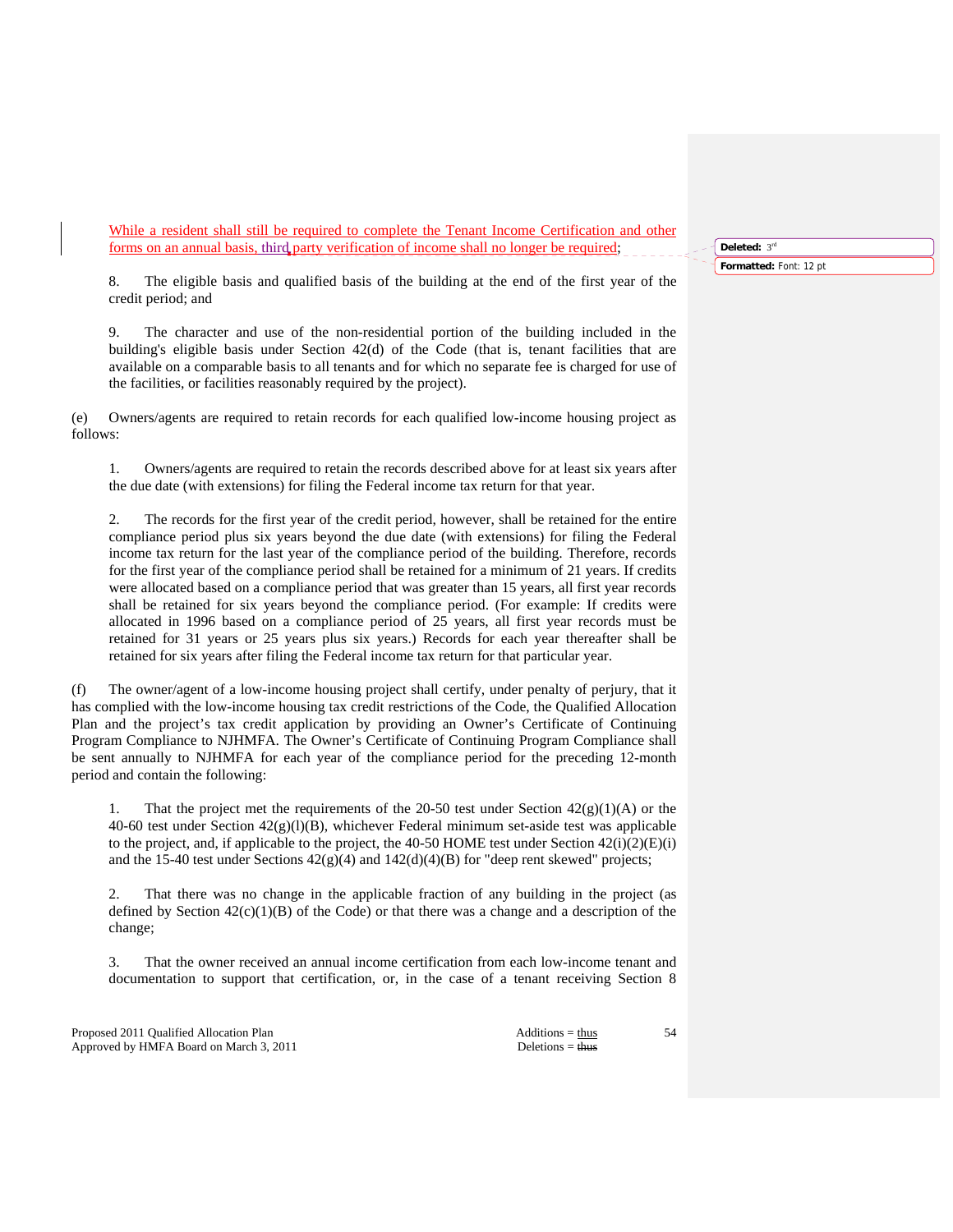Housing Assistance Payments, the statement from a public housing authority declaring that the tenant's income does not exceed the applicable limit under Section 42(g) of the Code;

4. That each low-income unit in the project was rent restricted under Section  $42(g)(2)$  of the Code;

 5. That all units in the project were for use by the general public and used on a non-transient basis (except for transitional housing for the homeless provided under Section  $42(i)(3)(B)(iii)$  of the Code);

 6. That each building in the project was suitable for occupancy, taking into account local health, safety and building codes (or other habitability standards), and the State and local government unit responsible for making building code inspections did not issue a report of a violation for any building or low-income unit in the project;

 7. That there was no change in the eligible basis (as defined in Section 42(d) of the Code) of any building in the project or, if there was a change, the nature of the change (that is, a common area has become commercial space, or a fee is now charged for a tenant facility formerly provided without charge);

 8. That all tenant facilities included in the eligible basis under Section 42(d) of the Code of any building in the project, such as swimming pools, other recreational facilities, and parking areas, were provided on a comparable basis without charge to all tenants in the building;

 9. That if a low-income unit in the project became vacant during the year, that reasonable attempts were or are being made to rent that unit or the next available unit of comparable or smaller size to tenants having a qualifying income before any units in the project were or will be rented to tenants not having a qualifying income;

 10. That if the income of tenants of a low-income unit, which was previously verified, increases above 140 percent of the applicable limit allowed in Section  $42(g)(2)(D)(ii)$  of the Code, the next available unit of comparable or smaller size in the project was or will be rented to tenants having a qualifying income;

 11. That an extended low-income housing commitment as described in Section 42(h)(6) of the Code was in effect for buildings subject to Section  $7108-(c)(1)$  of the Revenue Reconciliation Act of 1989, including the requirement under Section  $42(h)(6)(B)(iv)$  that the owner cannot refuse to lease a unit in the project to an applicant because the applicant holds a voucher or certificate of eligibility under Section 8 of the United States Housing Act of 1937, 42 U.S.C. § 1437s. In addition, that the owner has not refused to lease a unit to an applicant based solely on his or her status as a holder of a Section 8 voucher and the project otherwise meets the provisions, including any special provisions, as outlined in the extended low-income housing commitment;

 12. That no finding of discrimination under the Fair Housing Act, 42 U.S.C. §§ 3601 through 3619, has occurred for the project. A finding of discrimination includes an adverse final decision

Proposed 2011 Qualified Allocation Plan Additions = thus Additions = thus Approved by HMFA Board on March 3, 2011 Deletions = thus

55

**Deleted:** . For an exception to the portion of this requirement regarding supporting documentation, see section  $42(g)(8)(B)$  of the Code which provides a special rule for a 100 percent low-income building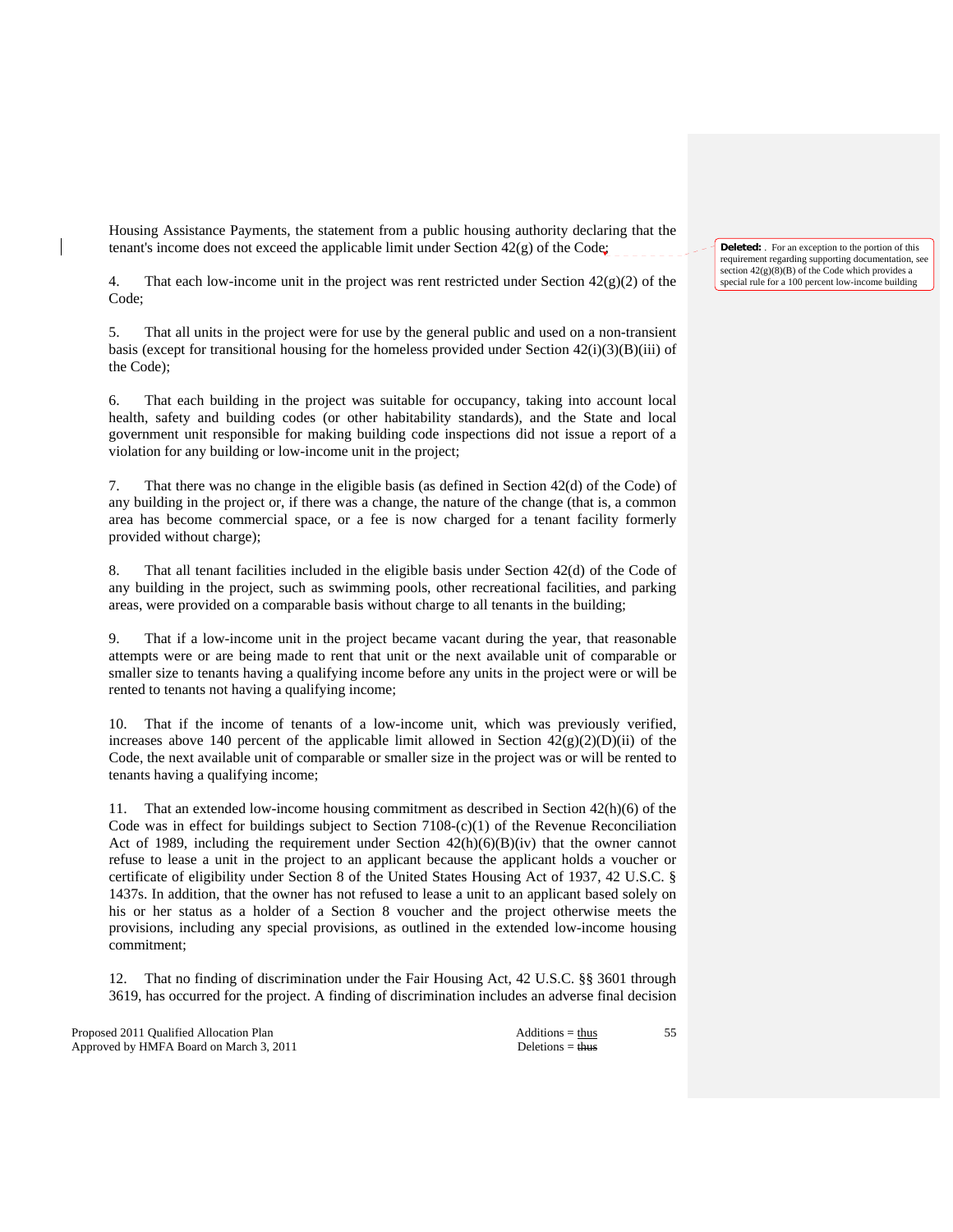by the Secretary of Housing and Urban Development, 24 CFR § 180.680, an adverse final decision by a substantially equivalent State or local fair housing agency, 42 U.S.C. § 3616a(a)(1), or an adverse judgment from a Federal court;

 13. That if the owner received its credit allocation from the Nonprofit Set Aside (section  $42(h)(5)$  of the Code), that the nonprofit entity materially participated in the operation of the development within the meaning of Section 469(h) of the Code; and

 14. That there has been no change in the ownership or management of the project or that there was a change and a description of the change.

As required by the Housing and Economic Recovery Act, of 2008, 110 P.L. 289 (HR 3221) (HERA), owners are required to submit, on an annual basis, data pertaining to the residents of lowincome housing tax credit (LIHTC)-funded units. Such data must contain, but is not limited to income, rental assistance, disability status, monthly rental payment, race, ethnicity, family composition and age.

# **5:80-33.33 Owner's annual reports: deadlines**

Pursuant to Section 1.42-5 of the IRS Regulations, NJHMFA requires the owners of all low-income housing projects to submit annually to NJHMFA for review the Owner's Certificate of Continuing Program Compliance via electronic copy and the annual tenant information. The annual tenant information must indicate the income of and rent charged to tenants for each unit. This package shall be submitted on an annual basis via the MITAS/NJHMFA Low Income Housing Tax Credit Internet System and is due on January 31. Requests for extensions beyond the January 31 deadline must be submitted by December 31 of the prior year.

# **5:80-33.34 NJHMFA review and inspection**

(a) Prior to the issuance of the IRS Form 8609, NJHMFA (or its authorized designee) may conduct an on-site inspection of the project to confirm that all representations made in the project's tax credit application have been met. (See N.J.A.C. 5:80-33.26.) NJHMFA (or its authorized designee) shall perform its first inspection of the project no later than the end of the second calendar year following the year the last building in the project is placed in service. NJHMFA also reserves the right to perform an on-site inspection of any low-income housing project through the end of the extended use period and have access to all books and records which would document compliance.

(b) On an annual basis, owners of at least 33 percent of all tax credit projects shall submit to NJHMFA for compliance review the following information for a minimum of 20 percent of all lowincome units (units shall be identified by NJHMFA):

- 1. A copy of the annual income certification for the household;
- 2. The documentation the owner has received to support the certification; and

Proposed 2011 Qualified Allocation Plan Additions = thus Additions = thus Approved by HMFA Board on March 3, 2011 Deletions = thus

|                                           | Deleted: t (HERA)                      |
|-------------------------------------------|----------------------------------------|
|                                           | Formatted: Font: Not Bold              |
|                                           | Deleted: on (date) of each year,       |
|                                           | Deleted: I                             |
| いく<br><b>ALL</b>                          | Deleted: R                             |
| <b>ANY</b><br><b>MILLY</b>                | Deleted: A                             |
| <b>MILL</b><br><b>MILL</b>                | Deleted: D                             |
| <b>UNITY</b><br><b>COND</b>               | Deleted: S                             |
| 110011<br><b>Ully</b>                     | Deleted: M                             |
| <b>Ultr</b><br>um                         | Deleted: R                             |
| $m_1$<br><b>MIT</b>                       | Deleted: P                             |
| <b>IIII</b><br>١<br>IIII<br>۶             | Deleted: R                             |
| ш<br>۹<br>ш<br>$\mathbb{P}$               | Deleted: E                             |
| $\bar{M}$<br><b>MI</b><br>w<br>IMIL<br>١Ì | Deleted: F                             |
| 1/11/1<br>١<br><b>Lillin</b>              | Deleted: C                             |
| $n_{\text{Mup}}$<br><b>UMIT</b>           | Deleted: A                             |
| <b>Ultip</b><br>$m_l$<br>$m_1$            | <b>Deleted:</b> Building Status Report |
| $m_l$<br>um                               | Deleted: A                             |
| un,<br>un                                 | Deleted: T                             |
| ш<br>ш                                    | Deleted: I                             |
| ш<br>W                                    | <b>Deleted:</b> Building Status Report |
| W<br>T)                                   | Deleted: A                             |
|                                           | Deleted: T                             |
|                                           | Deleted: I                             |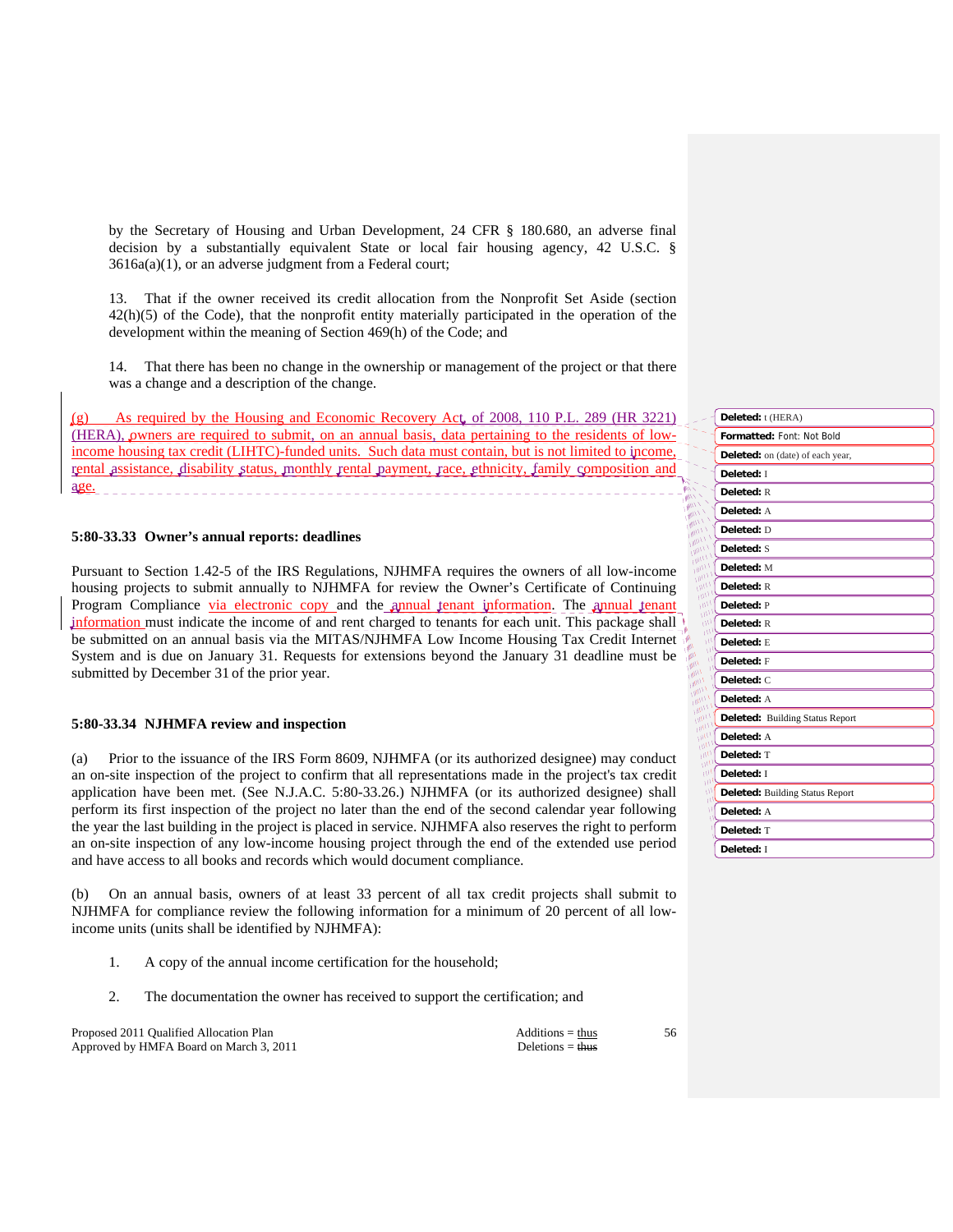# 3. The rent record.

(c) NJHMFA (or its authorized designee) shall also, on an annual basis, select 33 percent of all tax credit developments and shall perform physical inspections of the low-income units corresponding to (b) above to determine suitability for occupancy, taking into account State and local health, safety and building codes. NJHMFA (or its authorized designee) shall also perform physical inspections of every building and every vacant unit in the development. If NJHMFA (or its authorized designee) determines a violation(s) exist(s) which could render a building unsuitable for occupancy, such violation may be considered an issue of noncompliance which must be reported to the Internal Revenue Service. The owner shall be given a reasonable period of time to correct the violation(s). At the end of the correction period, NJHMFA shall notify the IRS whether the owner has or has not corrected the violation(s). Such violation(s) may also be reported for appropriate action to the Division of Codes and Standards, Bureau of Housing Inspection in the New Jersey Department of Community Affairs.

(d) NJHMFA shall select which projects shall undergo NJHMFA review and give owners reasonable notice that their project has been chosen as well as identify which documents shall need to be made available. Reviews may occur more frequently than on a 12-month basis, provided that all months within each 12-month period are subject to certification. The method of choosing the sample of files or units to be inspected will not give the owner advance notice of which units and tenant records are to be inspected and reviewed.

# **5:80-33.35 Notification of noncompliance**

(a) Upon determination by NJHMFA of noncompliance with Section 42 of the Code, this subchapter, or any other relevant rules, regulations, or procedures, NJHMFA shall give notice to the owner of the noncompliance. The owner shall then be given sufficient notice to correct the noncompliance.

(b) NJHMFA is required to notify the IRS, via IRS Form 8823, within 45 days after the end of the correction period, of all noncompliance and whether the owner has or has not corrected such noncompliance.

# **5:80-33.36 Confidentiality of tax credit applications and information**

(a) Applications and all supporting documents submitted to NJHMFA for tax credit reservations shall be confidential, non-public records until Final Cycle awards are announced or until cancellation of the Final Cycle is announced by NJHMFA. Thereafter, applications and all supporting documents submitted to NJHMFA for tax credit reservations shall be deemed to be public records, except the documents set forth in item (c) below shall remain confidential, non-public records.

(b) Applications and all supporting documents submitted to NJHMFA for volume cap tax credits shall be confidential, non-public records until NJHMFA has issued a determination letter. Thereafter,

Proposed 2011 Qualified Allocation Plan Additions = thus Additions = thus Approved by HMFA Board on March 3, 2011 Deletions = thus Deletions = thus

57

**Deleted: Deleted:** must

**Deleted:** submitted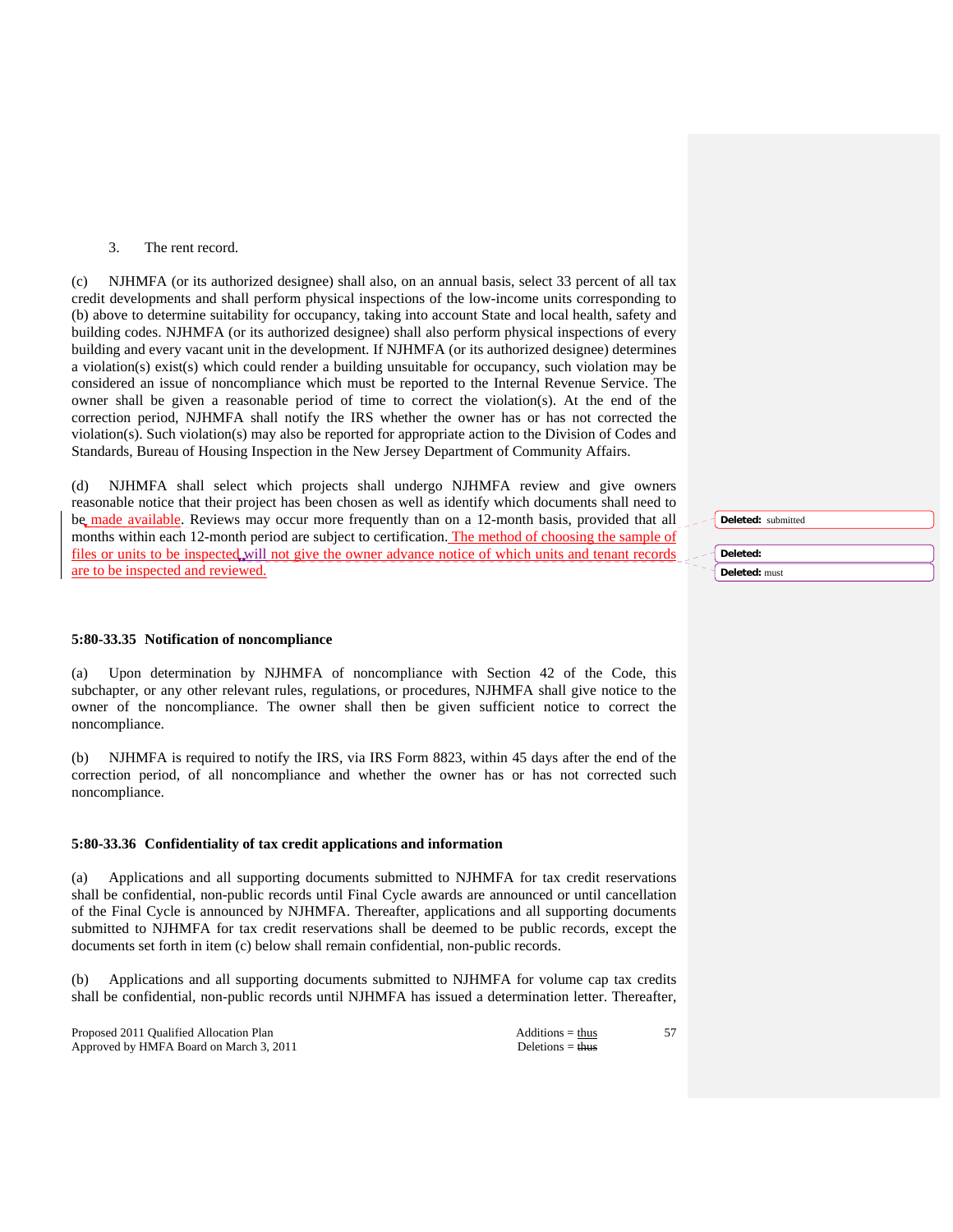applications and all supporting documents submitted to NJHMFA for volume cap tax credits shall be deemed to be public records, except the documents set forth in item (c) below shall remain confidential, non-public records:

(c) To the extent they constitute "trade secrets" or "proprietary commercial or financial information" within the meaning of the New Jersey Open Public Records Act, N.J.S.A. 47:1A-1 et seq., the following documents are confidential, non-public records:

 1. Financing information and syndication documents submitted in compliance with N.J.A.C. 5:80-33.12(c)5. However, an applicant's certification of the extent of Federal, State and local subsidies shall be a public record;

 2. Funding commitments and other documents submitted in compliance with N.J.A.C. 5:80- 33.12(c)6;

 3. Documents and other information, including 15-year cash flow pro forma, submitted in compliance with N.J.A.C. 5:80-33.12(c)7;

 4. Financing information and Breakdown of Costs and Basis submitted in support of the application needs analysis described at N.J.A.C. 5:80-33.21; and

5. Data submitted for comparable projects pursuant to N.J.A.C. 5:80-33.12(c)7iii.

(d) Information or documents submitted or prepared with respect to binding commitments, carryover applications, placed in service allocations, and IRS Form 8609 shall be confidential and shall be disclosed only as authorized by Section 6103 of the Code.

Information submitted to NJHMFA by or on behalf of a project owner with respect to compliance monitoring and reports, compliance notices, and IRS Forms 8823 prepared by NJHMFA with respect to monitoring the compliance of any project shall be confidential and shall be disclosed only as authorized by Section 6103 of the Code.

# **5:80-33.37 Exchange of credits**

(a) A sponsor may return previously allocated credits to the Reserve in exchange for an allocation of current year credits, or at the discretion of NJHMFA, a binding commitment to allocate credits from future years' tax credit authority if the exchange is made after September 30, in an amount not to exceed the amount of the returned credits, if the sponsor establishes to the satisfaction of the Tax Credit Committee that the sponsor, despite its timely and diligent efforts, is in jeopardy of failing to meet the placed-in-service deadline for the building with respect to which the prior credits were allocated as a result of either:

 1. Litigation that the sponsor could not reasonably have anticipated at the time of application submission; provided, however, that the sponsor has used its best efforts to obtain expeditious review; or

Proposed 2011 Qualified Allocation Plan Additions = thus Additions = thus Additions = thus Additions = thus Additions = thus Additions = thus Additions = thus Additions = thus Additions = thus Additions = thus Additions = Approved by HMFA Board on March 3, 2011 Deletions = thus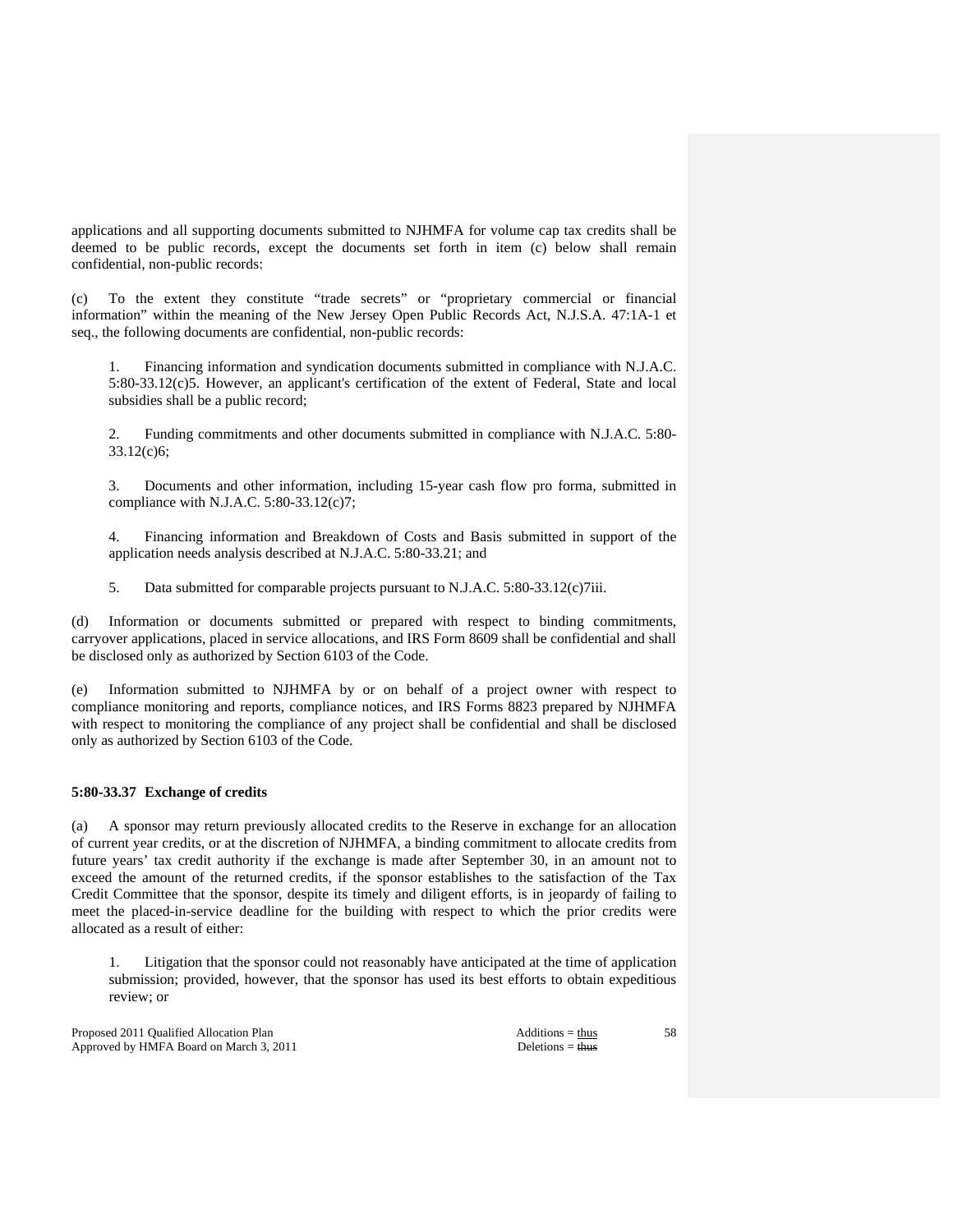2. Catastrophic events that the sponsor could not reasonably have anticipated or controlled.

(b) Projects that receive an award of credits under N.J.A.C. 5:80-33.8(a)3 shall also be eligible to return previously allocated credits to the Reserve if the sponsor establishes to the satisfaction of the Tax Credit Committee that the project is unable to secure an investor to purchase the credits without such an exchange. An exchange under this subsection shall not count against the per project limitations in (f) below.

(c) To qualify for the exchange permitted in this section, the sponsor must provide the Tax Credit Committee with evidence of:

 1. The due diligence performed by the sponsor in attempting to meet the placed-in-service deadline;

 2. The specific circumstances causing the delay that jeopardizes the sponsor's compliance with the placed-in-service deadline;

3. The attempted remedial measures taken by the sponsor in order to mitigate the delay; and

 4. Any other information that may be requested by NJHMFA staff on behalf of the Tax Credit Committee.

(d) To be eligible for the exchange permitted under this section, the sponsor must establish to the satisfaction of the Tax Credit Committee that:

 1. The project with respect to which the prior credits were allocated will meet the Energy Star requirements set forth in the QAP in effect at the time the exchange is requested, if applicable to the type of building; and

 2. The project would receive at least 65 percent of the maximum score under the QAP in effect at the time the exchange is requested, based on the point system applicable to the type of project for which the exchange of credits is sought. Negative points related to the full return of tax credits to NJHMFA under the QAP in effect at the time the exchange is requested shall not be imposed based upon an exchange pursuant to this section.

(e) A sponsor who receives an exchange of credits as provided in this section, as well as any affiliate entity effectively under the sponsor's control and any entity that is a related party with respect to the sponsor, shall be precluded from applying for tax credits for a new project for the next tax credit cycle following the day on which the Tax Credit Committee approves the exchange. When the sponsor, affiliate entity and any related party may again apply for tax credits for a new project, negative points related to the full return of tax credits to NJHMFA under the QAP in effect at the time the exchange is requested shall not be imposed based on an exchange pursuant to this section.

(f) No more than one exchange of credits may be approved with respect to a given project, but a sponsor may, in a single application, ask to exchange more than one year's allocation of credits.

Proposed 2011 Qualified Allocation Plan Additions = thus Additions = thus Additions = thus Additions = thus Additions = thus Additions = thus Additions = thus Additions = thus Additions = thus Additions = thus Additions = Approved by HMFA Board on March 3, 2011 Deletions = thus Deletions = thus